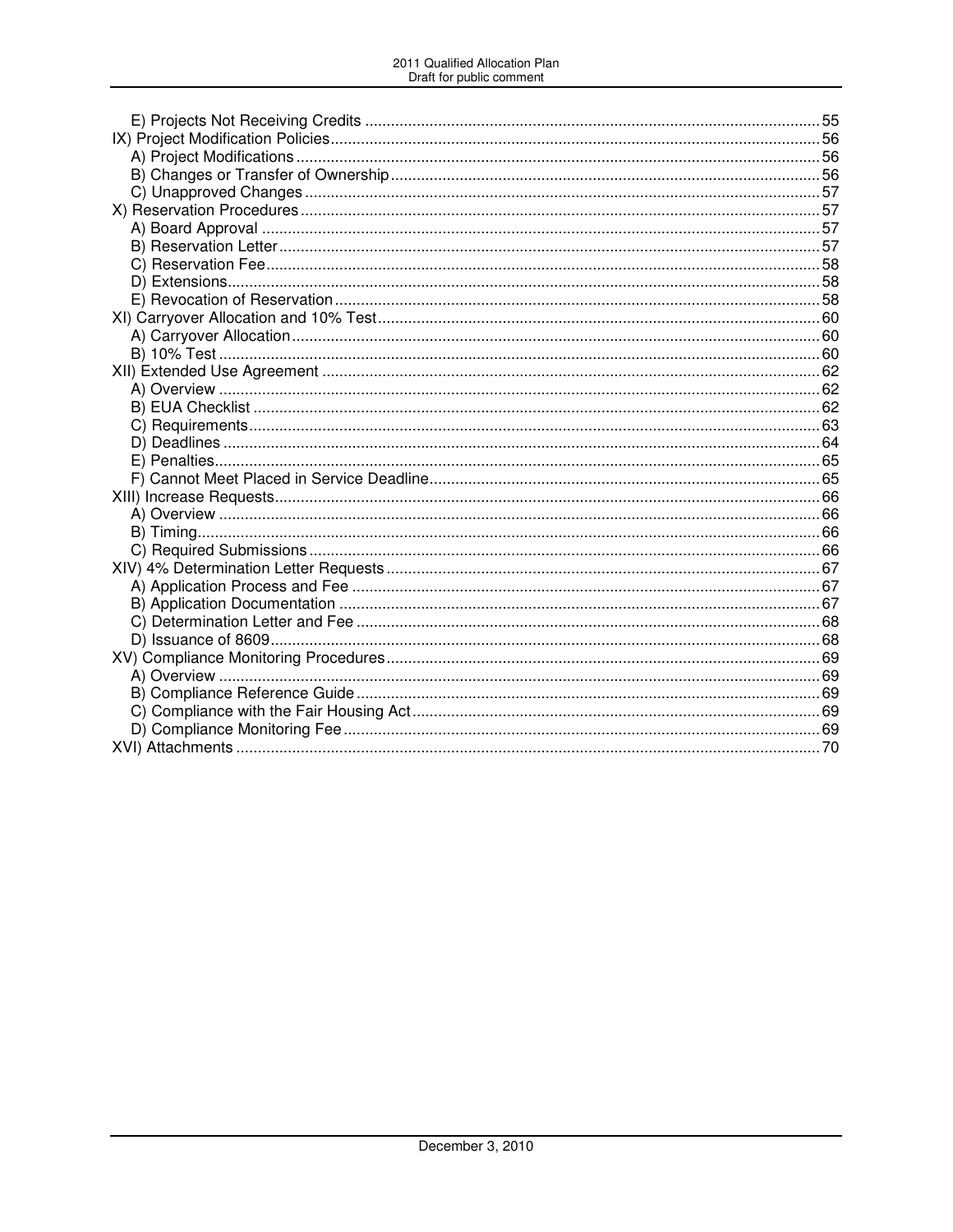# **I) Executive Summary**

The Authority is pleased to announce the release of the 2011 QAP. The summary below contains information on notable modifications from the 2010 QAP.

# **A) Tax Credit Information**

- The Tax Credit Ceiling amount has been adjusted based on current census information.
- The maximum Tax Credit Reservation amount for a single Project will be 1,500,000. A Project is eligible for the 30% Boost and may request up to 1,950,000 if it is located in a Qualified Census Tract or an Affordable Housing Planning and Appeal Act (AHPAA) community, or meets the requirements under the Supportive Housing Projects Scoring Section in the 2011 QAP.

# **B) Set-Asides**

- All references and materials pertaining to Disaster Tax Credits and the Disaster Tax Credit Setaside have been removed from the 2011 QAP.
- The Chicago Housing Authority set-aside has been incorporated into the City of Chicago setaside.

# **C) Submission Process**

- Language has been modified to more clearly articulate the materials required for an Application to be considered complete.
- Owners will be required to submit two (2) paper copies and an electronic PDF version of all Application materials.
- The Application fee must be included with the Application submission, rather than being sent separately to the Authority lock box.
- Only the Tax Credit Application fee will be required as part of the Application submission. Application fees for all other IHDA sources will be due by a date determined by the Authority.
- The Preliminary Application referenced in the 2010 QAP is now referred to as the Preliminary Site and Market Assessment ("PSMA"). PSMA information and materials were extracted from the 2011 QAP and made available to the public in advance of the 2011 QAP. Due to the length of time between PSMA and Application submission, the Authority will allow some changes to a Project between PSMA and Application submission. The QAP includes discussion on permissible changes.

# **D) Mandatory Requirements**

- The text has been modified to more clearly articulate the mandatory requirements that all Projects must meet.
- The Certification of Consistency section of the 2011 QAP clarifies that Projects located in areas covered by a local Consolidated Plan must obtain certification directly from that city or county. The Authority will only provide certification for Projects located in areas not covered by a local Consolidated Plan.
- The Zoning section clarifies that all Projects require a zoning letter from the zoning administrator or highest ranking public official.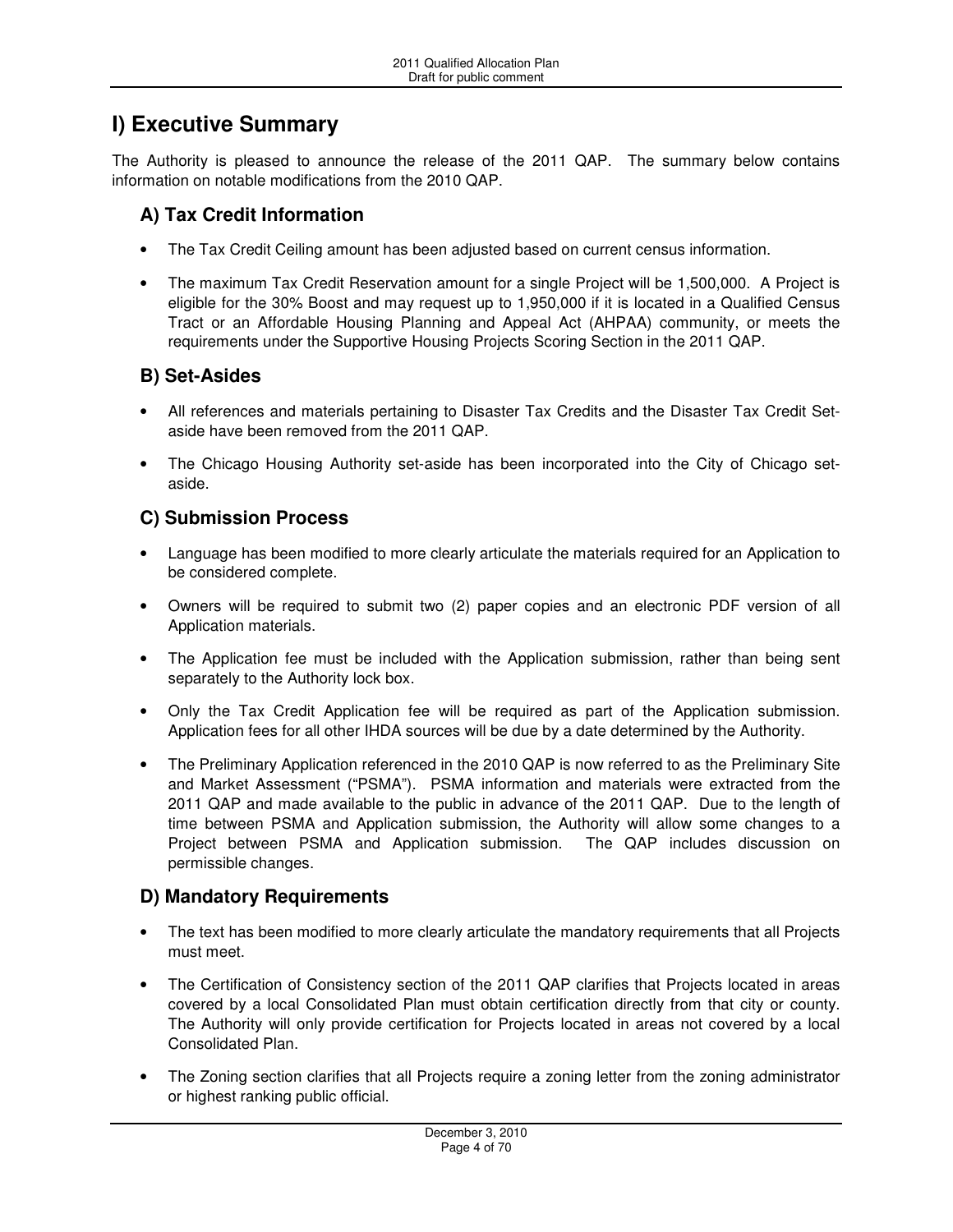- The Authority will accept a Phase I report from an Authority-approved vendor completed within one (1) year of the Application submission, provided a reliance letter to the Authority is attached with the Phase I report.
- The Environmental Checklist must be completed by an Authority-approved vendor within six (6) months prior to Application submission.
- Based on numerous public comments, the Architectural Requirements no longer include a schematic site plan and all building side elevations. The aerial photo requirement has been clarified so that is not onerous or expensive to Owners. Architect certification has been combined into one certification which includes all mandatory design requirements.
- The Cost Certification form includes discussion of the wage standards used to estimate construction costs.
- The Affirmative Fair Housing Marketing Plan will be due at issuance of the Extended Use Agreement rather than at Application submission.
- The Authority acknowledges that Owner formation prior to an award of Tax Credits may be onerous and expensive. Therefore, Owner formation will no longer be required at Application, but must be formed prior to any Tax Credit Reservation.
- Requirements for IRS Form 8821 and business references have been eliminated.
- Public comments as well as internal analysis have prompted some revisions to the Financial Feasibility section. Overall, the Common Application has been updated and revised so that the formulas and line items match the 2011 QAP underwriting requirements.
- Language has been added clarifying that when applying for both HOME and Trust Fund from the Authority, HOME will take a superior lien position to Trust Fund.
- The developer fee calculation in 2010 had incompatible language with the Common Application. The 2011 QAP explicitly states that developer fee includes consultant fees, construction management fees, developer overhead fees, architectural and engineering fee in excess of the Authority's fee limits, and fees related to direct assistance provided to the Owner in conjunction with the completion of the Application or construction of the Project.
- Language has been clarified to allow subsidized rents to exceed 95% of area limits.
- The Readiness to Proceed category has been eliminated since information documenting the Project's readiness is provided throughout the Application.

# **E) Scoring**

- In the 2010 QAP the Authority prioritized certain policy goals through the Scoring categories. After scoring all Applications, the Authority analyzed whether the goals were achieved. Based on this analysis, some Scoring categories have been eliminated due to very few or no Projects receiving or applying for points in these categories. Additionally, scores achievable in some categories have been increased to further incentivize Projects meeting the Authority's policy goals. Finally, some categories were combined to reduce the number of scoring category sections.
- Clarification language on rounding and percentage calculations has been added.
- Projects will not be scored in any category they did not self score in.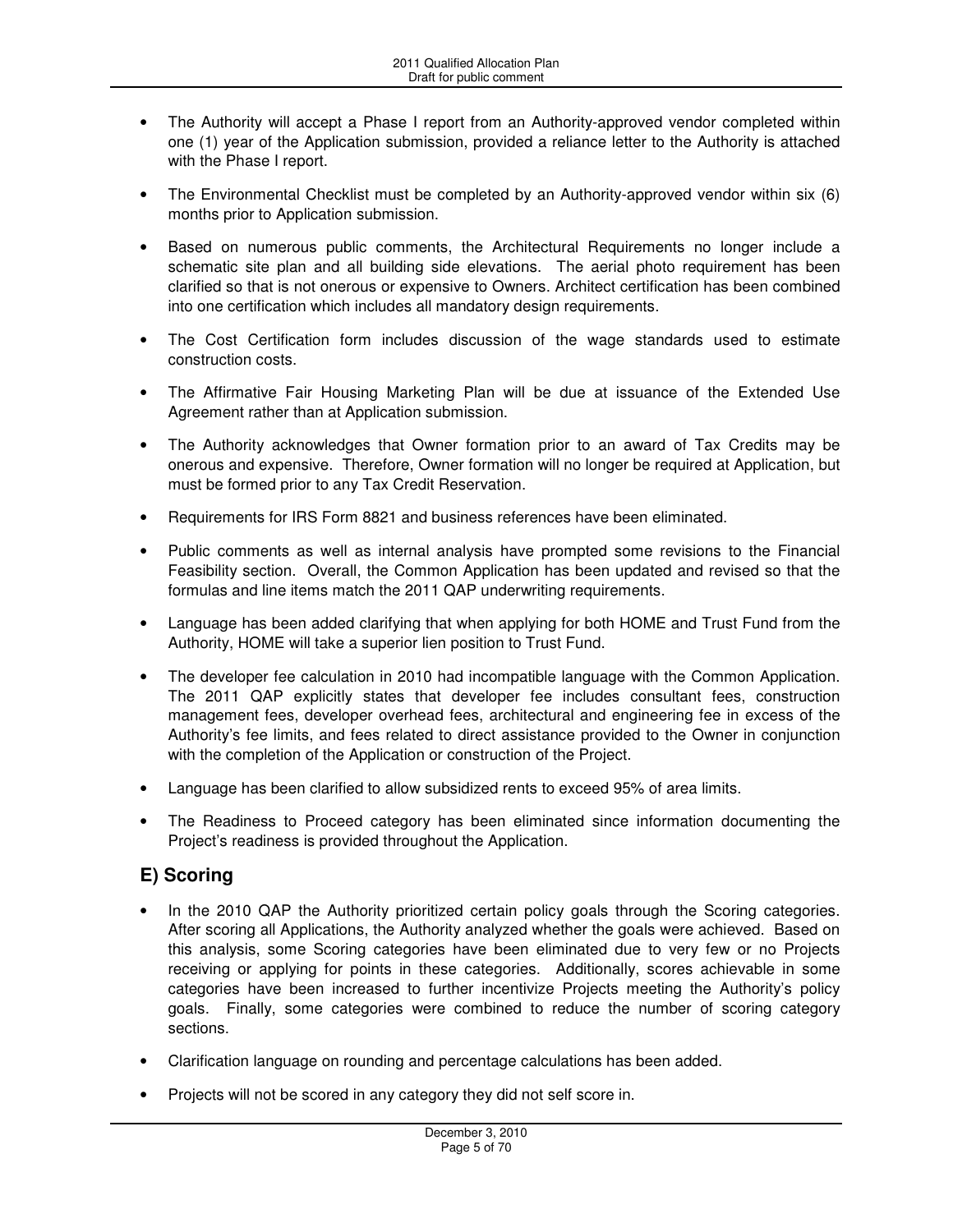- Deferred developer fee over 25% cannot be included in financial leveraging.
- Based on public comments and modification to some green guidelines, adjustments have been made to the points for green design.
- The policy goal of preservation has been assisted by increasing the timeframe of possible conversion to market rate from 3 years to 5 years.
- Points for preservation and supportive housing Projects have been boosted to further target these types of Projects.
- A new scoring category aimed at aiding the State of Illinois in achieving its Long Term Care Reform goals has been added.
- The Sustainable Communities and Tax Abatement categories have been eliminated.
- Employer direct assistance has been incorporated into rental assistance.
- The minimum percentage of Project Based Vouchers in a Project required in order to receive points has been reduced from 50% to 30%.
- Projects located in both a Qualified Census Tract (QCT) and a revitalization area will be considered in a tiebreaker instead of a point category.

## **F) Reservation and post Reservation Procedures**

• These sections have been modified to better match Authority procedures. In addition, forms have been developed and will be available on the Authority's website for Owners to reference and utilize.

# **II) Introduction**

The mission of the Authority is to finance the creation and the preservation of affordable housing throughout the State of Illinois in order to increase the supply of decent and safe places for people of low or moderate means to live.

The Tax Credit program was created by the United States Congress in 1986 to promote the development of affordable housing for low income individuals and families. The IRS regulations for the Tax Credit program are found under Section 42 of the Code of 1986, as amended.

The Authority is an allocating agency for the Tax Credit program in the State of Illinois. Pursuant to Section 42 of the Code, the Authority is required to publish a QAP describing the criteria that the Authority will consider in evaluating Projects applying for an Allocation of Tax Credits. The Authority will administer the Tax Credit program as set forth herein.

Section 42(m) of the Code requires the Authority to include the following items in the annual QAP:

- Selection criteria for projects receiving Tax Credit Allocations
- Preference for projects serving the lowest income tenants
- Preference for projects serving qualified Low Income tenants for the longest period of time
- Preference for projects located in Qualified Census Tracts, the development of which will contribute to a concerted community revitalization plan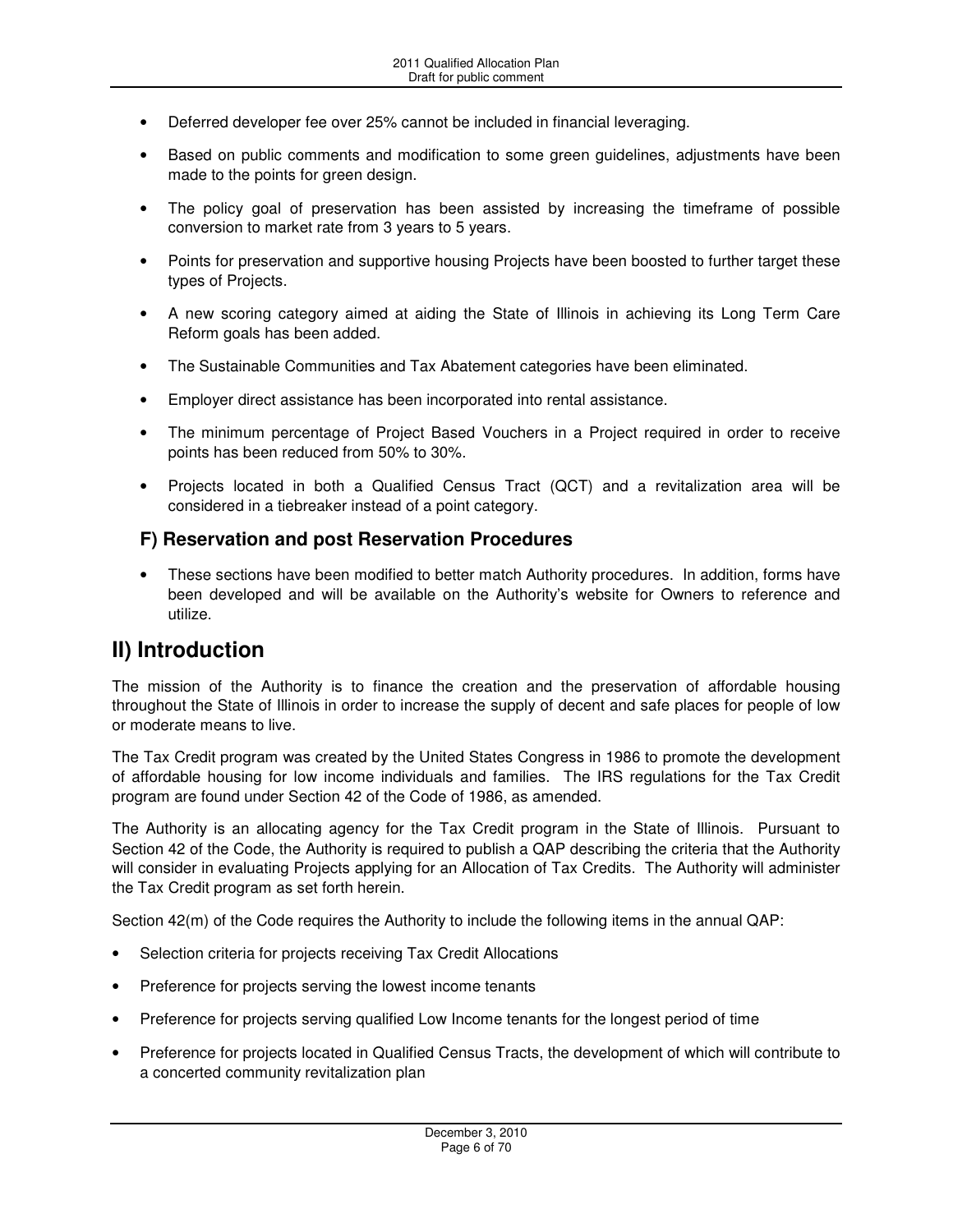Additionally, Section 42(m) states that the selection criteria must take into consideration the following project, community, or development team attributes:

- Project location
- Housing need characteristics
- Project characteristics, including whether the project involves the use of existing housing as part of a community revitalization plan
- Sponsor characteristics
- Tenant populations with special housing needs
- Public housing waiting lists
- Projects intended for eventual tenant ownership
- Tenant populations of individuals with children
- The energy efficiency of the project
- The historic nature of the project

# **A) Authority Priorities**

Executive Order 2003-18, issued on September 16, 2003, established the first statewide comprehensive housing initiative and appointed the Housing Task Force to improve the planning and coordination of the State of Illinois' housing resources. Six underserved populations were identified in Executive Order 2003-18:

- Low-income households (with particular emphasis on households earning below 30% of area median income)
- Low-income seniors
- Low-income persons with disabilities
- Homeless persons and persons at-risk of homelessness
- Low- and moderate- income persons unable to afford housing near work or transportation
- Low-income persons residing in existing affordable housing that is in danger of being lost or becoming unaffordable

# **B) General Provisions**

### **1) Amendments and/or Waivers to the QAP**

The Authority reserves the right to amend, modify, or withdraw provisions contained in the QAP, and/or update the QAP, including attachments, at any time and may waive the application of any or all requirements when changes are necessary to administer the Tax Credit program, subject to public notice requirements.

If, as a result of changes in the Code or otherwise, the IRS finds that any part of this QAP is not in compliance with Section 42, only that non-compliant part shall be considered as being out of compliance with Section 42.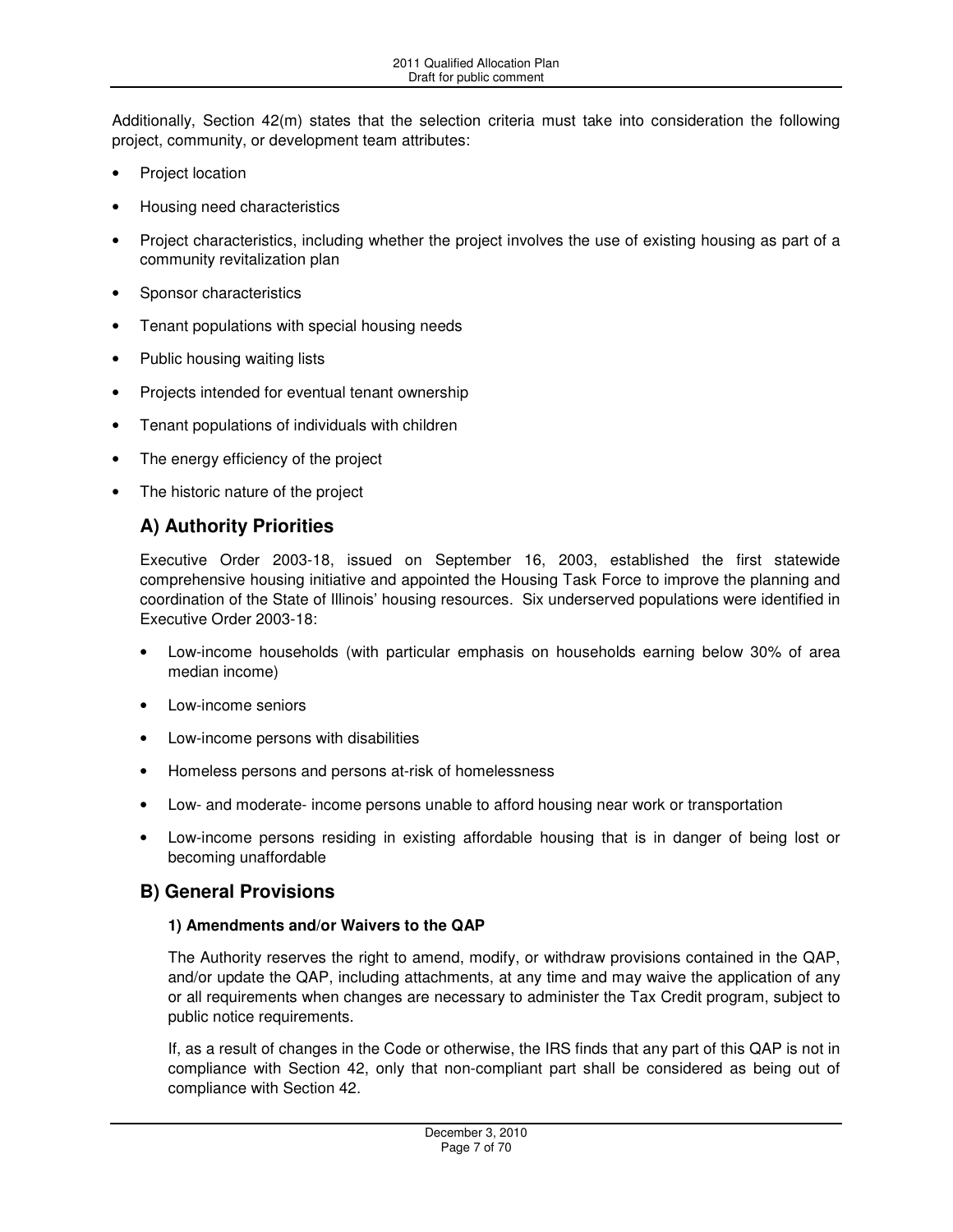# **C) Application Disclosures**

### **1) Limitation of Acceptance of Submission**

The fact that a Preliminary Site and Market Assessment or an Application is accepted for processing or that a Project receives a Reservation or Allocation of Tax Credits shall not be construed to be a representation or warranty by the Authority as to the feasibility, viability, or lack thereof, of any Project.

### **2) Sharing of Information with Third Parties and Governmental Entities**

The Authority shall have the right at any time without any further consent from, or notice to, the Owner, or any other party, to discuss or communicate and disseminate any information concerning the Owner or the Project with any third party, including, without limitation, any general or limited partner, member, or shareholder of the Owner or any entity or individual comprising any part of Owner's ownership structure, any party providing any funds to or on behalf of the Owner or Project, the IRS, or any other governmental entity.

### **3) Disclosure of Information Pursuant to the Illinois Freedom of Information Act**

The Application is subject to the Illinois Freedom of Information Act (5 ILCS 140) and all or part of such submission may be open to public inspection or copying. Any claim that the information submitted is exempt from disclosure must (i) be made as part of the submission; (ii) identify the information alleged to be exempt; (iii) reference the specific statutory basis for the claimed exemption; and (iv) provide an explanation as to why the information meets the requirements of the exemption. The Authority will determine whether such exemption applies.

### **4) Notification of Elected Officials**

The Authority will send notification letters of its receipt of an Application, along with copies of the relevant sections of the Application and a copy of this QAP, to the chief elected executive official (or an equivalent official) of the local jurisdiction in which the Project is to be located. That official will have thirty (30) days from the date of notification to submit written comments on the Project. A copy of this notification letter will be sent to the Owner and will serve as the Authority's confirmation of receipt of the Application.

### **D) Owner Knowledge of Section 42 and Authority Limitation**

The Tax Credit program is a regulated and highly complex program. Final interpretations of certain rules and regulations governing various aspects of the program have not been issued by the U.S. Department of Treasury, especially as related to the provisions in the Housing and Economic Recovery Act of 2008 enacted on July 30, 2008, and the American Recovery and Reinvestment Act of 2009. As such, additional requirements or conditions applying to the Tax Credit program may be forthcoming. It is the responsibility of the Owner to be knowledgeable of Section 42 of the Code, regulations and administrative documents (rulings, notices, and procedures), and all relevant materials published by the IRS. It is strongly suggested that prospective Owners interested in the Tax Credit program contact their tax accountant and/or attorney prior to the development of Projects under the Tax Credit program. While the Authority will strive to assist those Owners applying for an Allocation of Tax Credits, the Authority will not provide tax or legal advice.

The Authority's review of an Application is solely for its own purposes and the Owner of a Project may not rely upon the Authority's review as evidence of such Project's compliance with federal or State law. The Authority's Allocation of Tax Credits for a Project shall not constitute a representation or warranty that the Project complies with Section 42 or any other laws and regulations governing Tax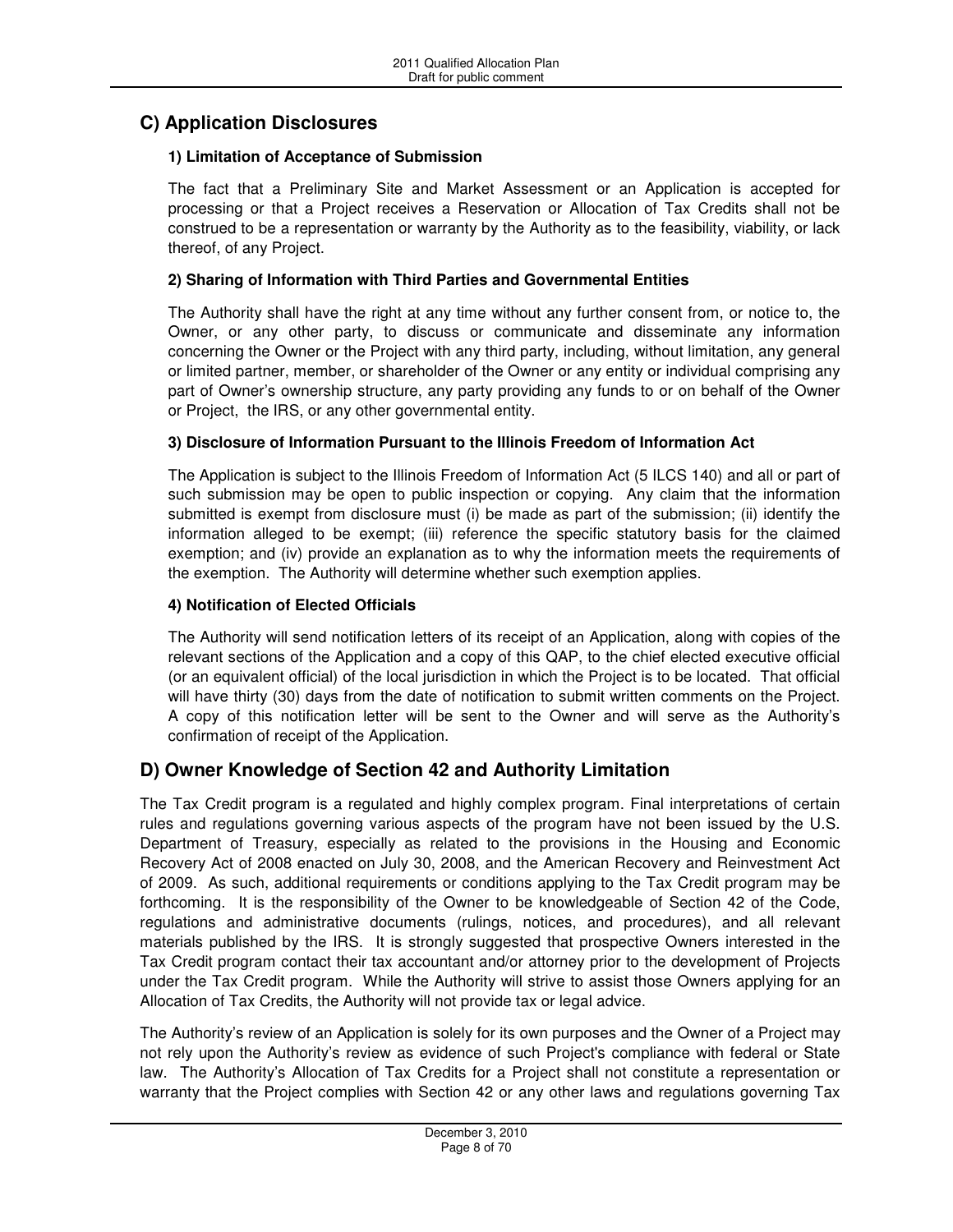Credits. The Owner is responsible to ensure that the Project complies with all such laws and regulations.

# **III) Tax Credit Information**

# **A) Amount of Authority Credit Ceiling in 2011**

As of the date on which this QAP becomes final, the Authority anticipates approximately 28 million in 2011 Tax Credits available for Allocation in Illinois. In accordance with Section 42 and Treasury Regulation 1.42 - 14, these Credits consist of:

- 21.7 million in per capita Tax Credits allocated to the Authority; and
- 6.3 million in per capita Tax Credits allocated directly to the City of Chicago.

The total amount of Tax Credits available for Allocation in 2011 is subject to change. Additional Tax Credits may become available if Projects that received Allocations in prior years return Tax Credits to the Authority or if the Authority receives an allocation of Tax Credits from the national pool.

# **B) Maximum Tax Credit Reservation**

The maximum Reservation in calendar year 2011 for which any single Project may apply, including scattered-site Projects, is 1,500,000.

A Project may apply for a Reservation amount up to 1,950,000, **ONLY** if the Project meets the criteria under the Tax Credit Boost Section as listed below, specifically:

- located in a Qualified Census Tract,
- located in an Affordable Housing Planning and Appeal Act municipality, or
- meeting all requirements to request points under the Supportive Housing Project category within the Scoring Section of the QAP.

The Authority reserves the right to allocate Tax Credits to any Project in excess of the maximum Reservation amount.

The Authority reserves the right to limit the maximum Reservation for any one Owner with multiple Applications in a given year.

The Authority also reserves the right to limit Tax Credit Reservations in areas where the Authority has previously allocated resources.

# **C) Tax Credit Calculation Method**

The applicable percentage is nine percent (9%) for any non-federally-subsidized building, as defined in Section 42, which is Placed in Service after July 30, 2008, and before December 31, 2013.

The applicable percentage for a federally-subsidized building, including those financed through the issuance of tax-exempt bonds, changes on a monthly basis as determined by the U.S. Treasury.

The Authority will determine the amount of Tax Credits that the Project is eligible to receive using both the qualified basis method (using 9% and 3.50% as the applicable percentage) and equity gap methods (using a market rate as the net cent raise).

The amount of Tax Credits that will be allocated will not exceed the amount necessary to make the project financially feasible, as determined by the Authority.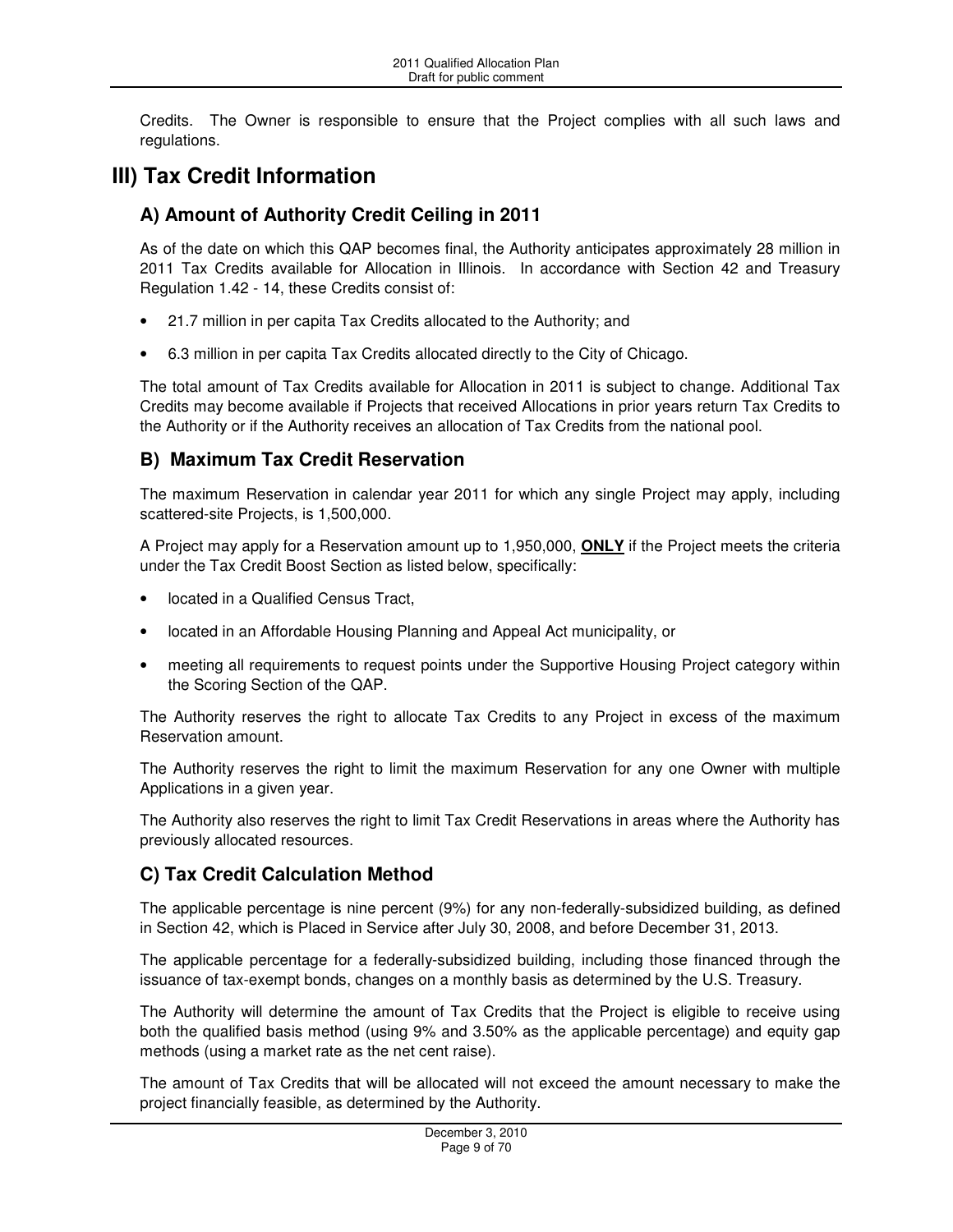See Attachment 1 "Sample Calculation of Both Methods" for a sample calculation of both of these calculation methods.

# **D) Tax Credit Boost**

**ONLY** Projects meeting the specific criteria below are eligible **to apply** for a thirty percent (30%) boost (a "Boost") to the eligible basis of the Project. The Authority reserves the right to provide a Boost to a Project at any time in order to make the Project financially feasible.

### **1) Qualified Census Tract**

Projects located in a Qualified Census Tract are eligible to apply for a Boost to the eligible basis of the Project. See Attachment 2 "Qualified Census Tracts" for a listing of the eligible areas.

### **2) Non Qualified Census Tract**

In addition, Projects located outside a Qualified Census Tract which meet **one** of the following two (2) criteria are eligible to apply for a Boost of up to thirty percent (30%) to the eligible basis. As with all Allocations, the amount of Tax Credits allocated due to a Boost under this section will not exceed the amount necessary to make the project financially feasible, as determined by the Authority. Therefore, a Tax Credit increase due to a Boost under this section may result in an amount less than the allowable thirty percent (30%) increase.

### (a) Affordable Housing Planning and Appeal Act ("AHPAA")

Projects located in municipalities which are subject to or at risk of being subject to AHPAA. A list of municipalities meeting this criterion can be found in Attachment 3 "AHPAA Municipalities".

### (b) Supportive Housing Projects

Projects that meet the requirements to request points under the Supportive Housing Projects category in the Supportive Housing Projects section within the Housing Policy Goals and Objectives section within the Scoring Categories section of the QAP.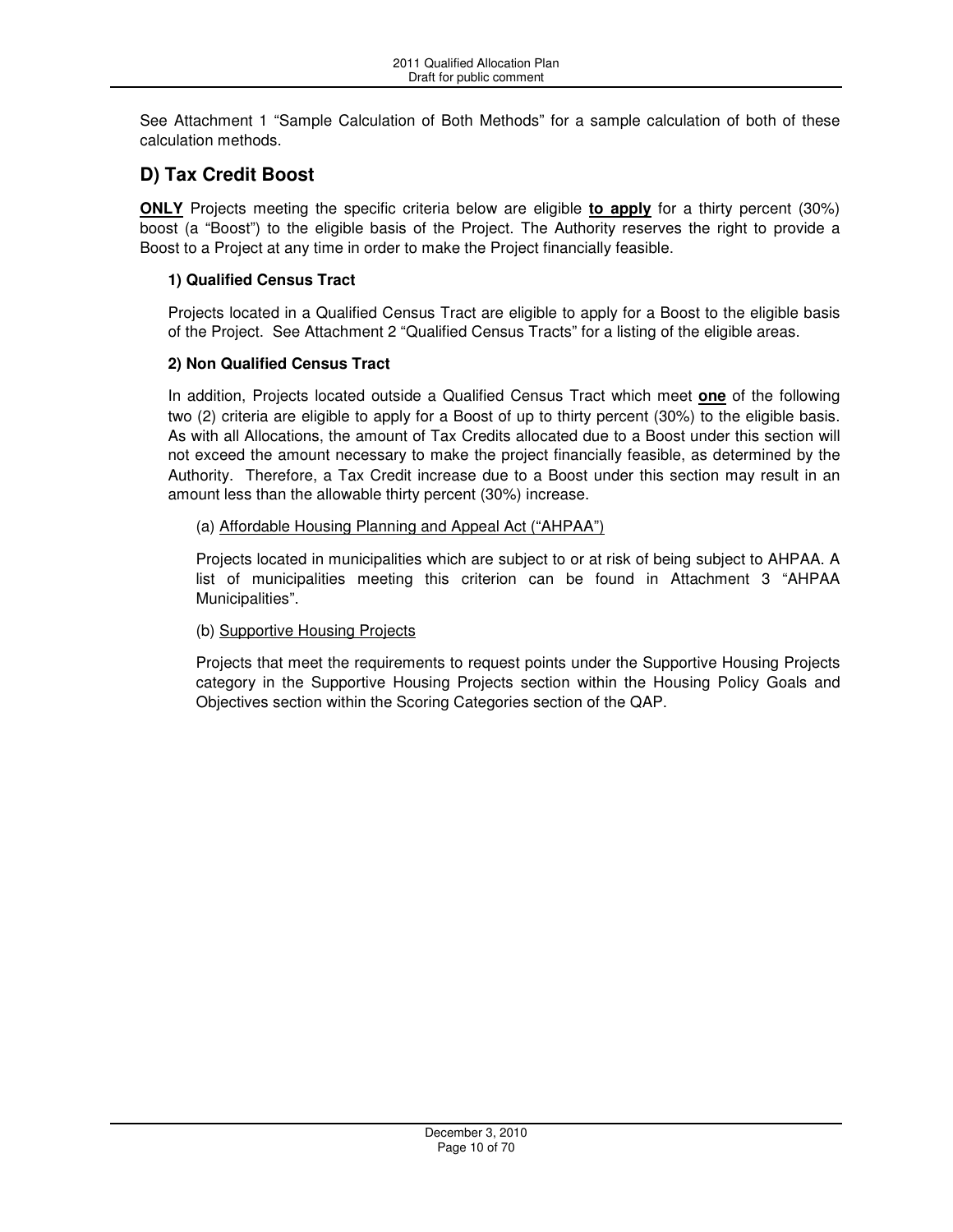# **IV) Set-Asides**

# **A) Overview**

On an annual basis, goals will be established for allocating Tax Credits based on a Project's geographic region as reflected in the following set-aside table. In addition, the Authority will reserve a portion of Tax Credits to allocate to Projects that are not awarded Tax Credits through the geographic regions.

These allocation goals are not absolute minimum or maximum amounts, but rather the anticipated approximate amount of Tax Credits to be awarded. Upon evaluating all Projects and determining the most effective use of available Tax Credits, the Authority may choose to modify any of these allocation goals.

Notwithstanding anything to the contrary, the Authority may limit the number of Projects or amount of Tax Credits allocated in any set-aside, regardless of the Project's score and how its score relates to all other Projects.

# **B) Geographic Tax Credit Set-Asides**

All Projects and Applications will be ranked and evaluated within the appropriate geographic set-aside based on Project location. Projects in each set-aside will be assigned a score through the competitive process. Tax Credits will be allocated to the highest ranking Projects within each setaside as guided by the annual allocation goals.

In the event there are Tax Credits remaining in any of the geographic set-asides, those remaining Tax Credits will be allocated to the single next highest scoring project in the other geographic set-asides according to the following order of priority: Non-Metro, Other Metro, Chicago Metro (subject to or at risk of being subject to AHPAA), Chicago Metro (not subject to or at risk of being subject to AHPAA), and City of Chicago or to any Project that has been allocated Tax Credits.

For a list of municipalities subject to AHPAA see Attachment 3 "AHPAA Municipalities". For a list of Other Metro municipalities see Attachment 4 "Other Metro Municipalities".

# **C) Statewide Tax Credit Set-Aside**

All Applications will be competitively evaluated within the applicable geographic set-aside. Owners cannot apply for or request an award of statewide Tax Credits (the "Statewide Set-Aside"). Rather, upon review of all Applications received, the Authority may choose to allocate Tax Credits under the Statewide Set-Aside to Projects that fulfill certain housing policy goals, as designated by the Authority, and which may change from year to year.

Projects receiving an award of Tax Credits under the Statewide Set-Aside may include Projects whose competitive score in the geographic set-aside is such that the Project would not otherwise be awarded Tax Credits.

In 2011, the Authority will reserve a portion of the Authority's Credit Ceiling to award separately from the geographic set-asides for Projects meeting one or more of the following housing policy goals:

• Regulated affordable housing developments that have been regulated for a minimum of ten (10) years prior to the current Tax Credit year that have physical deficiencies which cannot be remedied through a normal workout process and which pose a threat to the continued affordability of the Project.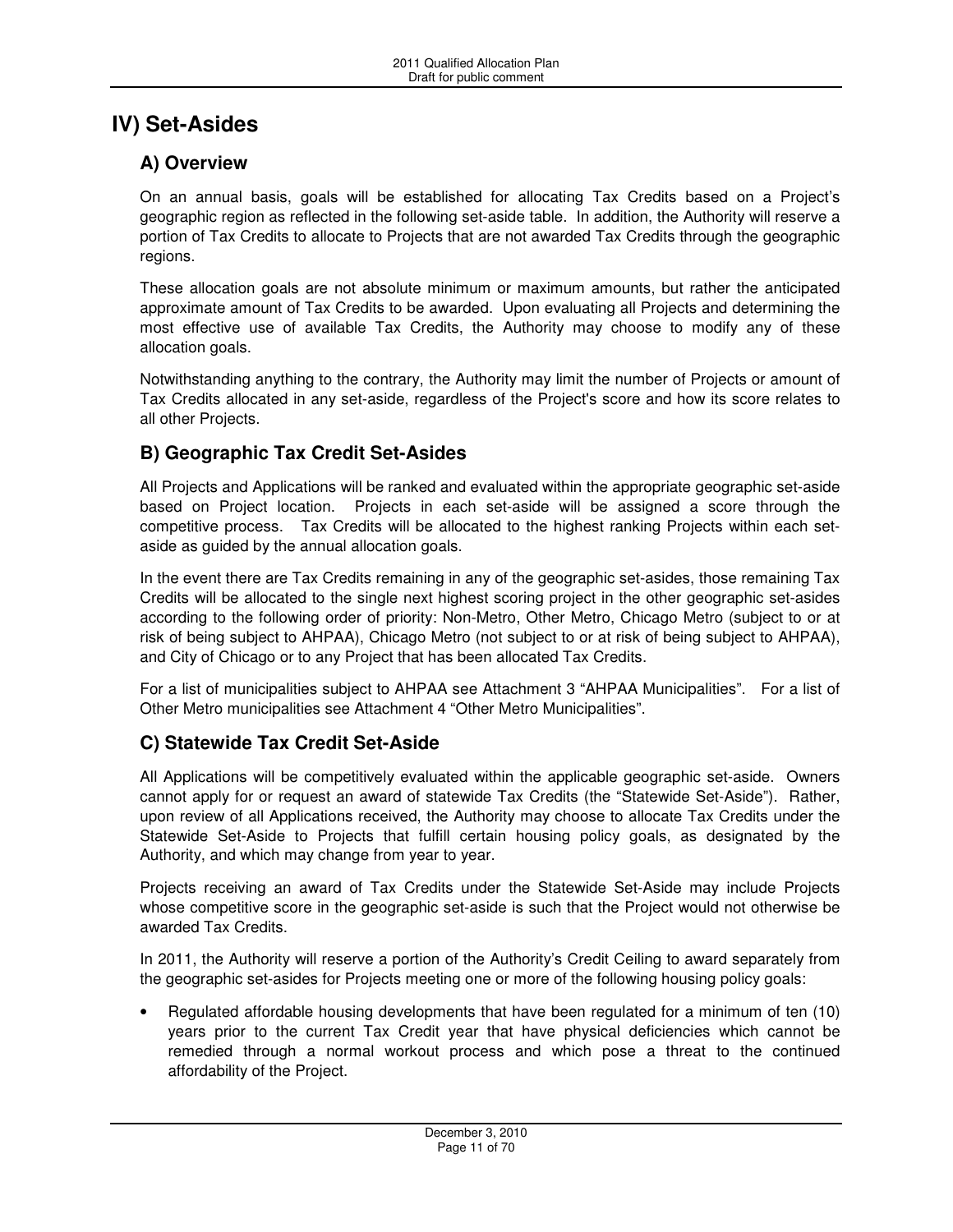• Projects located in a geographic set-aside where the total amount of Tax Credits available is less than the total amount of Tax Credits requested.

In the event there are Tax Credits remaining in the Statewide Set-Aside, those remaining Tax Credits will be combined with any remaining Tax Credits from the geographic set-asides and allocated to the single next highest scoring project in the other geographic set-asides according to the following order of priority: Non-Metro, Other Metro, Chicago Metro (subject to or at risk of being subject to AHPAA), Chicago Metro (not subject to nor at risk of being subject to AHPAA), and City of Chicago or to any Project that has been allocated Tax Credits.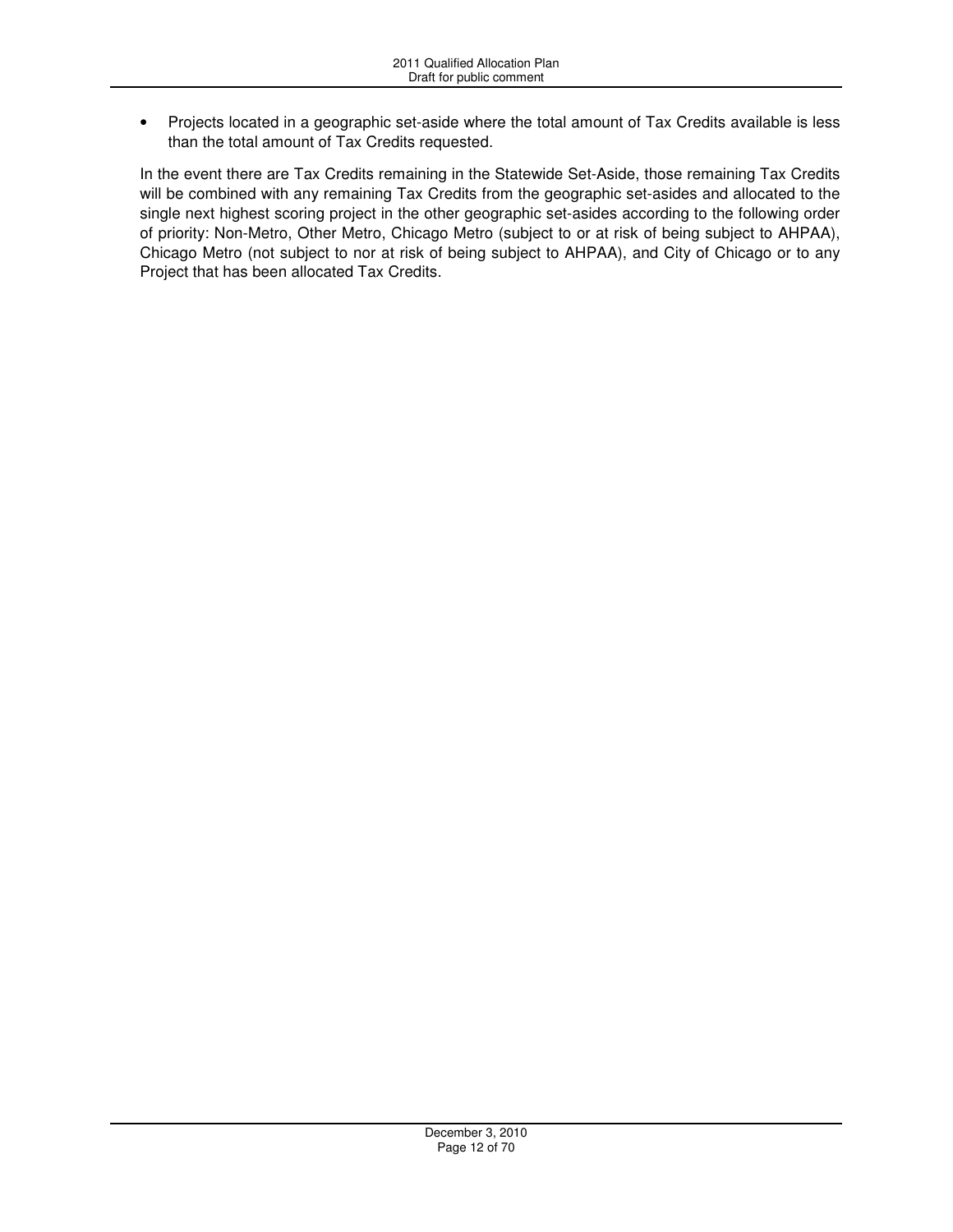# **2011 Tax-Credit Set-Asides**

| <b>Set-Aside</b>                                             | <b>Approximate Annual Allocation</b><br>of IHDA Administered Tax Credits |
|--------------------------------------------------------------|--------------------------------------------------------------------------|
| City of Chicago (IHDA) <sup>1</sup>                          | 23%                                                                      |
| Chicago Metro <sup>2</sup> (at risk or subject to AHPAA)     | 18%                                                                      |
| Chicago Metro <sup>2</sup> (not at risk or subject to AHPAA) | 10%                                                                      |
| Other Metro <sup>3</sup>                                     | 16%                                                                      |
| Non Metro <sup>4</sup>                                       | 28%                                                                      |
| Statewide <sup>5</sup>                                       | 5%                                                                       |
| <b>Authority Allocated Per-Capita 9% Tax Credits</b>         | 100.0%                                                                   |

 $1$  This total does not reflect the per-capita allocation that is awarded directly to the City of Chicago out of the State's total per capita Tax Credit allocation.

<sup>2</sup> Chicago Metro consists of: Lake, DuPage, Kane, McHenry, Will, and Cook County excluding the City of Chicago.

<sup>3</sup> See Other Metro municipalities chart

<sup>4</sup> Projects not included in Chicago, Chicago Metro, or the Other Metro set-aside

<sup>5</sup> Tax Credits targeted to Projects around the State meeting certain housing policy goals and objectives.

# **V) Application Process**

# **A) Deadline**

For the 2011 QAP, all Application deadlines are outlined in the "Application Schedule", available on the Authority's website (www.ihda.org). In order to effectively manage the Tax Credit program, the Authority may adjust the Application deadline and reserves the right to hold additional Application rounds.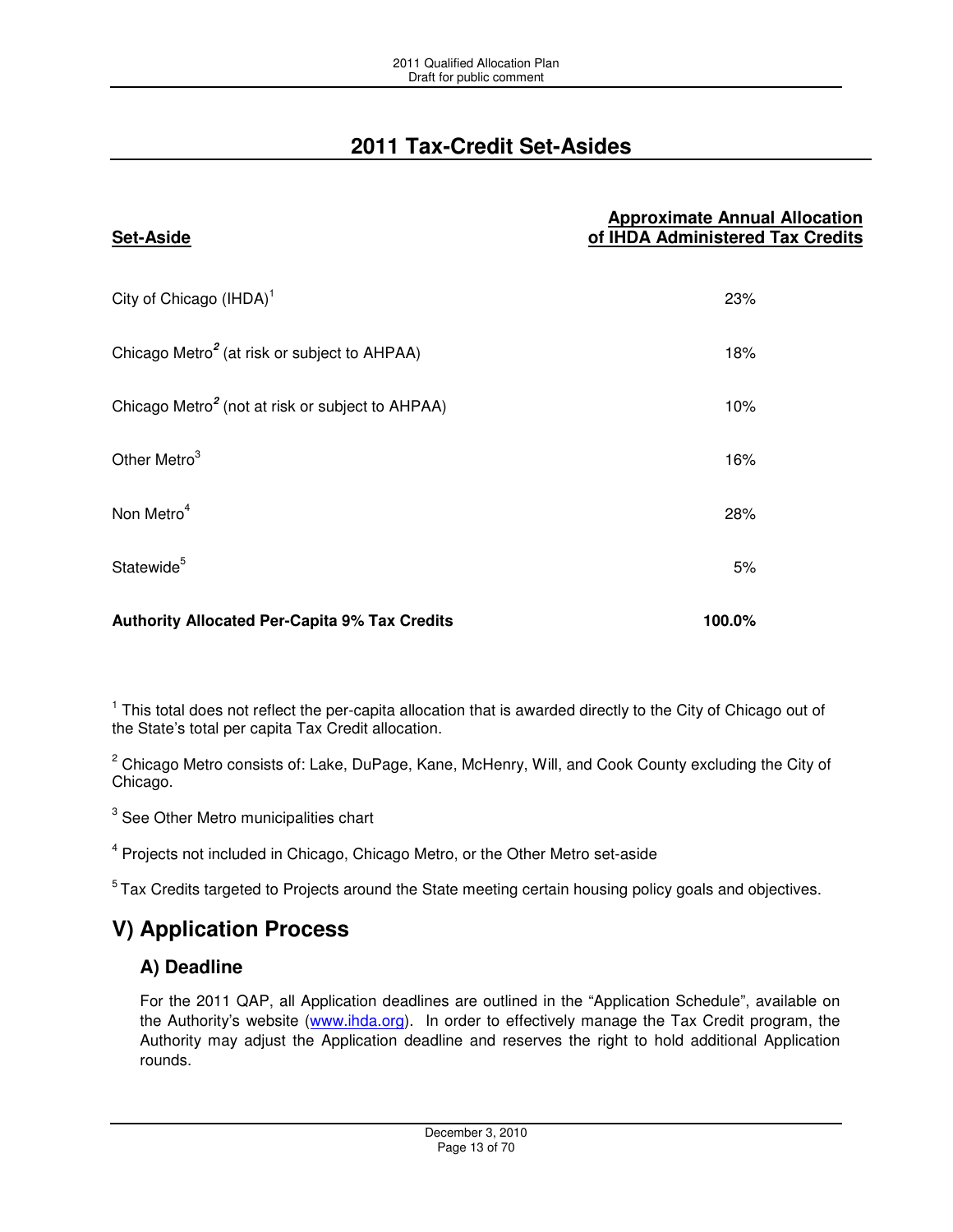In order for an Application to be accepted for review, it must be submitted no later than 5:00 P.M. to the following address:

> Illinois Housing Development Authority 401 N. Michigan Ave., Suite 700 Chicago, IL 60611

Applications for 4% Tax Credits will be accepted at any time during calendar year 2011.

# **B) Materials**

Owners must submit the Application on original Authority forms or photocopies of such forms, and may not submit them by facsimile without the prior consent of the Authority. All submission materials are available on the Authority's website (www.ihda.org) or directly from the Authority, upon request.

The Application must comply with the format and content requirements of this QAP and present to the Authority a clear, unambiguous, and complete Application by the deadline date. The Authority may reject any Application that does not conform to the requirements of this QAP.

**TWO (2) copies** of **All** Application materials, including all applicable attachments and supporting materials, must be submitted.

**EACH** of the TWO (2) copies of the complete Application **MUST**

- Be placed in an adequately sized accordion file folder tabbed to correspond with the enumeration outlined in the "Application Checklist", available on the Authority's website (www.ihda.org);
- Include the "Application Checklist"
- Include **ALL** documentation requested in the QAP and outlined on the "Application Checklist" including all applicable attachments and supporting materials, including the non-refundable Application fee in the amount required on the "Multifamily Fee Payment Form" available on the Authority's website (www.ihda.org);
- Include an electronic version in Excel format on disk or flash drive of the "Common Application";
- Include an electronic version in PDF format on disk or flash drive of **ALL** Application materials, including all applicable attachments and supporting materials.

# **C) Evaluation of Applications**

Applications for an Allocation of Tax Credits in calendar year 2011 will be evaluated in the manner described below.

### **1) Preliminary Site and Market Assessment**

Owners must submit a Preliminary Site and Market Assessment (the "PSMA") by the submission deadline in order to be eligible for a 2010 Tax Credit Allocation. The "Preliminary Site and Market Assessment Form", is available on the Authority's website (www.ihda.org).

If the PSMA is approved by the Authority, the Owner may submit an Application for 2011 9% Tax Credits. If the PSMA is not approved by the Authority, the Owner will not be eligible to submit an Application for 2011 9% Tax Credits.

Applications for 4% Tax Credits are not required to submit a Preliminary Site and Market Assessment.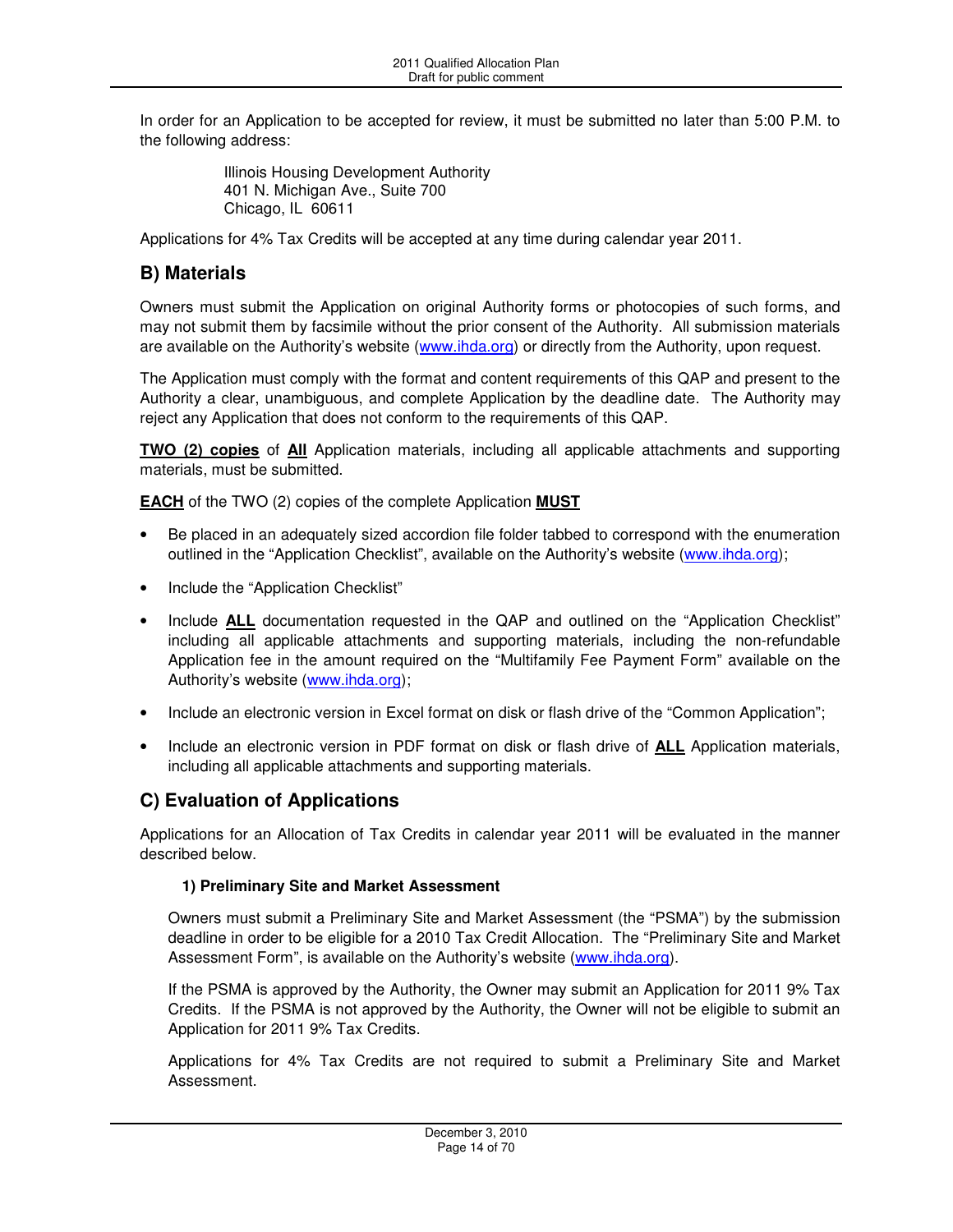### **2) Application**

If the PSMA is approved by the Authority, the Owner may submit an Application for 9% Tax Credits. The Application must be received by the Application deadline, be in the format described above, and must include all items outlined in the "Application Checklist," including all applicable attachments and supporting materials.

An Application for 4% Tax Credits must include all items required on the "Application Checklist" that pertain to the 4% Tax Credits. Please see the 4% Determination Letter Requests section for further information regarding 4% Tax Credit Projects.

### **3) Changes in Project**

The Authority expects that an Application be for a Project which is substantially similar to the Project for which a PSMA was approved. The Authority, though, does recognize that slight Project changes may be made after PSMA approval and prior to Application.

In no case, will a Project which has any changes in Project site, population served, or type of construction be considered as having an approved PSMA. However, an overall change in the Project of approximately 10% or less in the following areas will be acceptable:

- Increase or decrease of total units;
- Increase or decrease of affordable units;
- Increase or decrease of number of units of any bedroom size;
- Modification of income restrictions to increase the number of units targeting lower income households; and
- For new construction Projects, site plan modifications may be considered due to local requirements or further site assessment.

The Authority reserves the right to consider any other Project changes outside the approved PSMA.

### **4) Completeness Review**

All Applications will be reviewed for completeness. This will include, but will not be limited to, the following: submission of all required Application forms and supporting documentation; submission of all applicable fees; and inclusion of appropriate signatures on all necessary documents. If the Authority finds that the Application is not complete, the Authority reserves the right to reject the Application.

### **5) Mandatory Review**

If the Authority determines that the Application is complete, it will be reviewed to determine if the Project meets the mandatory requirements set forth in the Mandatory Requirements section. If the Authority determines that the Application fails to meet one or more of the mandatory requirements, the Owner will be notified in writing that the Application has failed the mandatory review. If the Application is for 9% Tax Credits and the Authority determines that the Application fails to meet one or more of the mandatory requirements, the Application will not be evaluated under the competitive scoring criteria.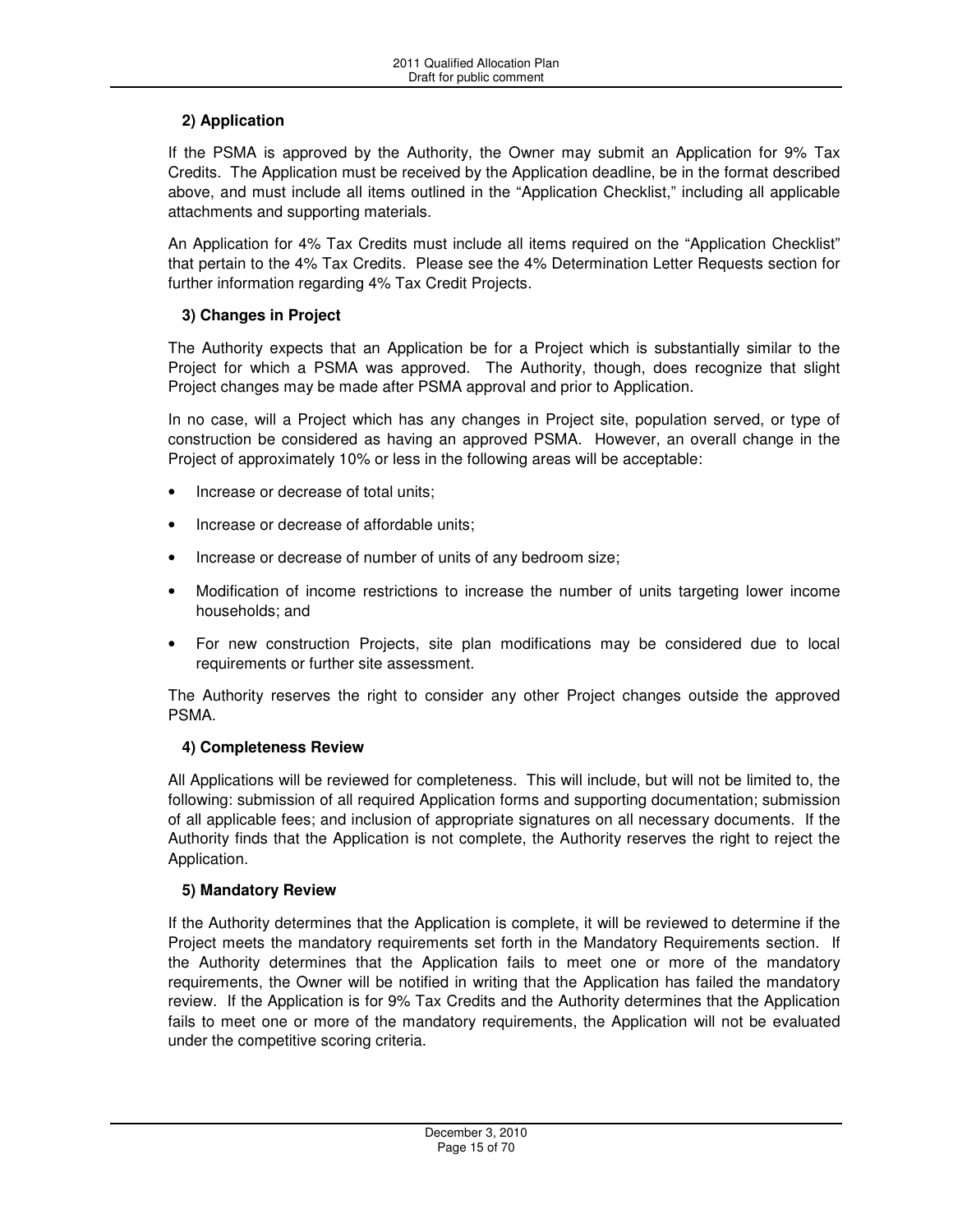### **6) Scoring Review**

If an Application has met all of the requirements described in the Mandatory Requirements section, the Application will be scored based on the categories set forth in Scoring Categories section. Applications that are scored will be ranked in descending order by total point score within each Set-Aside. Generally, Applications with the highest score in each Set-Aside will be allocated Tax Credits except as noted in the Set Asides section.

Applications for 4% Tax Credits will not be scored based on the categories set forth in the Scoring Categories section. Please see the 4% Determination Letter Requests section for further information regarding 4% Tax Credit Projects.

### **7) Clarifications**

For purposes of the mandatory and scoring reviews, the Authority will not accept the submission of additional documentation after the Application deadline. Projects will be reviewed solely on the basis of the materials contained in the Application submitted by the Application deadline.

The Authority may make an exception to this policy for clarification purposes. If the Authority, in its sole discretion, determines a need for clarification of information, the Authority may contact Owners after the application deadline to request clarification of certain materials contained in the Application. The clarification request will only be utilized for minor inconsistencies.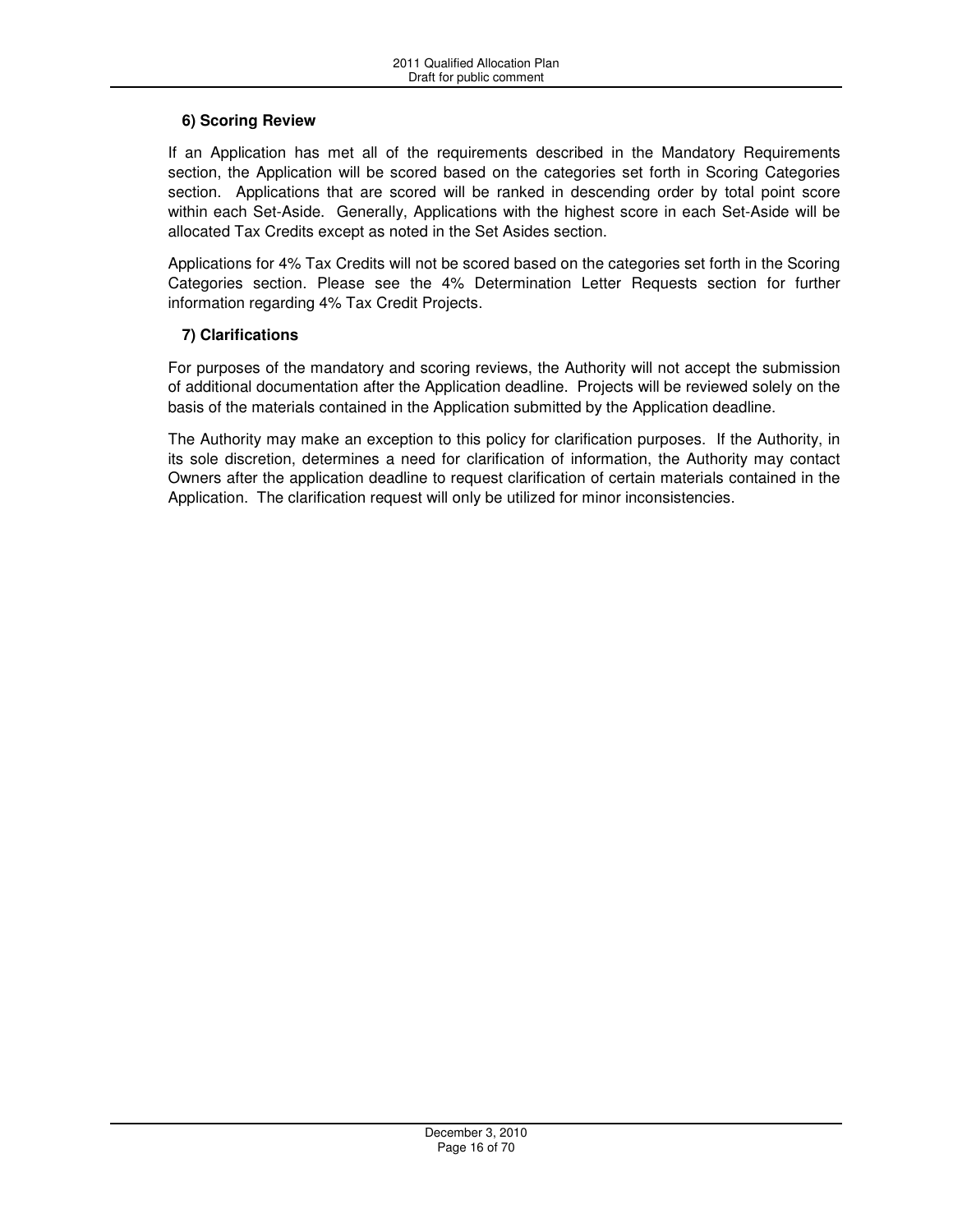# **VI) Mandatory Requirements**

If the Preliminary Site and Market Assessment (PSMA) is approved by the Authority, the Project must meet **all** the following mandatory requirements at the time the Application is submitted. A Project that fails to meet **all** these requirements will be notified in writing that the Application has failed the mandatory review and will not be evaluated under the competitive scoring criteria.

An Application will fail the mandatory review if the correct forms or required information are not submitted, are not submitted at the correct tab, or if information available to the Authority negates information submitted in the Application.

All documentation submitted to fulfill mandatory Application requirements can be **no older than six (6) months prior to the Application deadline** unless specifically stated otherwise in the QAP**.** 

## **A) Evidence of Preliminary Site and Market Assessment**

The Project must be approved through the Authority's PSMA process as evidenced by a letter of PSMA approval from the Authority.

### **B) Project Narrative**

**All** Applications **must** include a detailed Project narrative through submission of the "Project Narrative" form, completed by the Owner, and found on the Authority's website (www.ihda.org). Owners are encouraged to provide as much detail and background information about the Project as possible in order to assist the Authority in assessing the Project.

## **C) Public Housing Waiting List Preference**

**All** Applications **must** include the "PHA Preference Certification", available on the Authority's website (www.ihda.org), which provides a written certification the Project will:

- Give preferential treatment to persons on PHA waiting list(s); and
- Make on-going efforts to request that the PHA make referrals to the Project, or request that the PHA include relevant information about the Project on any listing the PHA makes available to persons on its waiting list(s).

### **D) Certification of Consistency with Relevant Consolidated Plan**

**All** Applications **must** be consistent with the applicable Consolidated Plan. For a list of jurisdictions covered by a Consolidated Plan see the Authority's website (www.ihda.org).

Projects located within a county with a Consolidated Plan must include a certification of consistency with the County Consolidated Plan unless the Project is also located within a municipality with a Consolidated Plan in which case the Application must include a certification of consistency with the municipality's Consolidated Plan.

If the Project is not located in a county or municipality covered by a Consolidated Plan, the Application must include a written request for the Authority to review the Project for consistency with the State Consolidated Plan.

### **E) Local Support**

**All** Applications **must** include a letter of support, addressed to the Authority and specifically endorsing the Project, from the chief elected official of all municipalities in which the Project is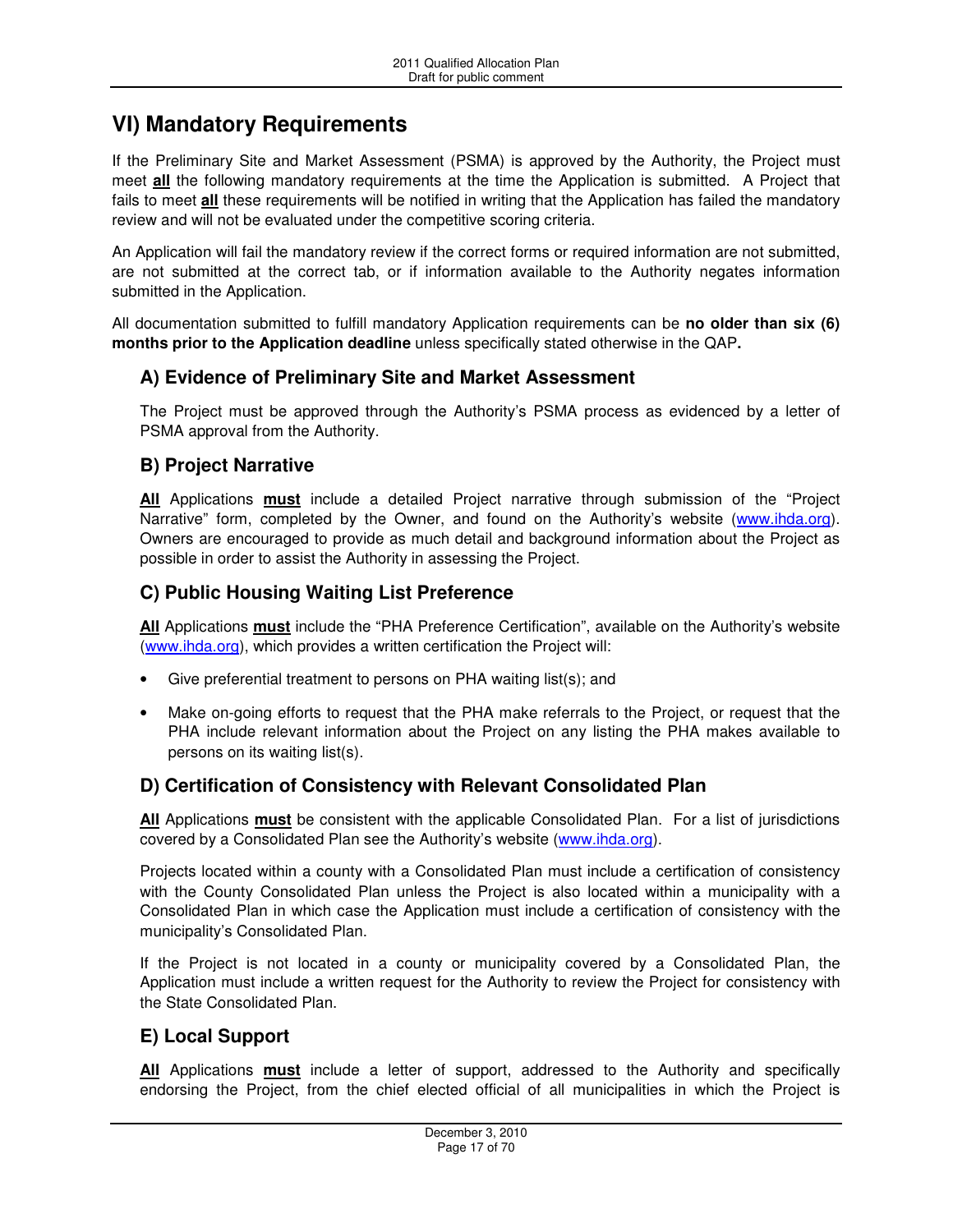located. For Projects located in the City of Chicago, a letter of support from the alderman of all wards in which the Project will be located is acceptable.

Any Application that does not include the required letter(s) of support specifically endorsing the Project from the chief elected municipal official(s) or local Chicago alderman(en) must include a description of the efforts to obtain the letter(s) of support, and if applicable, respond to any concerns raised by the chief elected municipal official(s) or local Chicago alderman(en).

The Authority will review the documentation, as well as any additional letters of support, and may waive the requirement for the letter of support from the chief elected official(s) or Chicago alderman(en).

All letters of support must be included in the Application. Letters of support received after the Application deadline, except as solicited by the Authority, will not be accepted.

# **F) Site Control**

**All** Applications **must** include site control for the Project that extends for a minimum of six (6) months beyond the Application deadline. Site control can **only** be demonstrated through one of the following:

- A fee simple interest in the subject property in the name of the Owner; or
- A fully executed, binding agreement, signed by both the Owner and the seller for the purchase or long term lease of the subject property; or
- When the subject property is owned by a governmental entity, a letter of intent to the Owner from the governmental entity to sell, donate, or enter into a long term lease of the subject property.

The site control documentation must include **all** of the following:

- The sale or lease price,
- Legal description of the property,
- Expiration date (for purchase options / agreements or letters of intent).

In the case of a lease agreement, the lease must have a minimum term of ninety-nine (99) years.

# **G) Zoning**

**All** Applications **must** include evidence that the Project site is currently zoned for its proposed use. For a scattered-site Project, the Application must include evidence that each parcel is currently zoned for its proposed use.

Evidence of appropriate zoning can **only** be demonstrated through one of the following:

- A valid building permit; or
- A letter of zoning certification from the local zoning administrator (or chief elected official in localities without a zoning administrator) identifying the Project and containing **all** of the following:
- 1) The location of the Project site (e.g. address or street crossings); and
- 2) The current zoning designation; and
- 3) A description of the Project (including number of units, proposed use, and whether it is new construction, rehabilitation, or both); and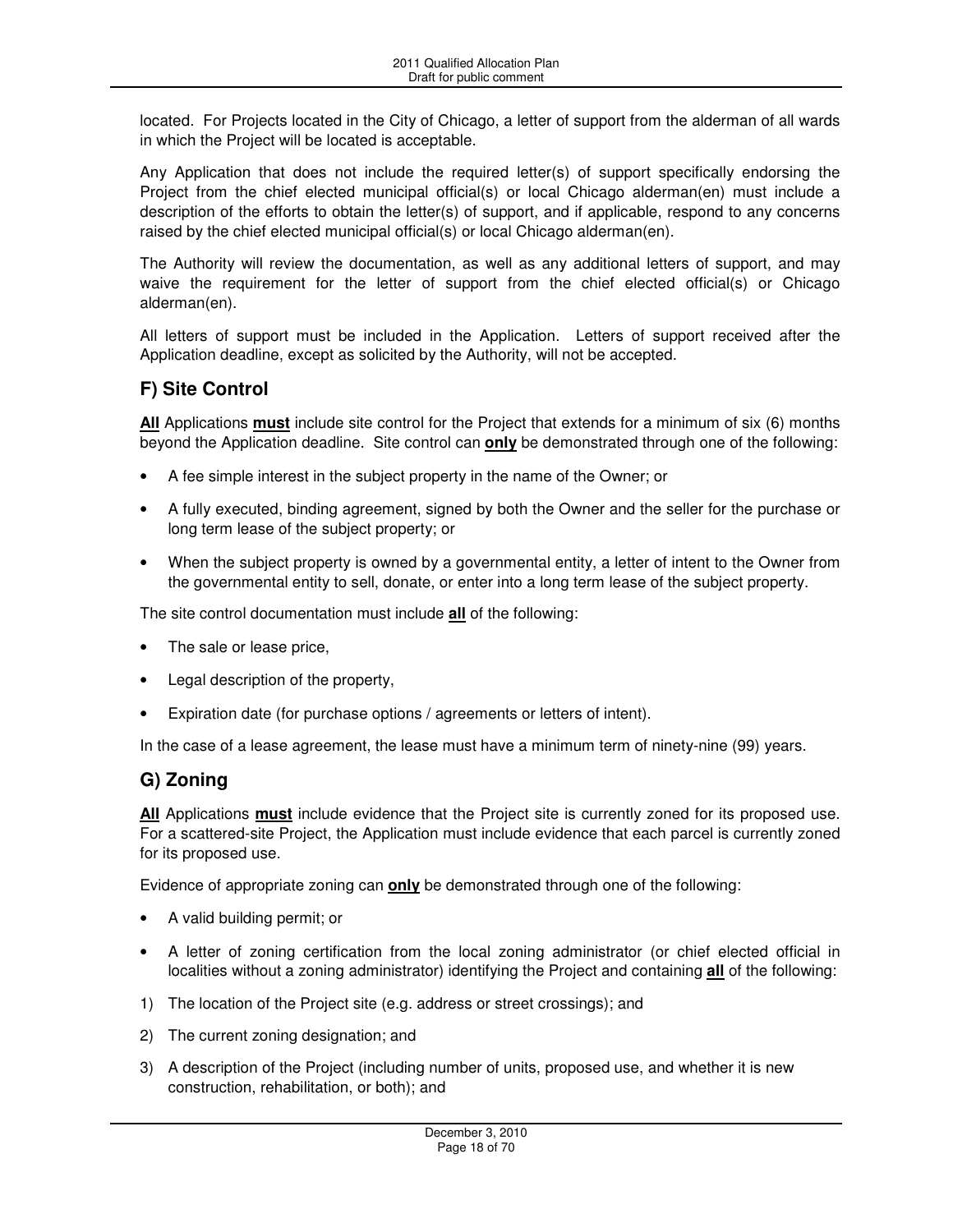4) A statement that the current zoning is appropriate for the proposed Project and no zoning variation requests are pending that would alter this zoning.

In cases where the Project will be approved through a Planned Development or Planned Unit Development ("PUD") process, the Authority may consider an exception to the requirement that the current zoning be appropriate for the proposed Project on a case-by-case basis. In order to be considered for such an exception, the Application must include a letter from the local zoning administrator (or chief elected official in localities without a zoning administrator) identifying the Project and containing **all** of the following:

- 1) The location of the Project site (e.g. address or street crossings); and
- 2) A description of the Project (including number of units, proposed use, and whether it is new construction, rehabilitation, or both); and
- 3) A written explanation of the PUD approval process; and
- 4) Evidence the PUD process has been initiated; and
- 5) Evidence of which stage in the PUD approval process the Project has reached; and
- 6) Evidence satisfactory to the Authority that the PUD will be reviewed in a timely manner.

Sufficient evidence of progress for PUD approval to satisfy the zoning requirement may include, but is not limited to, the local planning body's recommendation of approval to the entity with authority to approve the PUD, such as the town council or board of trustees. The PUD must be approved before the Authority will present the Project for Board consideration.

### **H) Site Physical Information**

### **1) Floodplains / Floodways**

**All** Applications **must** include a Federal Emergency Management Agency ("FEMA") floodplain map for the Project area. The boundaries of the Project site must be delineated on the FEMA map. FEMA floodplain maps can be obtained from the FEMA website.

### **2) Projects Located in 100 Year Floodplain / Floodway**

Generally, the Authority prefers Projects located outside the 100-year floodplain / floodway. **All** Applications for Projects within the 100 year floodplain / floodway **must** submit one or both of the following depending on the Project's scope of work:

- (a) Rehabilitation
- 1) The location of the existing buildings; and
- 2) The elevation of the lowest floor level in the existing buildings; and
- 3) The FEMA determined elevation of the existing floodplain / floodway;

Note: Projects involving the rehabilitation of existing buildings located in the 100-year floodplain / floodway, will meet mandatory criteria, **ONLY** if the lowest existing floor elevation of each building in the floodplain is at least six inches (6") above the FEMA designated floodplain / floodway elevation.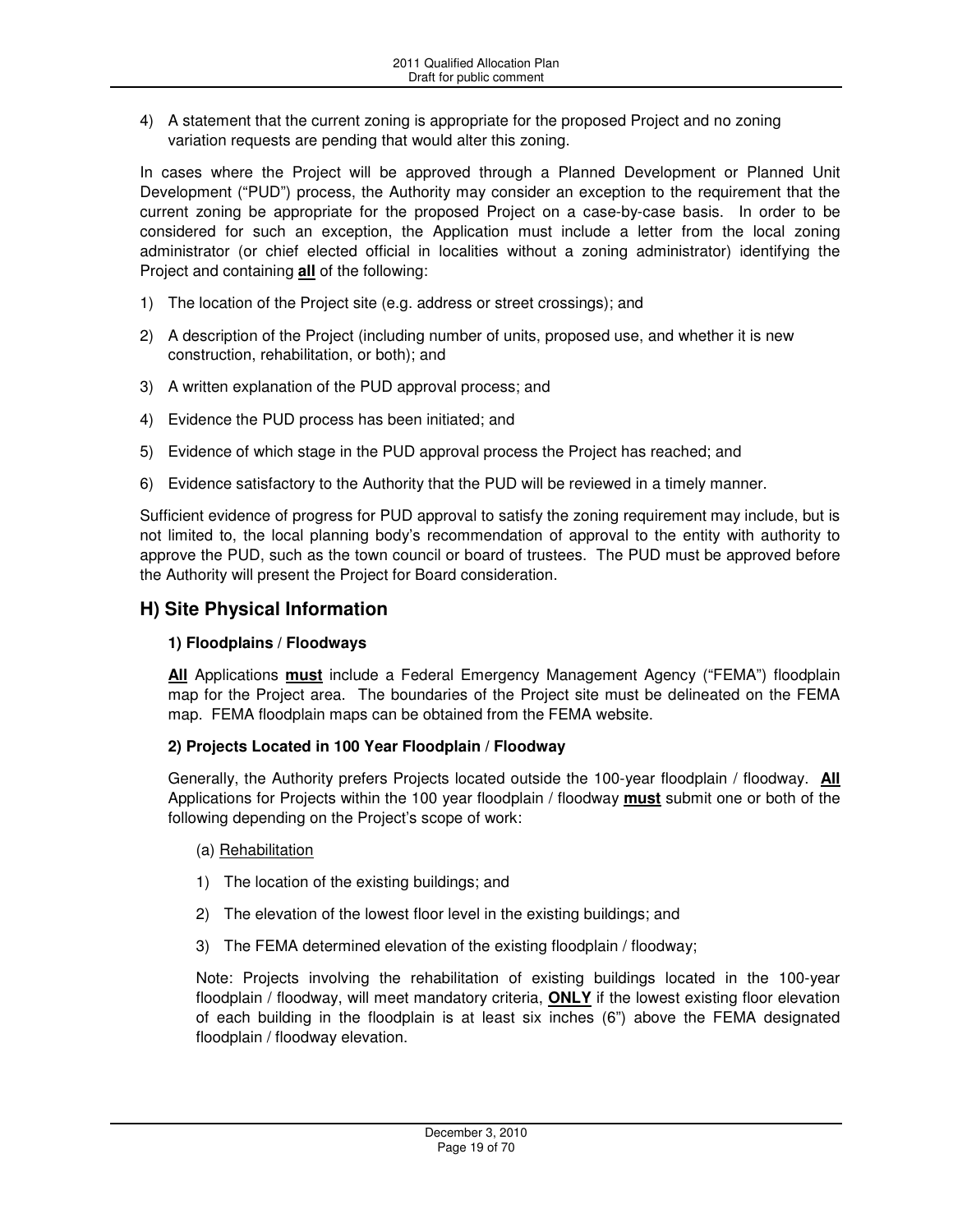### (b) New Construction

- 4) A qualified environmental professional or engineer's opinion as to whether or not the Project will impact any floodplain or floodway;
- 5) A qualified environmental professional or engineer's documented mitigation efforts regarding impacts to existing floodplains / floodways planned for development, including consideration of alternative locations for the Project;
- 6) A FEMA Conditional Letter of Map Amendment ("CLOMA") or Conditional Letter of Map Revision ("CLOMR") for the Project site that shows the site is eligible for reclassification out of the floodplain / floodway area; and
- 7) Evidence that the property is eligible for flood insurance and that such insurance will be in place if awarded funding from the Authority until FEMA amends the flood plain map and the Authority determines the Project site is no longer in the floodplain / floodway.

### **3) Wetlands**

**All** Applications **must** include a U.S. Fish and Wildlife Service ("USFWS") National Wetlands Inventory map for the area in which the site is located delineating the boundaries of the Project site. National Wetlands Inventory maps can be obtained from the USFWS website.

In cases where there are wetlands suspected on the Project site, or in the event the Project may impact wetlands, the Application **must** include the following:

- A wetlands delineation performed in accordance with all federal and state guidelines; and
- An official jurisdictional determination issued by the U.S. Army Corps of Engineers ("USACE") in the form of a USACE wetlands permit.

### **4) Mining**

**All** Applications **must** include include documentation from the Illinois State Geological Survey ("ISGS") that clearly indicates whether the Project is located in or near an area that has been affected by mining. Information on mining activity in Illinois is available on the ISGS website.

If the Project is in or near an area the ISGS identifies as affected by mining, the following information **must** be submitted:

- The quadrangle study (if available) or the county mine map completed by the ISFS for the area in which the Project is located with the boundaries of the Project site delineated; and
- Information provided by a qualified geotechnical engineer indicating the depth of the mine, the type of mining that was performed, the year that mining ceased, and any other data that may impact the Project. In addition, the qualified geotechnical engineer must submit a letter of opinion as to whether or not the Project will be impacted by the mining.

Based on documentation submitted, the Authority may reject the Project or require mine subsidence insurance.

### **I) Historic Preservation**

**All** Applications (regardless of the Project location or its historic nature) **must** include **all** of the documentation listed in the "Historic Preservation Checklist" found on the Authority's website (www.ihda.org).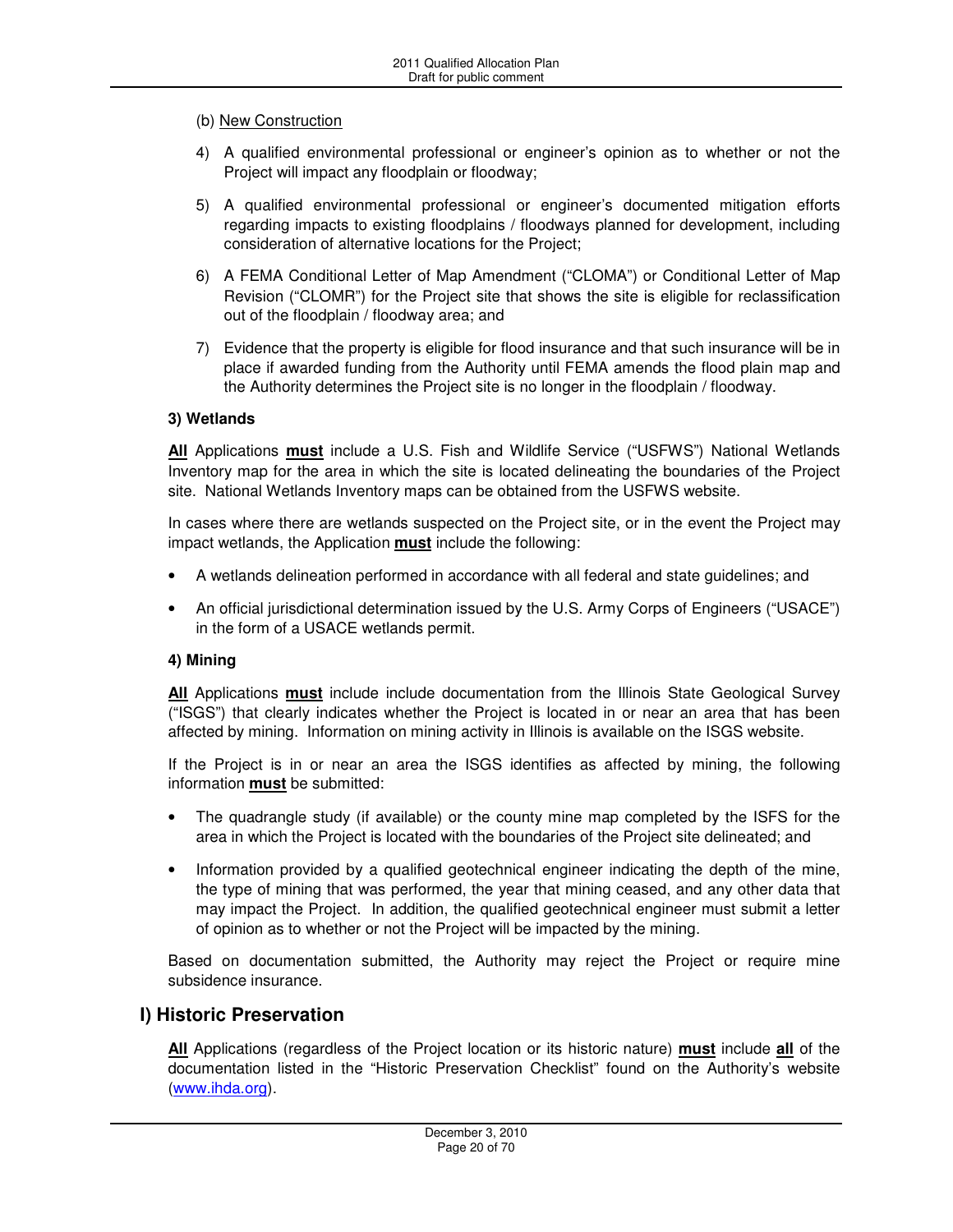**All** Projects must meet the requirements of the National Historic Preservation Act and the Illinois State Historic Resources Protection Act as determined by the Illinois Historic Preservation Agency ("IHPA"). Information about these requirements is available on the IHPA website.

## **J) Site Environmental Information**

**All** Applications **must** include the following environmental information:

### **1) Environmental Checklist**

The "Environmental Checklist" completed by an Authority approved environmental vendor within six (6) months prior to the Application submission addressing all properties in the Project. The Environmental Checklist and the Authority-approved environmental vendor list can be found on the Authority's website (www.ihda.org).

### **2) Phase I Environmental Site Assessment**

A phase I environmental site assessment ("Phase I") completed within one (1) year for all properties in the Project meeting the requirements of ASTM E1527-05 and including a letter of reliance addressed to the Authority.

The Phase I must be performed by a vendor approved by the Authority. For a listing of Phase I vendors approved by the Authority, please see the Authority's website (www.ihda.org).

The Authority reserves the right to require additional environmental testing, including but not limited to a phase II environmental site assessment, and / or testing for radon, mold or any other environmental hazards.

Environmental concerns will be considered in the context of the housing to be provided. The Authority will weigh the benefits of the housing to the public against the costs to mitigate any environmental hazards, the potential health risks, and other financial and public policy implications.

### **K) Architectural Requirements**

### **1) Preliminary Architectural Plans and Specifications**

**All** Applications **must** include preliminary architectural plans and specifications on 11" x 17" paper that, at a minimum, include **all** of the following:

- Dimensioned typical unit plan(s) at a minimum scale of  $\frac{1}{4}$  inch per 1 foot indicating square footage.
- Dimensioned floor plan(s) at a minimum scale of 1/8 inch per 1 foot.
- Elevations for all building types (photographs are acceptable for rehabilitation Projects). For single-family homes, an elevation for each of the typical construction styles in the Project will be acceptable.
- A site plan showing the placement and orientation of buildings, parking areas, sidewalks, landscaping, easements, trash dumpsters, buffers, required site amenities, significant natural features, etc.
- A current aerial photograph with the location of the site clearly marked and the surrounding uses clearly visible. Aerial photos are available for free on the internet from several of the online mapping services.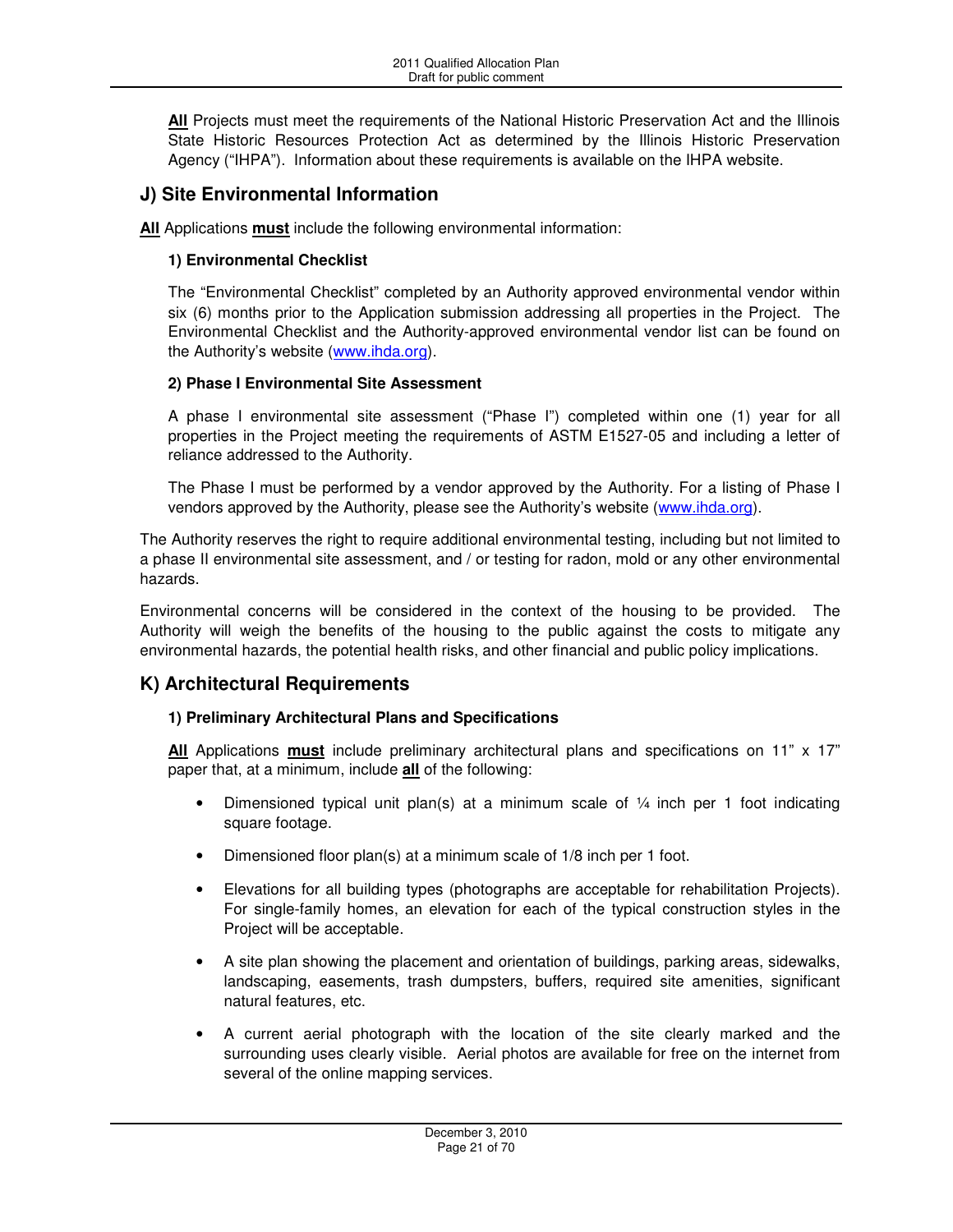In addition, **all** Applications **must** include a certification signed by a licensed architect that all required architectural standards will be incorporated into the Project and the Project will be designed according to the Authority's Standards for Architectural Planning and Construction. Please see the "Architectural Certification" form found on the Authority's website (www.ihda.org).

### **2) Standards for Architectural Planning and Construction**

**All** Projects receiving an Allocation of Tax Credits **must** meet the requirements contained in the Authority's "Standards for Architectural Planning and Construction", as amended and found on the Authority's website (www.ihda.org).

Project Owners and architects should pay close attention to the following sections in the Standards for Architectural Planning and Construction:

### • **Green Design Requirements**

All minimum green design requirements as specified in the Standards for Architectural Planning and Construction Section 18.00 – Green Criteria. These minimum requirements are based on one of the following: Enterprise Green Communities Criteria 2008; Enterprise Green Communities certification; U.S. Green Building Council's LEED certification; NAHB Model Green Home Building Guidelines certification.

Project Owner's should consult with a licensed architect to determine the minimum green design requirements for the Project.

### • **Accessibility Requirements**

All Projects must comply with all applicable Federal and State accessibility laws and / or as specified in the Standards for Architectural Planning and Construction Section 14.00 – Accessibility Standards.

Depending on the Project scope of work and sources of financing the applicable laws include but may not be limited to the following: the Fair Housing Amendments Act of 1988; the Illinois Accessibility Code; the Americans with Disabilities Act of 1990, as amended; Section 504 of the 1973 Rehabilitation Act; and the Americans with Disabilities Act of 1990, as amended.

Project Owner's should consult with a licensed architect to determine which Federal and State accessibility laws may apply.

### • **Required Project Amenities**

All Projects must provide minimal unit and project amenities as specified in the Standards for Architectural Planning and Construction Section 6.00 – Design and Planning.

For rehabilitation and scattered-site Projects, the Authority may allow the exemption or substitution of required Project amenities. A request for exemption or substitution of any amenity must be submitted with the Application along with a detailed explanation describing why the required Project amenity cannot be included in the Project design and a description of the substitution amenity, if applicable.

Additionally, Projects with a previously funded phase may be able to share some required Project amenities between phases. A request to share Project amenities between phases must be submitted with the Application along with a detailed explanation describing how the shared Project amenity with adequately serve both phases. The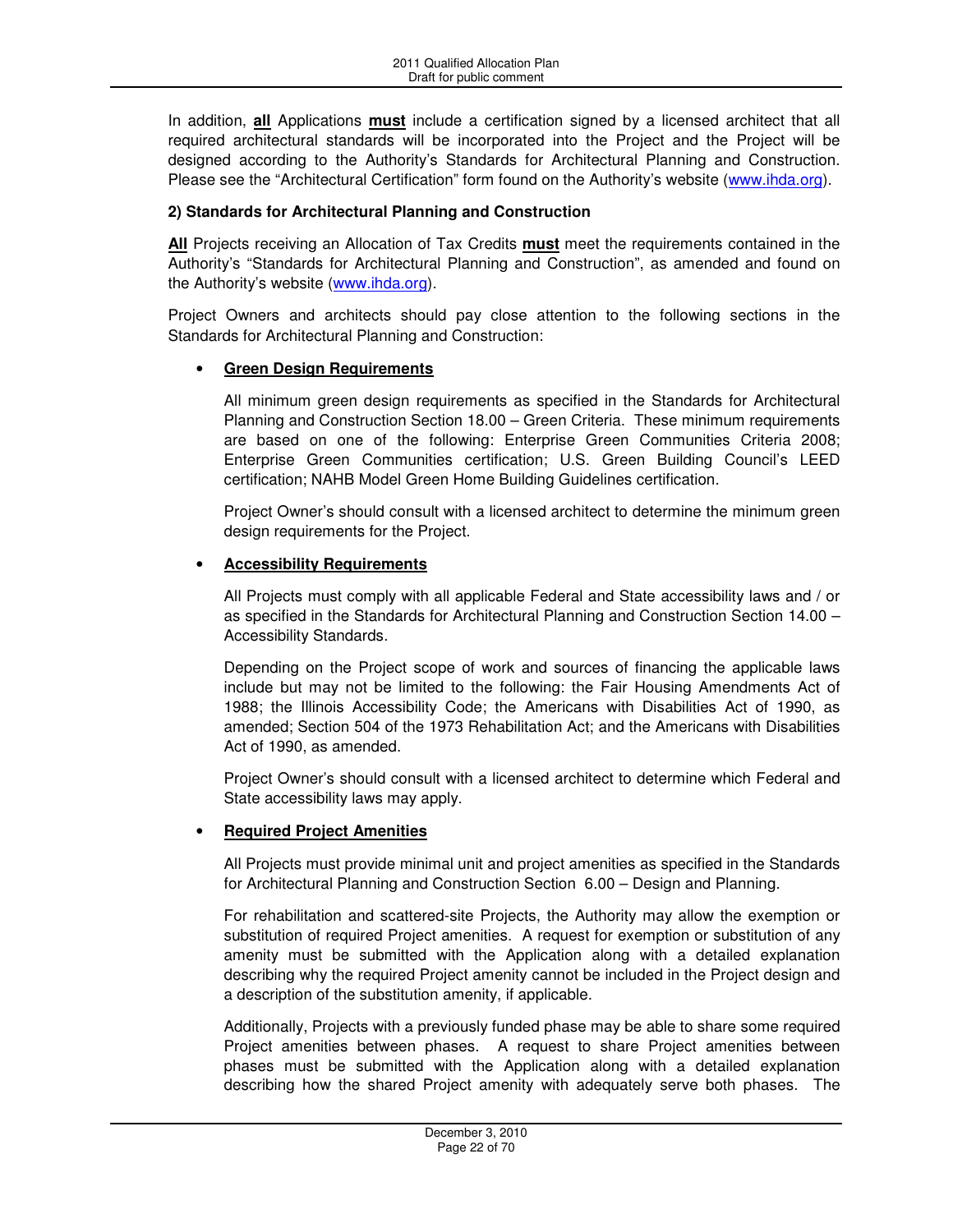Authority may require cross easements when granting approval to share Project amenities between phases.

Project Owner's should consult with a licensed architect to determine the minimal unit and project amenities required.

# **L) Cost Certification**

**All** Applications **must** include a construction cost certification, submitted on the form "Cost Certification", as found on the Authority's website (www.ihda.org) and prepared by a qualified contractor, architect, or construction cost consultant.

In cases where there is an Identity of Interest between the Owner and the general contractor, the Cost Certification form must be completed by a cost estimate vendor approved by the Authority. For a listing of approved cost estimator firms, please see the Authority's website (www.ihda.org).

The Authority will review the scope of work, type of construction, and construction costs to confirm the Project budget and ensure the Project will result in high quality housing.

For rehabilitation Projects, this scope of work will be evaluated along with the Physical Needs Assessment to ensure that all necessary items are being addressed. If the scope of work is insufficient, the Application will fail the mandatory review.

### **M) Market Analysis**

### **1) Market Study**

**All** Applications **must** include a market study conducted by an independent third party market analyst showing that there is adequate market demand for the Project. The market analyst must be chosen from a list of Authority-approved firms available on the Authority's web site (www.ihda.org). The market study must be prepared in accordance with the Authority's guidelines and must include, at a minimum, the criteria set forth in the documents "Market Study for Small or Rehab Occupied", "Market Study for SLF", or "Market Study Full", found on the Authority's website (www.ihda.org). Market studies must accurately reflect the rental structure and unit mix of the proposed Project. It is the Owner's responsibility to ensure that the market study is an accurate reflection of the Project and meets all of the Authority's requirements.

### (a) Evaluation of Market Study

The Authority will take the results of the site and market study into consideration in evaluating the strength of the market for a Project. While the Authority will consider the conclusions of the analyst in evaluating a Project's marketability, the Authority will not be bound by the opinion or conclusions reached by the market analyst. Additionally, the Authority reserves the right to require additional information and / or an Authority-commissioned site and market study, which shall be conducted at the Owner's expense.

The Authority will review the market study and project data of similar housing located in the primary market area ("PMA") of the Project in determining whether the Project will be able to achieve the desired lease-up. The Authority will also carefully analyze existing Authorityfinanced developments located in the PMA of the Project to determine if selection of the Project will have an adverse financial impact on existing affordable housing inventory. If the Authority determines that the given market area cannot support the Project or if the Project will have a negative impact on existing Authority-financed developments, the Project will fail the mandatory review.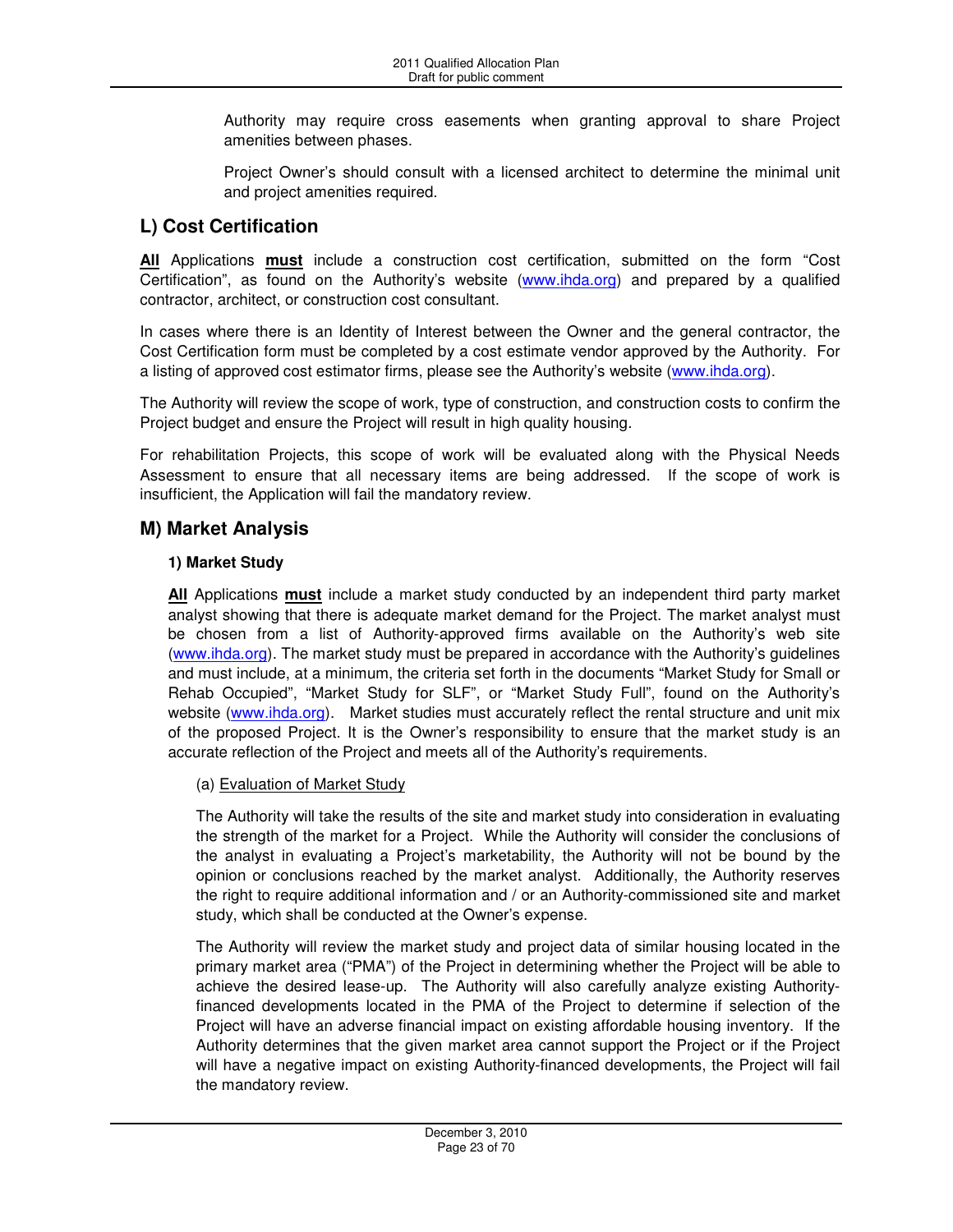In evaluating the market, the Authority's analysis will include, but not be limited to, the following factors:

- Development Attributes: Items such as the level and appropriateness of the proposed unit and development amenities, the amount of proposed parking, the general acceptability and marketability of the site including surrounding land uses, and the site's overall public accessibility and proximity to area services and amenities.
- PMA: Items such as the appropriateness of the PMA and the demographic and economic trends for that area.
- Existing Rental Market: The competiveness of the Project to existing comparable properties in various ways such as rents, unit size and amenities; also the occupancy of comparable properties in the PMA.
- Demand: Based upon such information as waiting lists at existing properties, penetration and capture rates, forecasted absorption potential for the Project and documented need for this type of housing in the PMA.
- Impact: The likelihood the Project will negatively impact similar existing Authority properties in the PMA, based on various issues including observations from Authority staff and the Authority's overall presence in the PMA.

The Authority will generally not fund two Projects during a twelve (12) month period which serve the same population and whose PMA's are significantly the same. In some cases, the Authority may select two Projects in the same PMA, provided there is a significant showing of demand.

In the event that multiple Applications serving the same population are submitted for a given PMA and meet all mandatory requirements, the Authority will decide whether any will be selected for funding based upon the Projects' overall score. If multiple Applications are submitted for a given PMA proposing to serve different populations, the Authority will analyze the Applications to ensure that no Project will be redundant or have adverse impact on the other Applications or existing Projects.

(b) Market Study Format Requirements:

The following format for site and market studies will be required based on the Project type:

| <b>Project Type</b>                                                                                                                                   | <b>Site &amp; Market Format</b>            |
|-------------------------------------------------------------------------------------------------------------------------------------------------------|--------------------------------------------|
| Rehabilitation Projects with significant (80%<br>or more) low-income occupancy at the time<br>of Application, small Projects with 12 units<br>or less | "Market Study for Small or Rehab Occupied" |
| Supportive Living Facilities (regardless of<br>the number of units)                                                                                   | "Market Study for SLF"                     |
| All other Projects                                                                                                                                    | "Market Study Full"                        |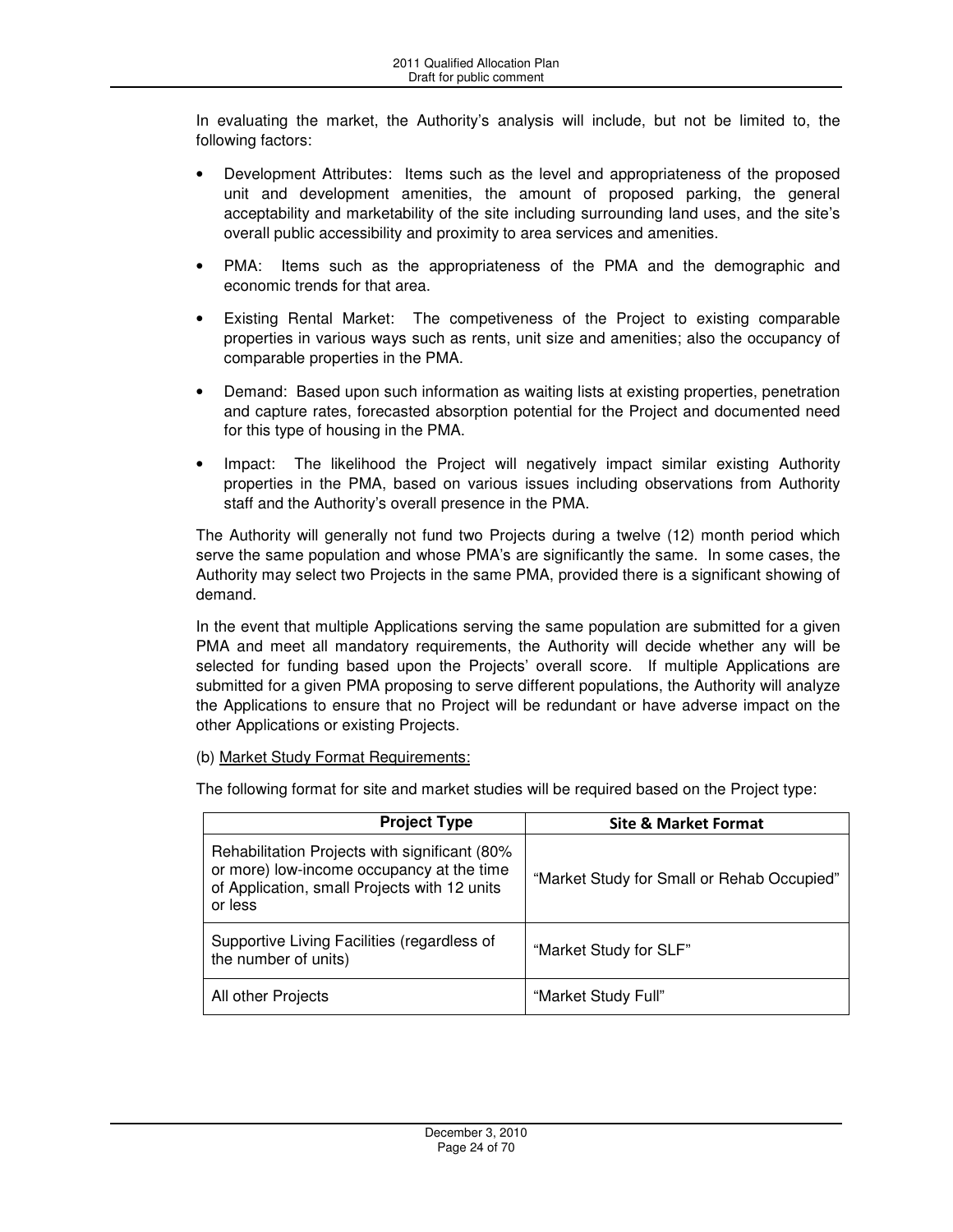# **N) Appropriate Development Team**

### **1) Items for Submission**

**All** Applications **must** include the following for the Authority to evaluate the experience and capacity of the development team:

- 1) A full organizational flow chart reflecting all entities within the Owner down to individuals including percentages of ownership. Please see "Organizational Chart" on the Authority's website (www.ihda.org)
- 2) Completed "Development Experience Certifications" for each Participant except the syndicator, including all pending, under construction, or completed Projects in any state, including their present status and expected completion date. The "Development Experience Certification" forms are available on the Authority's website (www.ihda.org).

### **2) Ownership Experience**

In order to meet the Authority's mandatory development team standard for ownership experience, the following minimum requirement must be met:

The Owner(s) of the Project, general partner(s), and/or the managing member(s) of the Owner must demonstrate prior successful experience in at least one (1) Authority Tax Credit Project or one (1) other subsidized, low-income multifamily rental development that contains at least the number of housing units in the proposed Project. To be considered, the experience must extend for at least two (2) years and must include both the development as well as the operating of the project(s). In addition, the experienced team member described above must:

- Be identified in the Application, and
- Remain responsible for overseeing the operation of the Project for the entire Compliance Period.

Partnerships between inexperienced housing developers and those with the experience necessary to fulfill this requirement are encouraged.

### **3) Management Experience**

In order to meet the Authority's mandatory development team standard for management experience, the following minimum requirement must be fulfilled:

- The proposed management agent must demonstrate prior experience in the management of at least one (1) Authority Tax Credit Project or one (1) other subsidized, low-income multifamily rental development with tenant income certifications and ongoing reporting requirements that contains at least the number of housing units in the proposed Project. If the management agent has no experience in the management of Tax Credit Projects, it must demonstrate that at least one (1) staff member assigned to the proposed Project has demonstrated prior experience meeting these requirements.
- To be considered, the management agent's experience with a Project must extend for at least two (2) years and include Project lease up experience and stabilization (90% occupancy within one (1) year of placed in service date).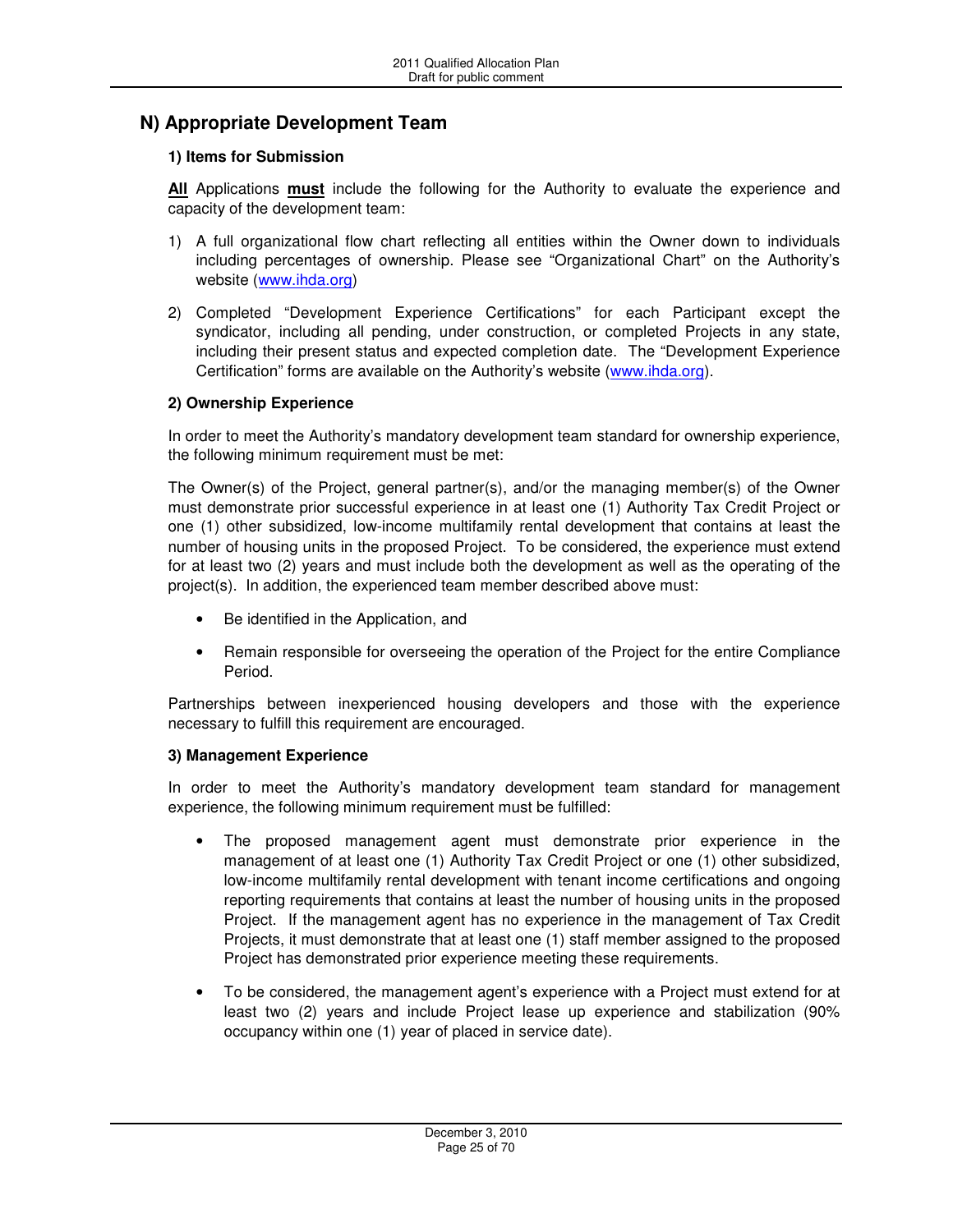### **4) Development Team Capacity**

The Authority will evaluate the proposed Participants' capacity to successfully complete the Project based upon the following criteria:

- Past experience **developing** affordable housing using income and rent-restricted programs. Properties presently in service and those under construction will be considered, and the quality and success of previous developments will be taken into account. The Authority will also consider location and experience in the geographic areas to be served, experience with the type of housing product proposed, and the past working relationships of the proposed Project and ownership partners.
- Past experience **operating** affordable housing using income and rent-restricted programs and maintaining these developments in compliance with all program restrictions and standards. The Authority will consider location and experience in the geographic areas to be served, experience with the type of housing product proposed, and the past working relationships with ownership entities and compliance staff.
- Development capacity to complete construction of all current developments on time and within program requirements and application commitments, as well as the number of outstanding incomplete developments when determining capacity.
- Financial capacity to ensure that construction will be completed on time and that work will be guaranteed for completion.

### **5) Unacceptable Practices**

The Authority will conduct a comprehensive review of all Participants' experience based upon the information submitted in the "Development Team Experience Certifications" on the Authority's website (www.ihda.org). The review will not be limited to Participants' experience with Authority programs or resources. A Participant will not meet the Authority's mandatory requirement if any of the following apply to a Participant:

- A Participant is affiliated with existing developments which have been cited for material and/or continuing, but curable, noncompliance. Material noncompliance exists when a party exhibits a continual pattern of noncompliance, or when a party demonstrates an inability or an unwillingness to resolve noncompliance in a timely manner.
- A Participant, (including any affiliates) has experienced any events of foreclosure or failed to perform under the terms of a workout agreement over the past three (3) years.
- A Participant, (including any affiliates) has declared bankruptcy over the past three (3) years.
- Any Participant, (including any affiliates) has a mortgage default or arrearage of three months or more within the last three (3) years.
- A Participant, (including any affiliates) has been involved in any development awarded Tax Credits where there has been a change in general partners or managing members during the last three (3) years that was not approved by the Authority.
- A Participant, (including any affiliates) that has been involved in a development determined to have uncorrected noncompliance more than three months from the date of notification in the past three (3) years.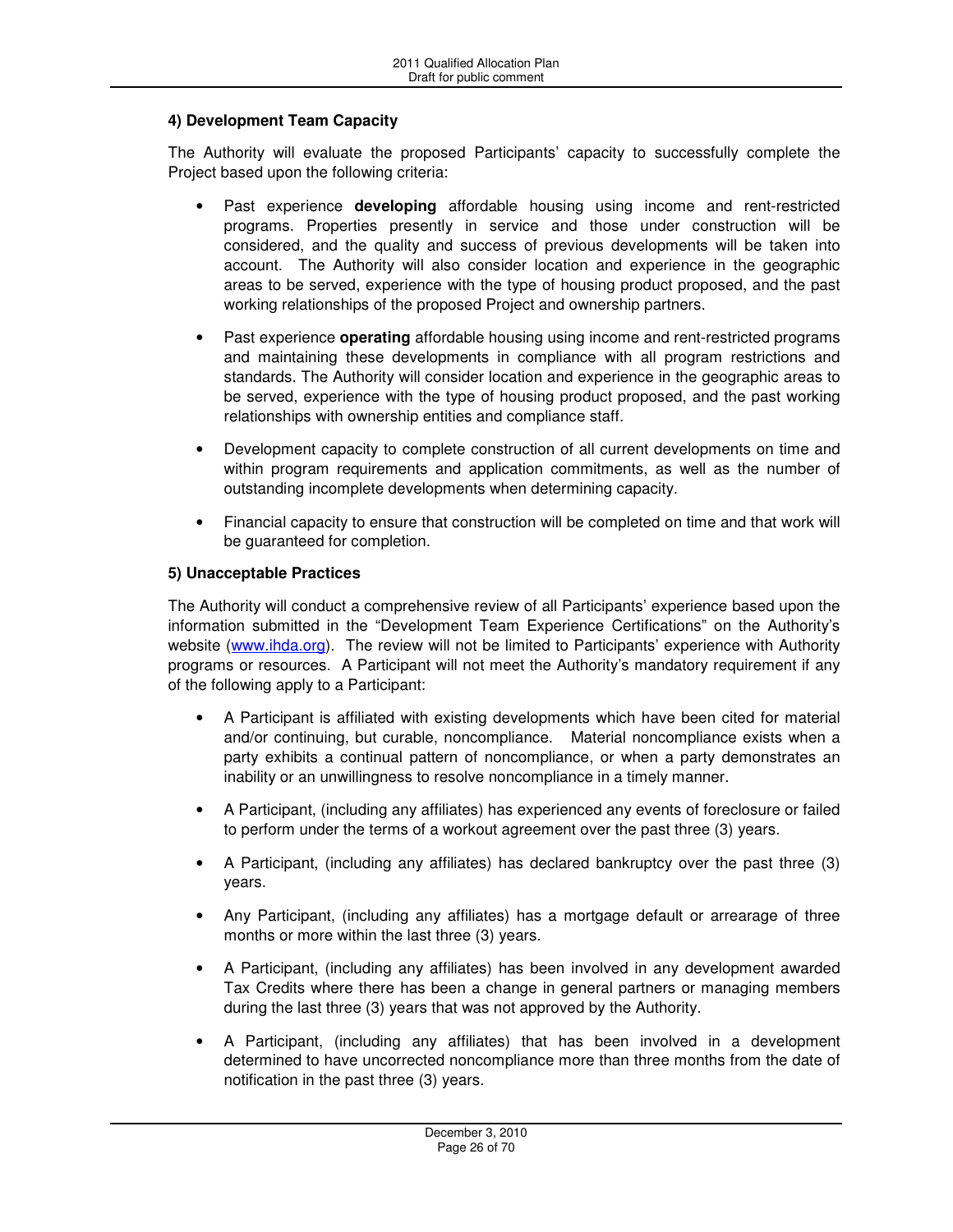- A Participant that has failed to pay any fee or expense due to the Authority or any other state allocating agency, including outstanding compliance monitoring fees in the past three (3) years.
- A Participant (including any affiliates) has been involved in any development awarded Tax Credits by the Authority or any other state allocating agency in 2007 or earlier for which either the permanent financing or equity investment has not closed.
- A Participant (including any affiliaites) has been involved in any development awarded Tax Credits in 2006 or earlier for which all requirements for Authority issuance of 8609s, or any other state allocating agency issuance of 8609s, have not been met.
- Any liens or other claims exist against property owned by Owner (including any affiliates) for which the Owner has failed to resolve a public filing such as a lien or a judgment.
- The Owner (including any affiliates) has been debarred or received a limited denial of participation in the past three (3) years by any federal or state agency from participating in any development program.
- A Participant that has materially misrepresented facts on any request for Authority resources

In the event any of these unacceptable practices apply to any Participant, the Owner may include in the Application an explanation of the circumstances surrounding the unacceptable practice and the roles of Participants.

When evaluating unacceptable practices, the Authority will consider the role of Participants relative to the unacceptable practice and the proposed role of the Participant in the Project and may conclude the Participant's role has no relevance to the unacceptable practice.

# **O) Financial Feasibility**

**All** Applications **must** demonstrate financial feasibility. If the Project relies on unsound underwriting assumptions, including without limitation a failure to demonstrate compliance with the requirements of all Project sources, the Project will fail the mandatory review.

The following is a description of the areas, along with expected ranges and limits, which will be evaluated in order to determine financial feasibility.

### **1) Overall Limits**

### (a) General Contractor Fees:

The general conditions, overhead, and profit in a general contractor's budget are limited to fourteen percent (14%) of trade payments & site work as calculated in the Common Application.

(b) Architect and Civil Engineering Fees:

Fees for architectural services and civil engineering are subject to the limits contained in the Authority's "Standards for Architectural Planning and Construction", as amended and found on the Authority's website (www.ihda.org).

### (c) Development Costs

The following are the per-unit total hard construction cost limits. These cost limits exclude land acquisition, soft costs, and reserves for all Projects in all locations.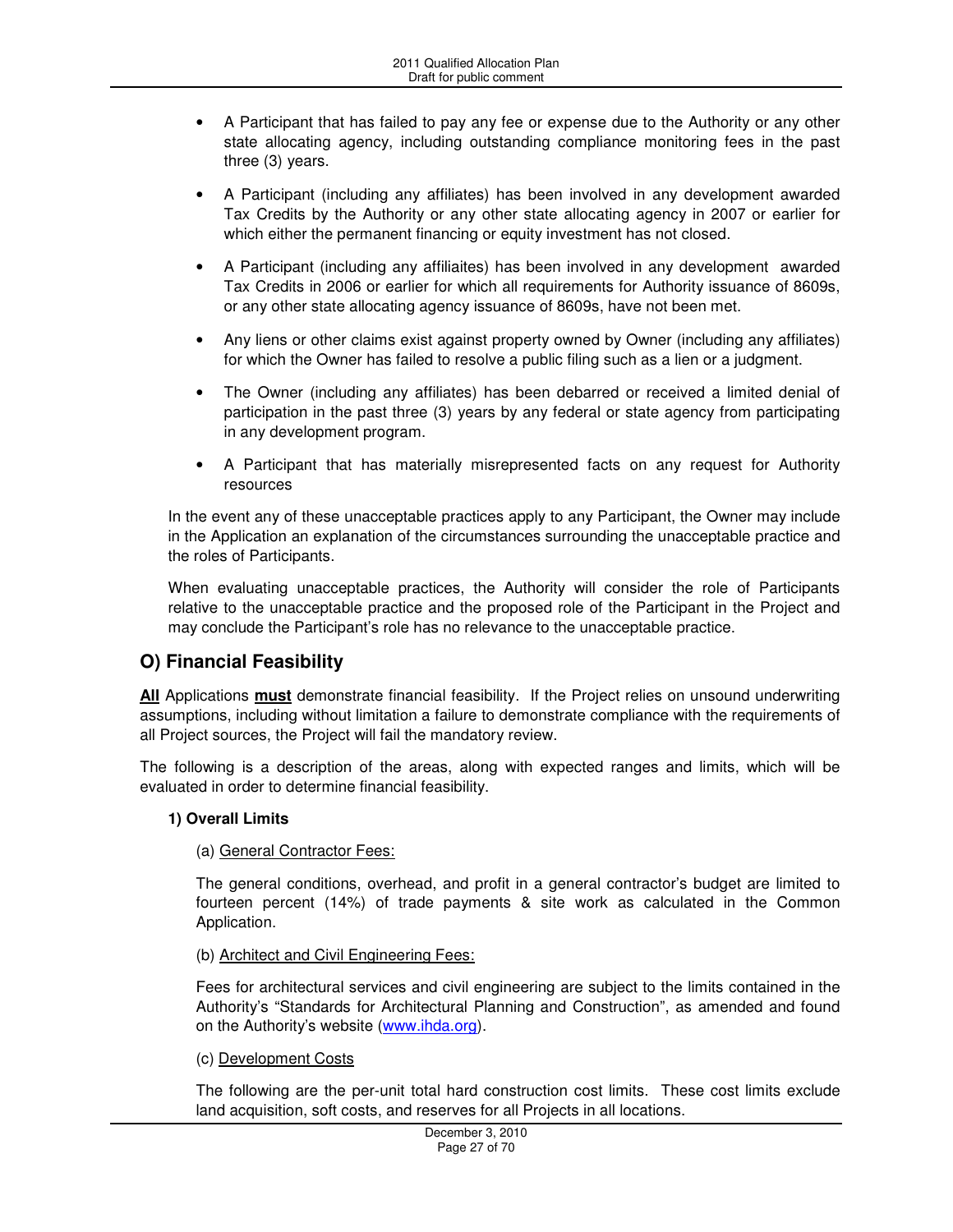| Unit<br><b>Bedrooms</b> | <b>Average Per Unit Development Cost</b><br><b>Limit Excluding Land Acquisition</b> |
|-------------------------|-------------------------------------------------------------------------------------|
| O                       | \$139,177                                                                           |
| 1                       | \$159,994                                                                           |
| 2                       | \$193,772                                                                           |
| 3                       | \$249,391                                                                           |
| 4+                      | \$275,728                                                                           |

The Application must demonstrate that the Project's hard development costs are less than the sum of these average per-unit costs for each unit bedroom type. For example, a Project consisting of 25 two-bedroom units and 15 three-bedroom units will have a maximum hard construction cost of \$8,585,165 calculated as follows: 25 X \$193,772 + 15 X \$249,391 = \$8,585,165.

In the event a Project's hard construction costs exceeds these limits, the Authority will evaluate the costs for reasonableness taking into consideration the Project type, location, and scope of work based on the Authority's past experience with similar projects and similar locations. Project's whose hard costs are excessive will fail the mandatory review.

### (d) Total Credit Allocation

The **maximum** Reservation for which any single Project may apply, including scattered-site Projects, is 1,500,000.

A Project may apply for a Reservation amount up to 1,950,000, **only** if the Project meets the criteria under section IIID Tax Credit Boost.

Projects requesting a Reservation in excess of these amounts will be denied as financially infeasible.

### (e) Authority Loan Limits

The maximum limits for Authority funds are as follows:

- HOME: the lesser of \$2,000,000 or the maximum allowed per HUD's HOME per unit subsidy limits.
- Trust Fund: a Project total of \$1,500,000 when in a 1 $^{\rm st}$  mortgage lien position
- Trust Fund: a Project total of \$1,250,000 when in a subordinate lien position

Authority HOME loans must be in a superior lien position to Authority Trust Fund loans. A Project cannot request Trust Fund monies in both a  $1<sup>st</sup>$  mortgage and subordinate lien position. Projects requesting Authority funds in excess of these limits will be determined to be financially infeasible and will fail the mandatory review.

### (f) Developer Fee:

The Authority expects the developer fee line item in the Common Application to be inclusive of **all** of the following: consultant fees, construction management fees, architectural and civil engineering fees in excess of the Authority's fee limits, developer overhead fees, and any fees related to direct assistance provided to the Owner in conjunction with the completion of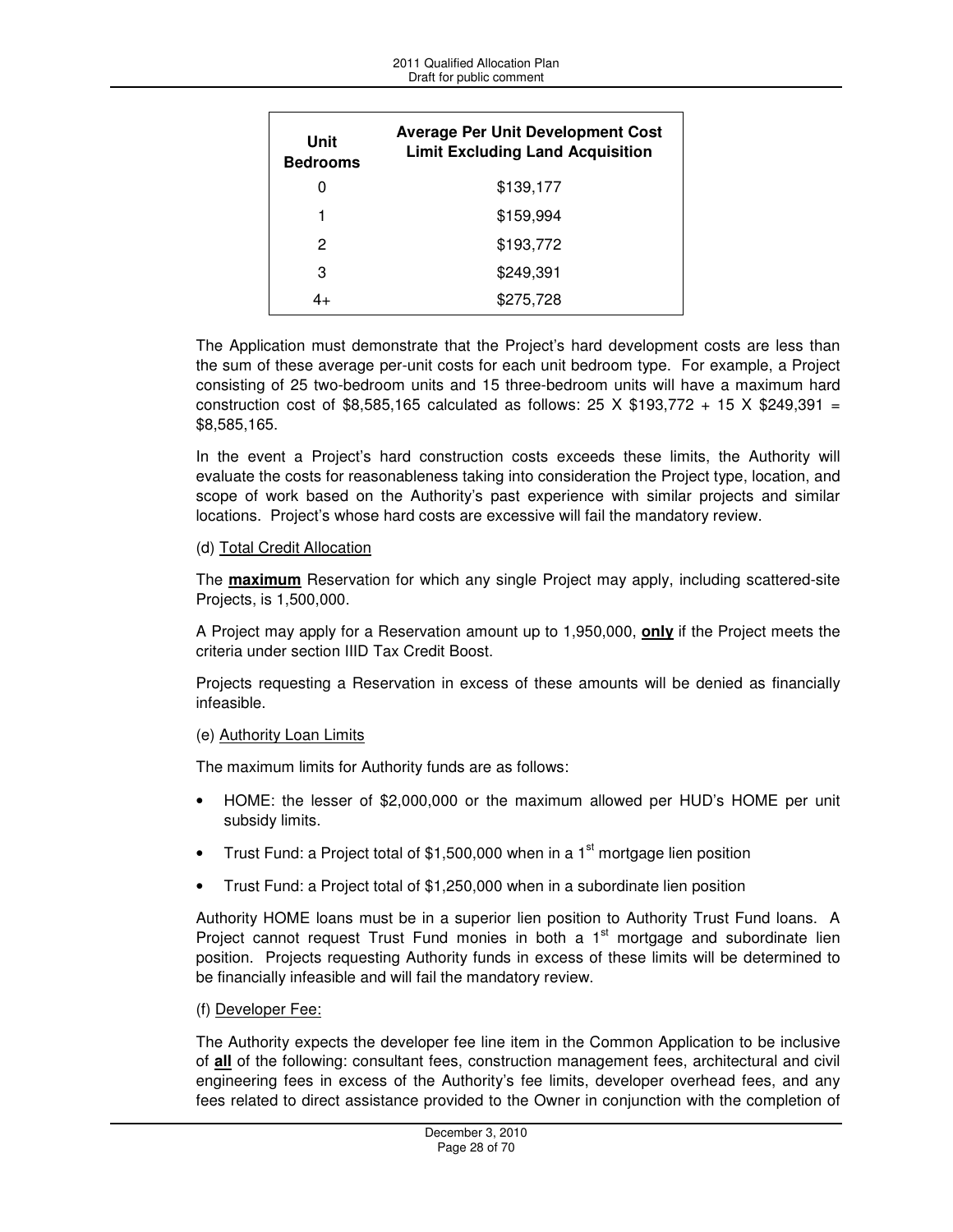the application or construction of the development. The developer fee expenses **cannot** appear on any other development budget line item.

Furthermore, the developer fee is limited to the product of 12% and the Project's "Developer Fee Basis" defined as the Project's total development cost net of the following: syndication costs, developer fee, reserves and interim costs ("Developer Fee Basis") as calculated in the Common Application except as follows:

- 1) In cases where there is an Identity of Interest between the buyer and the seller of any property reflected in the acquisition costs, the developer fee is limited to five percent (5%) of the Project's Developer Fee Basis attributable to property acquisition costs for which there is an Identity of Interest between the buyer and the seller.
- 2) In cases where there is an Identity of Interest between the general contractor and the Owner, the developer fee will be reduced by the greater of two percent (2%) of trade payments & site work or the amount of the general contractor's overhead.

**All** Applications **must** reflect a deferred developer fee as a financing source. At a minimum, the deferred fee must be the lesser of twenty-five percent (25%) of the sum of the developer and any consultant fees or seventy-five percent (75%) of cash flow after debt service in years 1 to 10.

### **2) Project Income**

### (a) Unit Rents

The proposed gross residential unit rents for the Project, including any utility allowances, must be reasonable for the market area and must not be in excess of ninety-five percent (95%) of any rent limits imposed by any financing source, program, or other requirement. Rent and income limits can be found on the Authority's website (www.ihda.org).

### (b) Rental Assistance

Any Project that includes residential income generated as a result of a rental assistance contract must clearly identify the portion of the rent paid by the tenant.

All assumptions regarding the funding and renewal of rental assistance contracts must be clearly identified. The Authority will review and determine the suitability of all assumptions regarding the funding and renewal of rental assistance contracts on a case-by-case basis.

In the event a rental assistance contract pays a rent in excess of 95% of the gross unit rent limit, the Application must demonstrate how the Project will remain financially feasible throughout the compliance period in the event the rental assistance contract is terminated.

### (c) Additional Residential Income

Additional sources of residential rental income are limited to parking, laundry, and vending income. Applications reflecting income from these sources must describe all assumptions regarding the calculation of this income.

Projects that include the development of parking in Tax Credit eligible basis may be subject to restrictions regarding parking income under the Code.

### (d) Commercial Income

Applications that include any sources of commercial income must include a detailed description of any assumptions related to the commercial income and copies of any existing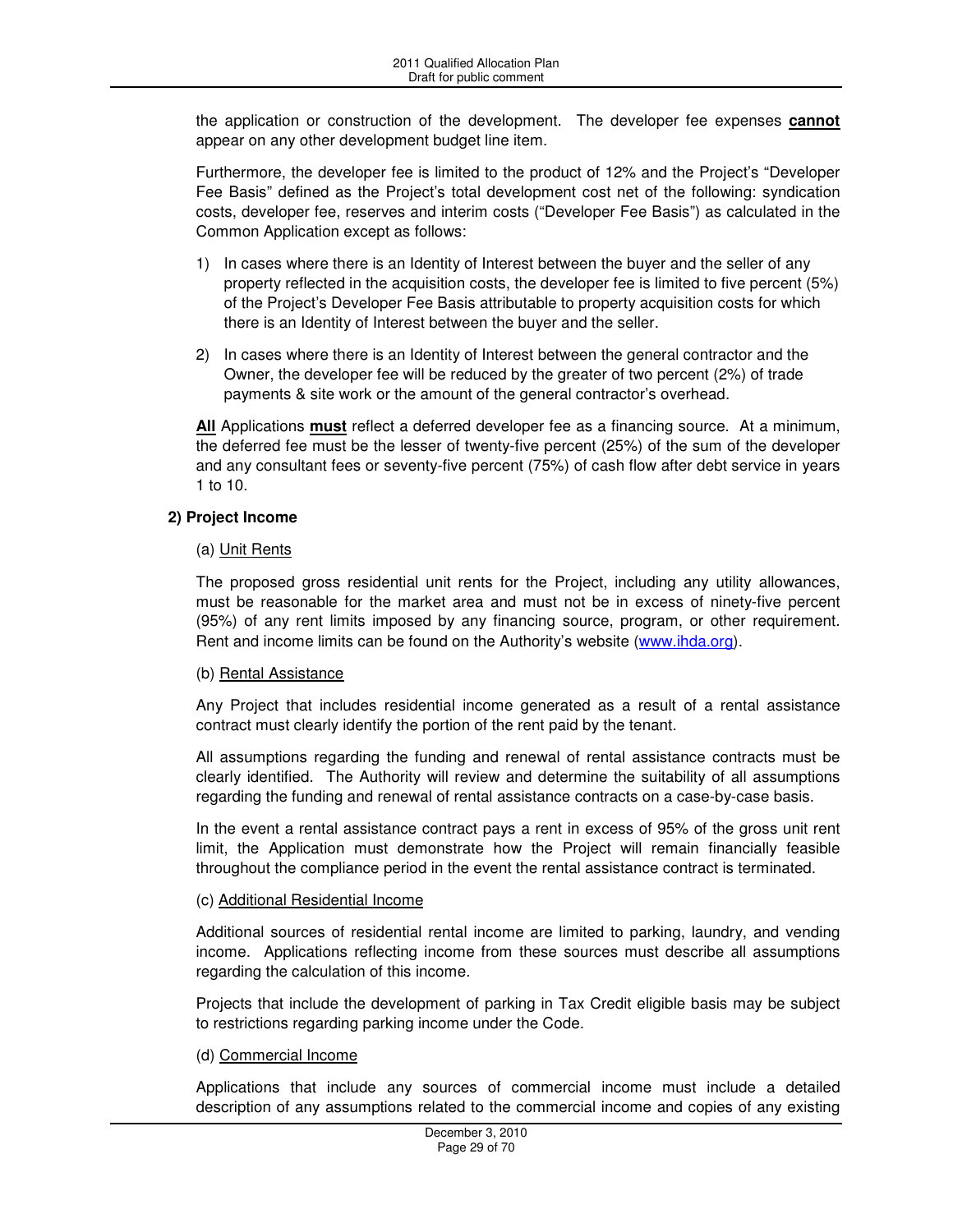leases or letters of intent to occupy commercial space. The Authority will review and determine the suitability of all assumptions regarding commercial income on a case-by-case basis. Projects that include the development of commercial space in Tax Credit eligible basis may be subject to restrictions regarding commercial income under the Code.

Commercial income will be underwritten at a fifty percent (50%) vacancy rate.

### **3) Debt Service Coverage Ratio**

**All** Applications **must** demonstrate the Project can maintain a minimum debt service coverage ratio (the ratio of a Project's net operating income to its debt service) of 1.15 to 1.00 on all debt, excluding cash flow notes, for a minimum of fifteen (15) years.

Projects whose cash flow reflects debt service coverage ratios of less than 1.15 to 1.00 must capitalize operating or debt service reserves and detail how payouts from these reserves will maintain the minimum debt service coverage ratios through a cash flow statement reflecting annual payouts from the reserve.

### **4) Cash Flow after Debt Service**

**All** Applications **must** demonstrate the Project can maintain annual cash flow after debt service in an amount not less than \$100 per unit for a minimum of fifteen (15) years.

### **5) Reserves**

### (a) Replacement Reserve

**All** Applications **must** budget adequate replacement reserves and the operating budget must have adequate cash flow to capitalize annual replacement reserves. In evaluating whether the Project has adequate replacement reserves, the Authority will consider the following as minimum, per unit, replacement reserves to be reflected in the development budget and, on an annual basis, in the operating budget:

- New Construction Elderly (including SLF's): \$300
- New Construction non-Elderly (all units  $\leq$  2 BR) : \$350
- New Construction non-Elderly (any units > 3 BR) : \$400
- All rehabilitation and other Project types: \$400

**Any** Project with fewer than 30 units, regardless of the construction type or the population served, **must** reflect a replacement reserve in the amount of \$1,500 per unit in the development budget with annual, per unit replacement reserves as detailed above.

### (b) Real Estate Tax Reserves

**All** Applications **must** budget adequate real estate tax reserves to pay real estate taxes during the construction period plus an amount equal to fifty-five percent (55%) of the estimated annual real estate taxes in the first year of Project operations. In addition, the operating budget must have adequate annual cash flow to capitalize an annual real estate tax reserve sufficient to pay the Project's real estate taxes in the following year.

**All** Applications **must** include evidence of how construction period real estate taxes and operations period real estate taxes were determined.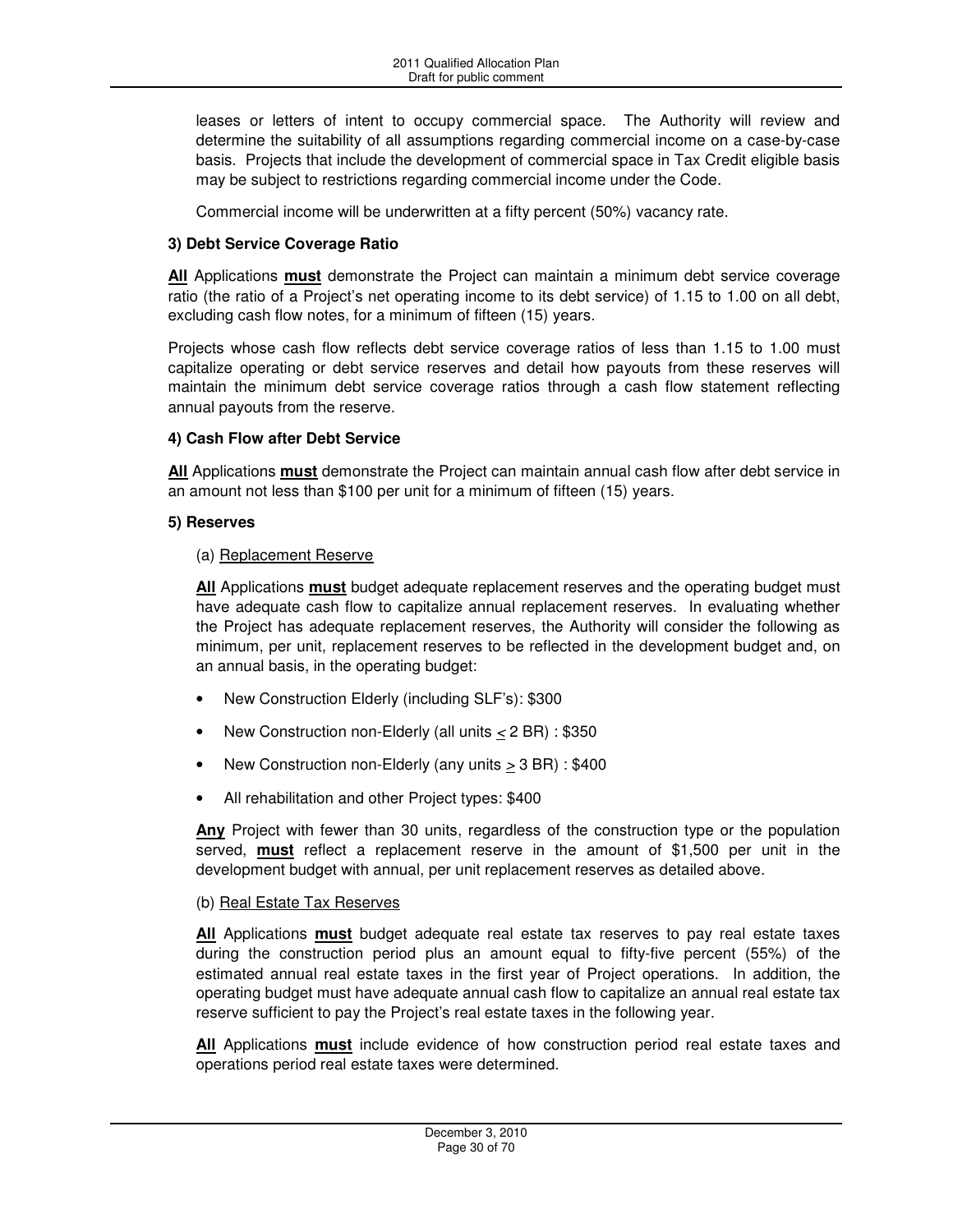**All** Applications assuming a real estate tax abatements for any period of time **must** detail any assumptions associated with the abatement including **all** of the following:

- The calculation of real estate taxes before, during, and after the abatement, and
- The anticipated date the abatement becomes effective, and
- The length of the abatement.

### (c) Insurance Reserves

**All** Applications **must** budget adequate insurance reserves to pay insurance during the construction period plus an amount equal to 105% of the estimated annual insurance expenses in the first year of Project operations. In addition, the operating budget must have adequate annual cash flow to capitalize an insurance reserve sufficient to pay the Project's insurance in the following year.

### (d) Initial Rent-Up Reserves

**All** Applications **must** include an initial rent-up reserve sufficient to cover all operational costs including administrative, management, payroll, maintenance, utilities, taxes, insurance, and debt service payment for the period between the initial certificate of occupancy and stabilized occupancy.

The sizing of the initial rent-up reserve must be based on the absorption information contained in the market study. In addition, the Application must detail anticipated Project income and expense assumptions for the period between the initial certificate of occupancy and stabilized occupancy.

The Authority will evaluate the sufficiency of the initial rent-up reserve taking into consideration the rental market, target population, expected occupancy rates, and all income and expense assumptions.

### (e) Other Reserves

The Authority will review all other Project reserves including, but not limited to, debt service, operating, and furniture, fixtures and equipment, in order to evaluate their sufficiency and reasonableness. **All** Applications including additional reserves **must** include a description with **all** of the following:

- How the Project will benefit from the reserves, and
- Why the reserves are necessary, and
- Who (if anyone) is requiring them, and
- Who will hold them, and
- What is the process for releasing the reserves, and
- Is there a requirement the reserves be replenished, and
- If there is a requirement the reserves be replenished, what is the source of funds for replenishment.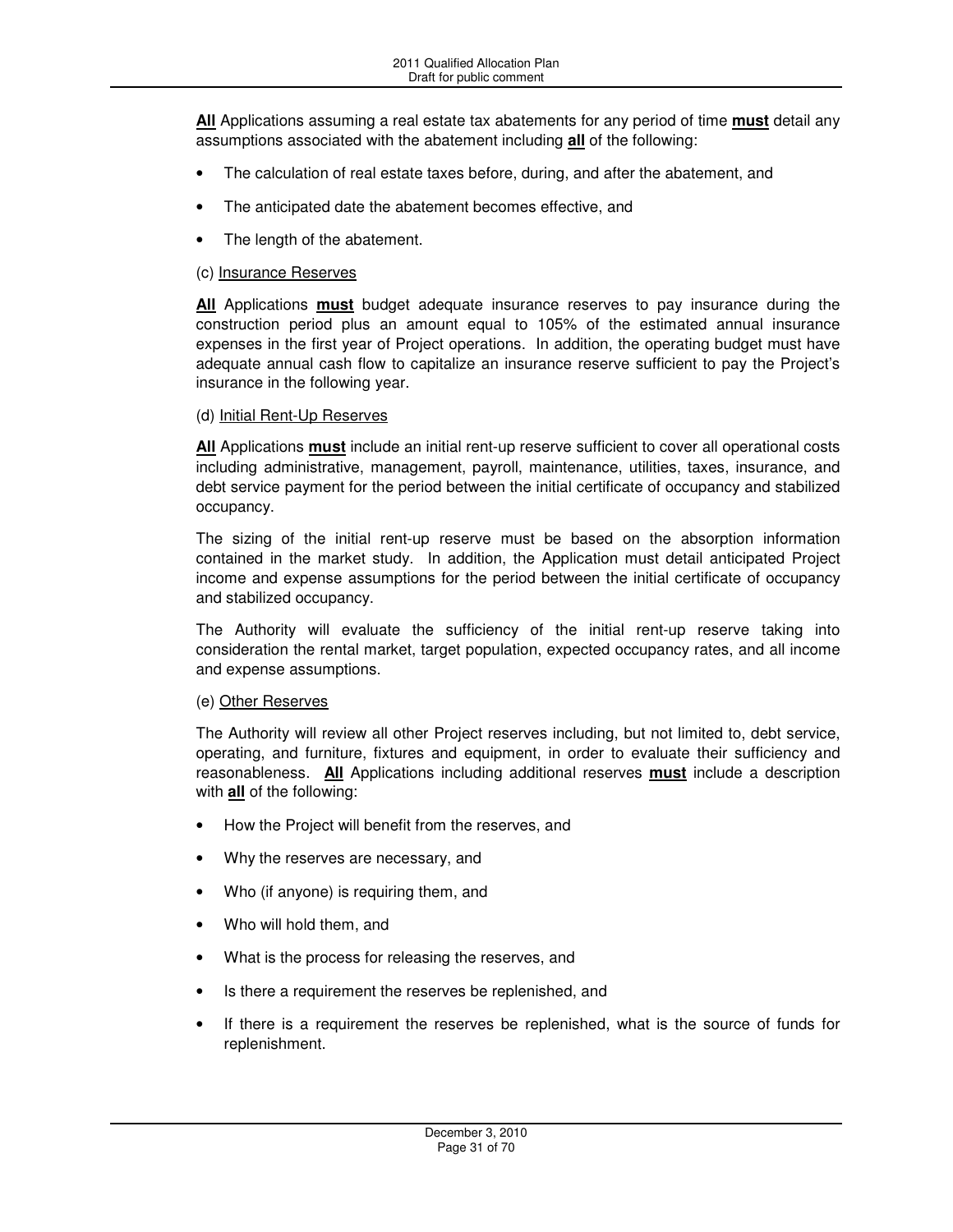### **6) Operating Expenses**

Annual per unit operating expenses must be adequate and reasonable for the Project type, location, and population served. Per unit annual operating expenses, excluding taxes, reserves, resident services, and debt service are expected to fall within the following ranges for each of the geographic set-asides:

(a) Projects in the City of Chicago

- Elderly: \$3,600 \$6,000
- Non-Elderly: \$3,800 \$6,500
- SLF: \$18,000 \$20,000
- Supportive Housing Projects (50% or more units): \$3,700 \$6,200

(b) Projects in the Chicago Metro Region (excluding the City of Chicago)

- Elderly: \$2,600 \$4,400
- Non-Elderly: \$3,300 \$5,500
- SLF: \$18,000 \$20,000
- Supportive Housing Projects (50% or more units): \$3,500 \$6,000

(c) Projects in Other Metro Areas

- Elderly: \$2,300 \$3,800
- Non-Elderly: \$2,600 \$4,500
- SLF: \$16,000 \$18,000
- Supportive Housing Projects (50% or more units): \$2,800 \$4,800

(d) Projects in Non Metro Areas

- Elderly: \$2,000 \$3,500
- Non-Elderly: \$2,200 \$3,800
- SLF: \$15,000 \$17,000
- Supportive Housing Projects (50% or more units): \$2,500 \$4,500

In order to substantiate a deviation from the expected ranges the Application **must** include supplemental documentation such as historic operating expenses and additional detail about specific expenses. The Authority will review and determine the suitability of operating expenses outside the expected ranges on a case-by-case basis.

### **7) Trending Factors**

The Project must demonstrate it remains financially feasible for a minimum of fifteen (15) years utilizing the following cash flow trending factors:

• Annual Increase in real estate taxes: 5%,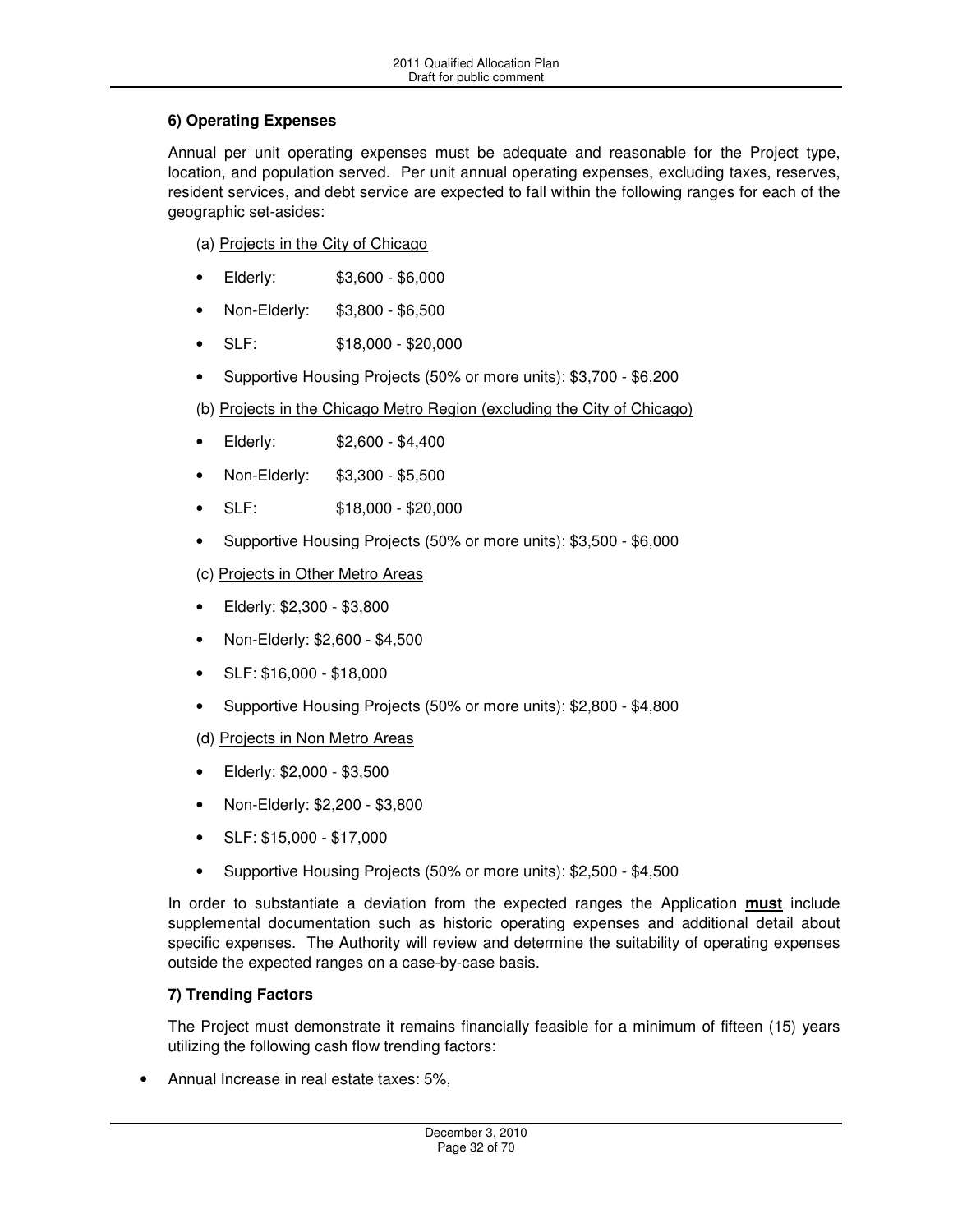- Annual Increase in operating expenses: 3%,
- Annual Increase in income: 2%,

In order to substantiate a deviation from the listed trending factors, the Application **must** include supplemental documentation such as evidence of real estate tax levies for the ten (10) years prior to application and audited operating expense and income information for the five (5) years prior to Application will be considered. The Authority will review and determine the suitability of trending factors outside the expected ranges on a case-by-case basis.

#### **8) Vacancy Rates**

The Project must demonstrate it remains financially feasible for a minimum of fifteen (15) years utilizing the following annual economic vacancy rates:

- Elderly: 6%
- Non-Elderly: 8%
- SLF: 10%
- Supportive Housing Projects (50% or more units) including SRO's: 10%

In order to substantiate a deviation from the listed vacancy rates, the Application **must** include supplemental documentation such as audited operating expense and income information for the five (5) years prior to Application will be considered. The Authority will review and determine the suitability of any other vacancy rates on a case-by-case basis.

#### **9) Utility Allowances**

**All** Applications that reflect tenant paid utilities **must** submit current documentation fully detailing the expected per unit utility expenses incurred by utility type on a monthly basis. The utility allowance must be appropriate for the unit size, utilities covered, and Project location.

Projects that include gas or electric heat **must** differentiate heating expenses from other gas and electric expenses.

Current utility allowance information **must** be provided by the governing public housing authority for the county where the Project is located or through the submission of a utility survey covering one (1) full year that is representative of each unit type within the Project.

In any case where the Project's expected utility allowances are less than reflected in the public housing authority utility allowance schedule or utility survey, a detailed description for the difference **must** be included and will be evaluated on a case by case basis.

Non-essential utilities including telephone, cable television, internet access, etc., are excluded from the utility allowance.

### **10) Evidence of Project Financing**

**All** Applications **must** reflect adequate sources of construction and permanent financing in order to complete the Project. Any Application that does not reflect adequate sources will fail the mandatory review.

**All** Applications **must** evidence all Project financing sources including debt, grants, and Tax Credit equity through executed acknowledgment letter(s) from all lender(s) and/or grantor(s)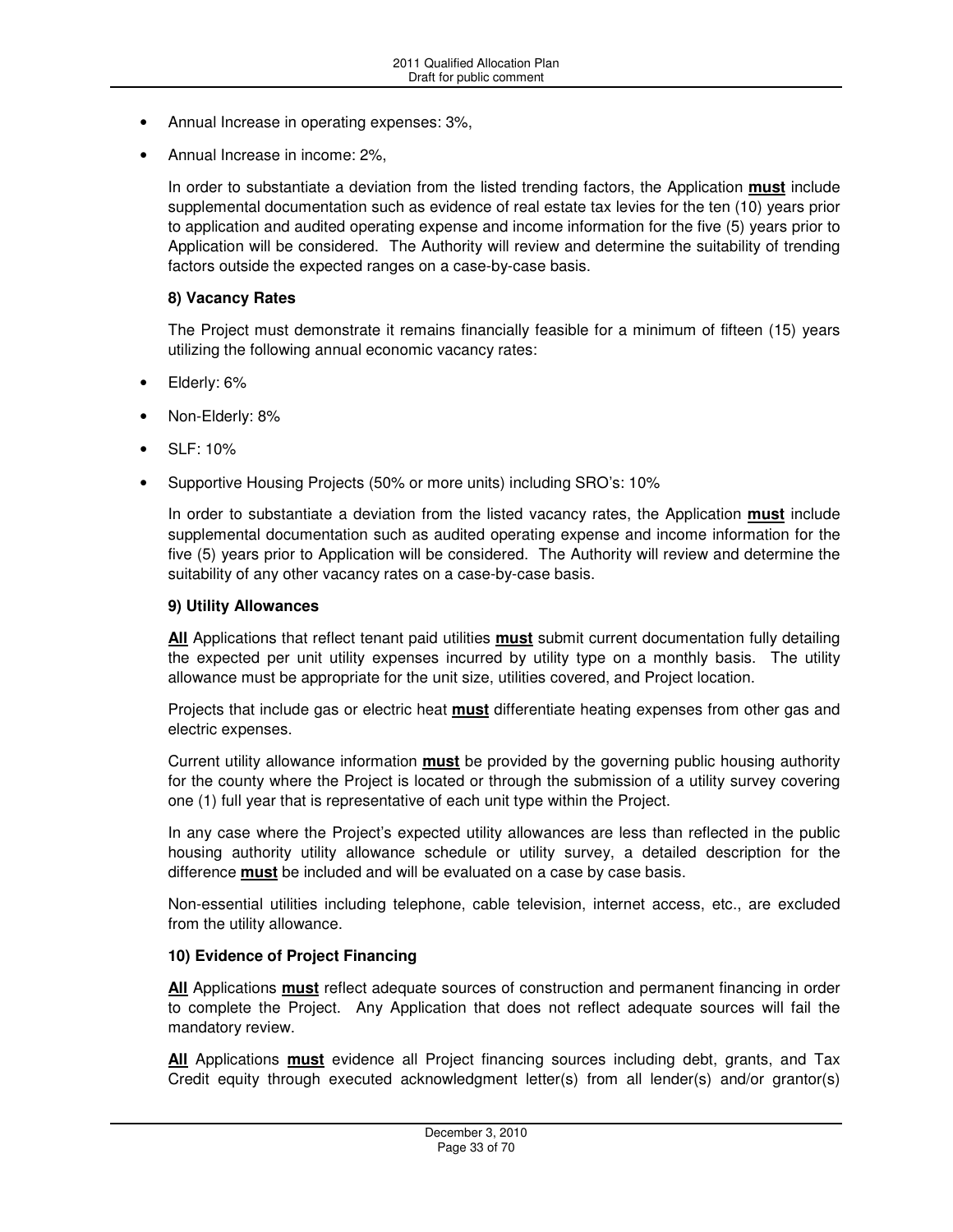and/or syndicator(s). Each acknowledgment letter must contain evidence that, as of the Application deadline date, the Application is either still under consideration or has been approved.

If, during the Authority's review of the Application, the Applicant is notified that a Project financing source has been denied, the Applicant will be allowed seven (7) business days from the date of the denial notice to provide a revised financing plan. If not provided, the Application will be determined to be financially infeasible and will fail the mandatory review.

**All** Applications **must** demonstrate that Project underwriting is in compliance with the requirements associated with all Project financing sources including but not limited to income limits associated with Authority sources. For additional information regarding Authority resources please see "IHDA Multifamily Underwriting Guidelines", available on the Authority's website (www.ihda.org).

### (a) Debt Sources

For any debt source (excluding Authority debt), including any assumptions of debt, the executed acknowledgment letter(s) **must** contain **all** of the following terms:

- The amount of the loan,
- The length of the loan term, which must be at least fifteen (15) years (if there is more than one component to the loan, and these components have different terms, the terms of the longest component must be fifteen (15) years),
- The amortization period of the loan,
- The interest rate (and any terms and conditions regarding adjustments),
- The expected monthly or annual debt service payment, and
- Any financing fees associated with the debt source.

If debt financing is to be obtained through a mortgage broker or banker, the executed acknowledgment letter must be from the actual lender.

In the case of HUD-insured Projects, such as HUD's Section 221(d)(3), Section 221(d)(4), and Multifamily Accelerated Processing programs, the Owner must submit an acknowledgment letter from HUD, in addition to the letter from the lender, setting forth the terms of the proposed financing.

Financing fees for any debt source may not exceed 300 basis points, plus the customary costs associated with Federal Housing Administration (FHA) financing, if applicable.

### (b) Authority Debt Sources

Applications for Authority debt financing must be evidenced in the Application. In addition, the Application **must** include a written request for the Authority debt financing with **all** of the following:

- The amount of the loan,
- The length of the loan term, which must be at least fifteen (15) years (if there is more than one component to the loan, and these components have different terms, the terms of the longest component must be fifteen (15) years),
- The amortization period of the loan,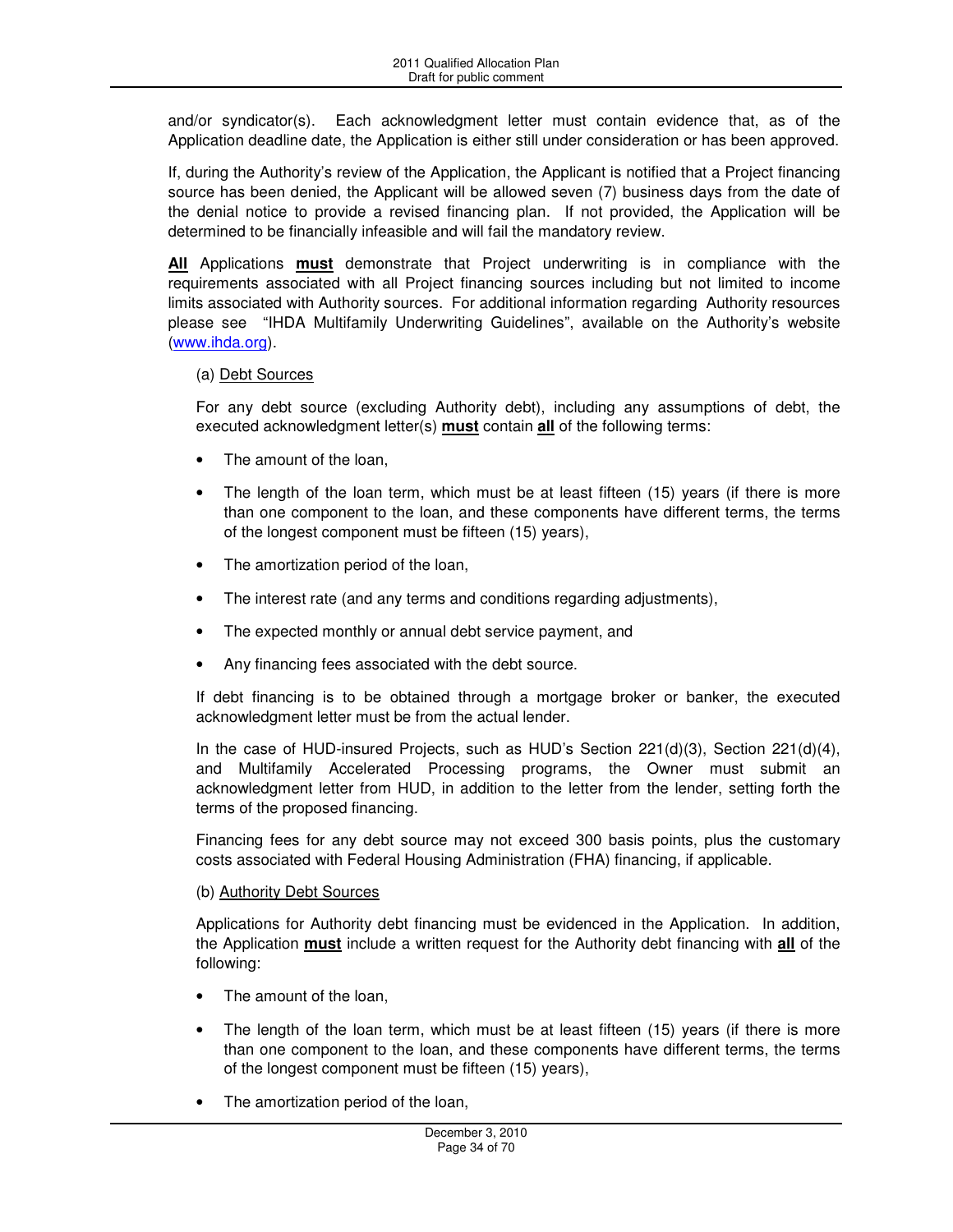- The interest rate (and any terms and conditions regarding adjustments), and
- The expected monthly or annual debt service payment.

Note that Authority debt sources may require additional information, documentation and restrictions including but not limited to further environmental review, contractor wage rates and standards, and income and occupancy restrictions.

#### (c) Grant Sources

For any grant source, the executed acknowledgment letter(s) **must** contain **all** of the following terms:

- The amount of the grant,
- When the grant will be available as a source to the Project, and
- Any outstanding requirements to be met prior to grant availability.

#### (d) Tax Credit Equity Sources

For any Tax Credit equity source, the executed acknowledgment letter(s) **must** contain **all** of the following terms:

- The amount of Tax Credit equity available to the Project,
- The proposed net cent rate per Tax Credit dollar, and
- The proposed equity pay-in schedule

### **11) Construction Contingency**

**All** Applications **must** reflect hard cost construction contingencies to cover unforeseen construction cost increases. The contingency **must** be sized as a percentage of the construction contact, as calculated in the Common Application, according to the following:

- New-Construction: 5%
- Rehabilitation: 10%

No more than Fifty percent (50%) of construction contingency may be included in a Project's calculation of Tax Credit eligible basis.

### **P) Projects Involving Rehabilitation**

**All** Projects involving any rehabilitation of existing structures **must** comply with the following requirements.

### **1) Physical Needs Assessment**

The Application **must** include a Physical Needs Assessment ("PNA"). This PNA must be performed by a vendor approved by the Authority, and must be in the format prescribed in the "PNA Scope", found on the Authority's website (www.ihda.org).

For a listing of PNA vendors approved by the Authority, please see the Authority's website (www.ihda.org).

The vendor that completes the PNA cannot be the Project's architect of record.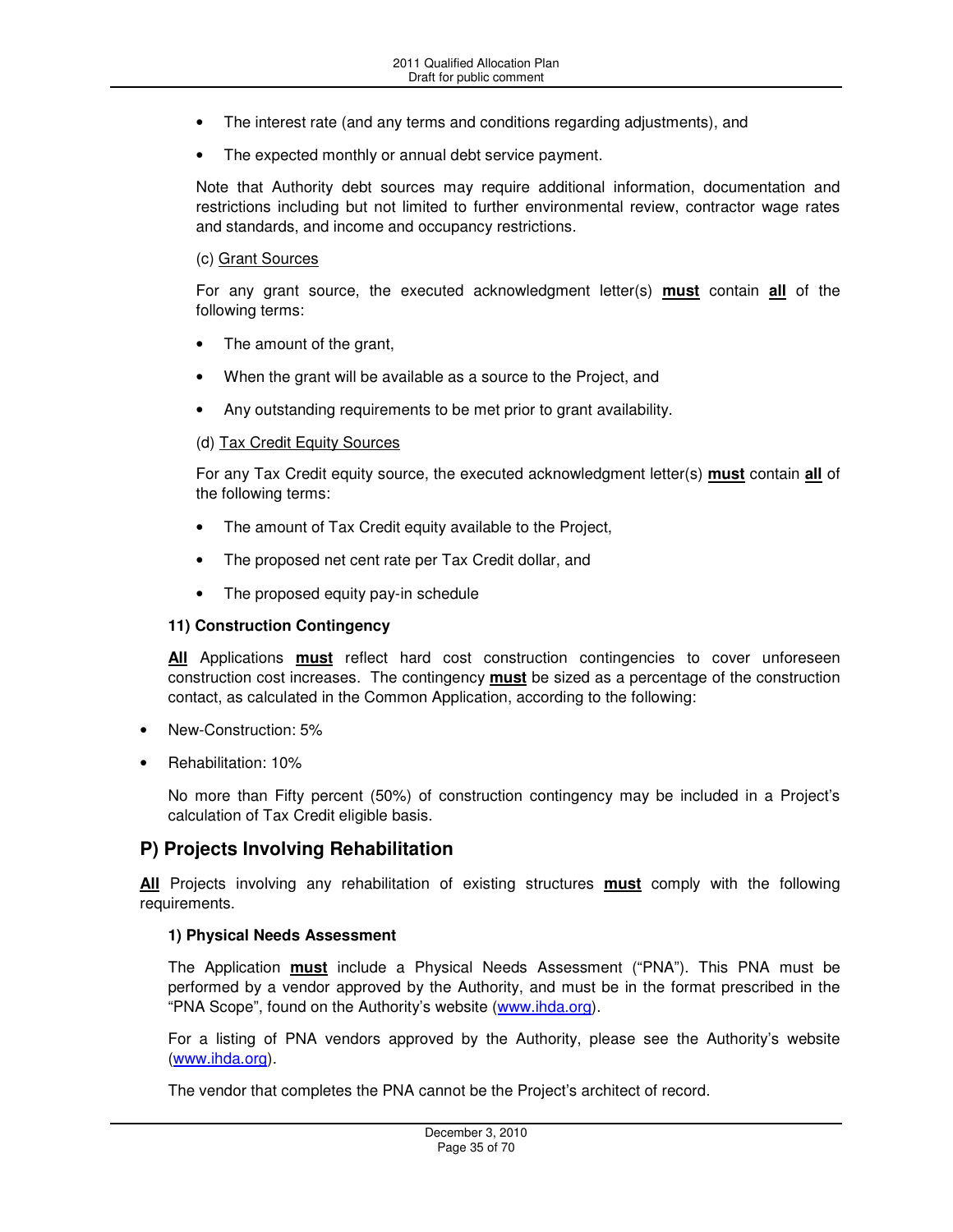### **2) Minimum Rehabilitation Standards**

At minimum, the proposed rehabilitation work **must** address all items identified as "Critical" or "Immediate" in the PNA.

The Owner may also choose to complete items identified in the PNA as five (5) to seven (7) year needs in current rehabilitation work, or may budget adequate reserves to ensure these items will be completed within timeframes identified in the PNA.

Applications proposing the rehabilitation of a substandard property will fail the mandatory review if the rehabilitation will not result in safe, sanitary and decent long-term housing; the proposed rehabilitation does not meet Authority standards; or if new construction would be more appropriate.

## **Q) Relocation**

If **any** building acquired as part of a Project, whether for rehabilitation or for demolition, is occupied as of the date of Application, the Owner must minimize temporary and permanent involuntary displacement of Low Income tenants currently living in the building. When deciding whether tenant relocation is necessary, the Owner must take into consideration the scope and nature of the proposed Project and its affect on existing tenants.

**All** Projects involving the acquisition of an occupied building **must** submit **all** of the following:

- The current tenant profile including household size and income;
- The current rent and unit schedule; and
- In any cases where the Project's proposed rents exceed the current rents, a detailed explanation of how existing tenants will be able to afford the proposed higher rents.
- In addition, any Project requiring tenant relocation, whether temporarily or permanently must also include a detailed description of the relocation process through documentation of the following:
	- 3) Where tenants will be relocated,
	- 4) How long tenants will be relocated,
	- 5) What benefits and services will be available to relocated tenants,
	- 6) How relocated tenants will be returned to the Project,
	- 7) In cases where any tenants will be permanently displaced, the Owner must include an explanation of why tenants are being permanently displaced, as well as any relocation benefits entitled to the tenants, and
	- 8) A relocation budget detailing all expected relocation costs.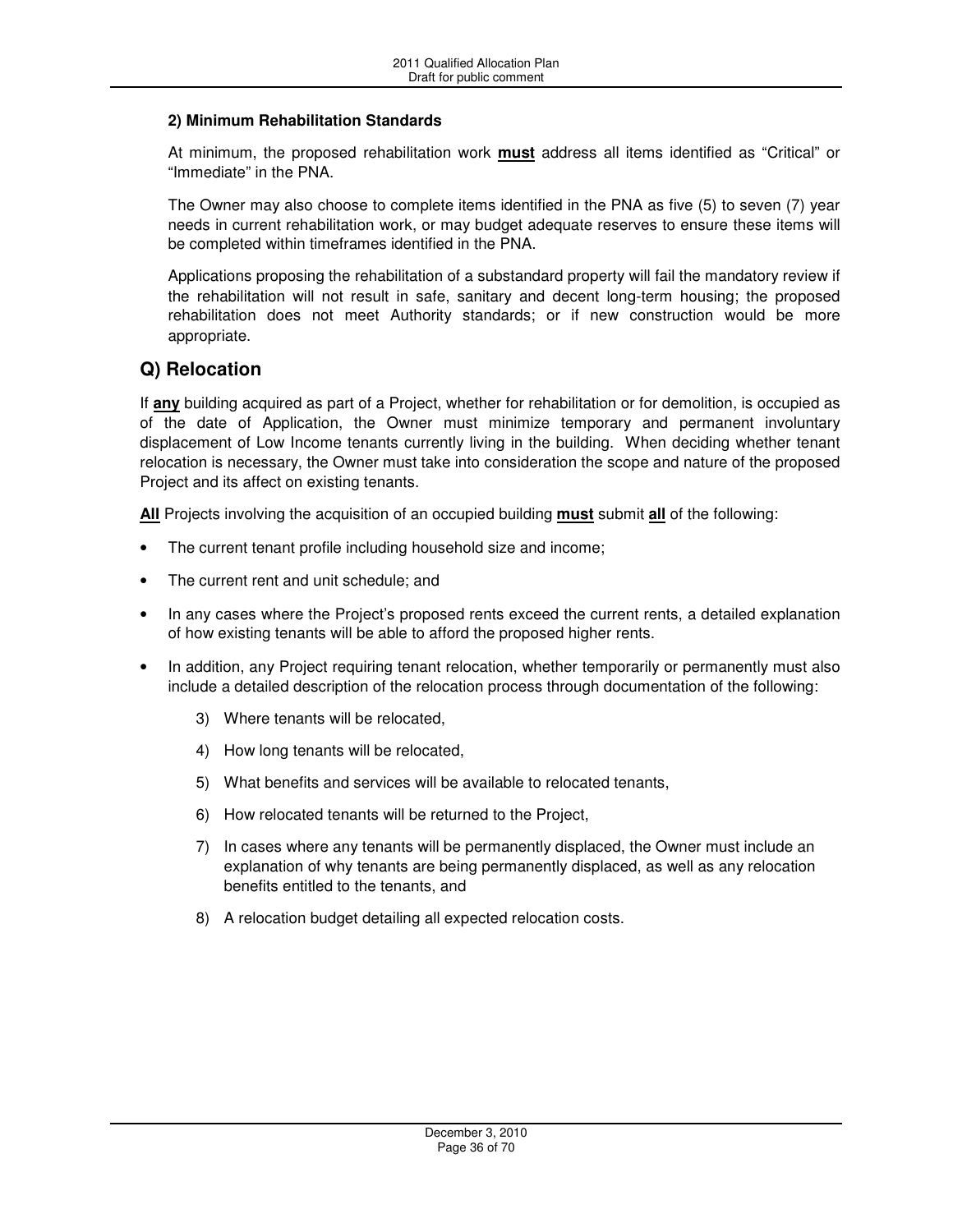# **VII) Scoring Categories**

The Authority will evaluate Projects based upon the criteria described in this section. Points will be awarded based solely on the information submitted in the Application. The Authority will verify information submitted in the Application.

All Owners must submit the applicable documentation for each scoring section tabbed to correspond with the enumeration in a completed self-scoring form. See Attachment 5 "Self Scoring Checklist".

An Application must include a factual basis and documentation for all points claimed. The Authority may deny a claim for points if the correct forms or required information for each scoring category are not submitted, are not submitted at the correct tab, or if information available to the Authority negates a claim for points. Owners must correctly apply the rounding requirements in each category. If an Owner does not claim points in a scoring category on the Self Scoring Checklist, the Authority will not award any points to the Project in that category.

The Owner's commitment to certain scoring criteria shall be binding for the duration of the Extended Use Period and shall be incorporated into the Extended Use Agreement.

# **A) Architectural Design and Project Amenities**

### **1) Development Amenities**

All Projects must incorporate a variety of architectural features and development amenities into the overall Project design.

In order to qualify for points in this category, Owners must choose at least two (2) items from each amenity list below as their minimum threshold amenities.

Projects will be awarded three (3) points for each item they choose from the amenity list in addition to the minimum threshold amenities. Up to twelve (12) points will be awarded in this category.

Owners may substitute up to two (2) Project amenities that are not on the following amenity list. Owners must request Authority approval for substituted Project amenities in the Application by providing a description of the substituted amenity and a justification of the appropriateness of the amenity for the Project.

Owners seeking points in this category must submit a certification signed by a licensed architect that the amenities will be incorporated into the Project. See the "Scoring - Project Amenities Certification" on the Authority's website (www.ihda.org).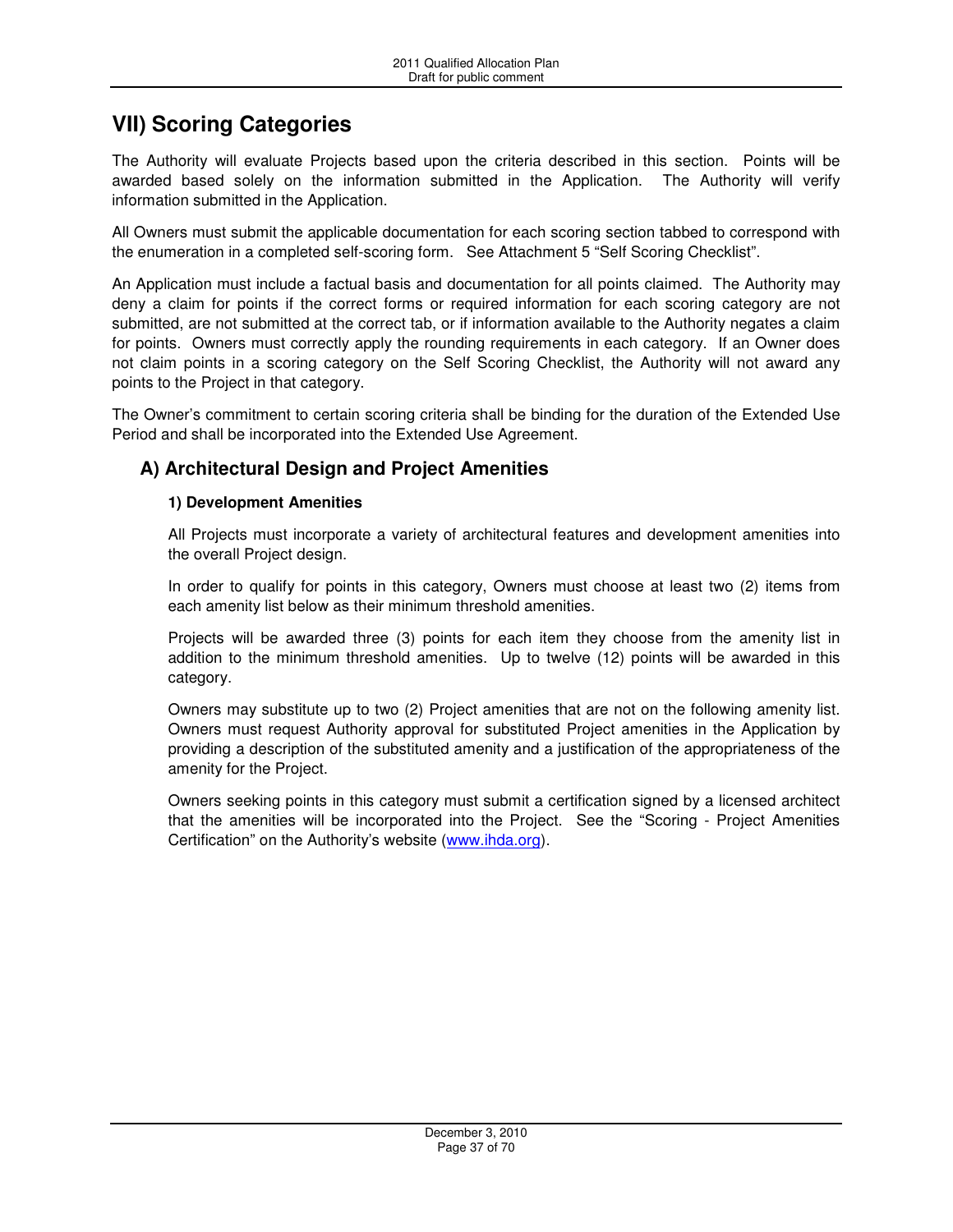## Amenity List:

| <b>EXTERIOR</b>                                                                                                                                           | <b>INTERIOR</b>                                                                               |
|-----------------------------------------------------------------------------------------------------------------------------------------------------------|-----------------------------------------------------------------------------------------------|
| Secured bicycle parking (minimum of 8 slots<br>per 25 units)                                                                                              | Exercise / Fitness Center with at least 3 pieces<br>of equipment per 50 units                 |
| Full size brick, masonry, pre-cast insulated<br>decorative wall panels, cement board, or a<br>combination thereof, on a minimum of 50% of<br>the exterior | Energy Star-rated ceiling fan with switched light<br>fixture in every living room and bedroom |
| Upgraded, architectural style roof shingles with<br>a minimum warranty of 30 years                                                                        | Energy Star-rated microwave oven in every<br>unit                                             |
| Full perimeter fencing for multifamily<br>developments or backyard fencing for single<br>family homes                                                     | Computer room equipped with one computer<br>for every 10 units                                |
| Screen doors for every unit                                                                                                                               | Day care center                                                                               |
| Two picnic tables and one grill for every 25<br>units                                                                                                     | Hair salon                                                                                    |
| Covered pavilion / gazebo                                                                                                                                 | Health and wellness center                                                                    |
| Swimming pool                                                                                                                                             | Library / Reading room                                                                        |
| Walking trails with sitting areas                                                                                                                         | On-site management office                                                                     |
| An equipped sports court (volleyball, tennis,<br>basketball, etc.) for every 100 units                                                                    | Trash disposal chutes                                                                         |
| Garden plots / designated community garden<br>area with a minimum of 15 square feet per unit                                                              | Residential units are 15% larger than the<br>minimum requirement                              |
| Upgraded landscaping, including one tree<br>planted on site for every ten units                                                                           | Porch / patio / balcony for each unit                                                         |
| 100% native landscaping                                                                                                                                   | Storage space is 25% greater than the<br>minimum requirement                                  |
| Covered driveway at main building entrance                                                                                                                | Energy Star-rated dishwasher in every unit                                                    |
|                                                                                                                                                           | On-site convenience store                                                                     |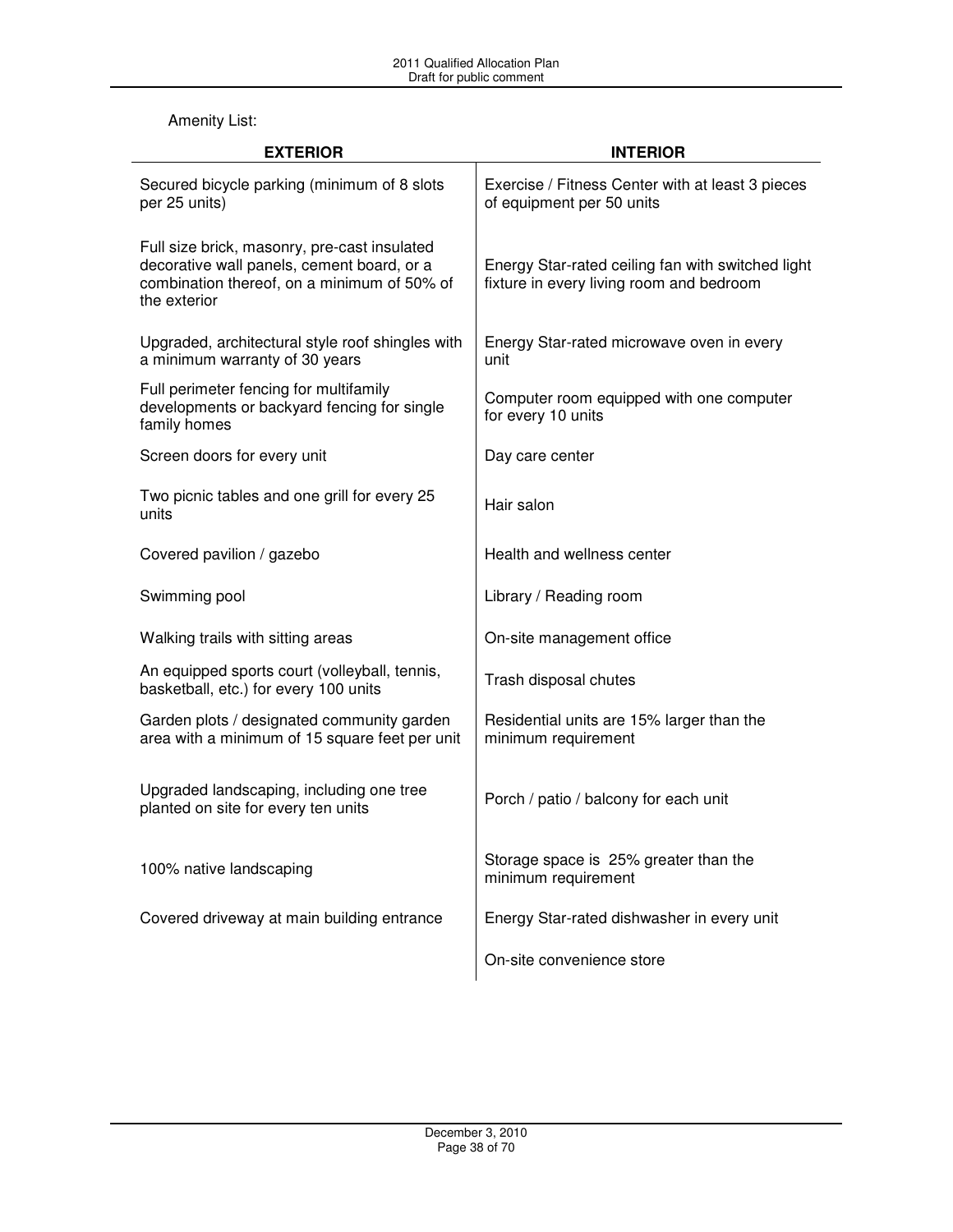### **2) Green Initiatives**

Points will be awarded to Projects that fulfill either of the following green initiatives. Points are not cumulative in this category.

# **Acquisition/Rehab Projects (any population served):**

- **a. 6 Points:** Comply with all MANDATORY criteria described in Section 7: Healthy Living Environment of the Enterprise Green Communities Criteria 2008, with the exception of Item 7.3.
- **b.** 8 Points: Commit to obtaining a sustainable building certification from one of the following entities:
	- **Enterprise Green Communities certification**
	- U.S. Green Building Council's LEED certification
	- **ICC 700-2008 National Green Building Standard certification at** Emerald Level

# **New Construction Projects (any population served):**

- **c.** 4 Points: Comply with all MANDATORY criteria described in Section 7: Healthy Living Environment of the Enterprise Green Communities Criteria 2008, with the exception of Item 7.3.
- **d. 8 Points:** Commit to obtaining a sustainable building certification from one of the following entities:
	- Enterprise Green Communities certification
	- U.S. Green Building Council's LEED certification
	- ICC 700-2008 National Green Building Standard certification at Emerald Level

Owners must submit the "Scoring - Green Initiatives Certification" signed by a licensed architect indicating how the Project will comply with the above criteria.

Failure to receive the certification may result in an Owner being penalized in future Applications in the "Unacceptable Practices" scoring category and may lead to failure to meet the Authority's mandatory appropriate development team requirements.

### **3) Enhanced Accessibility**

Projects will be awarded eight (8) points for complying with BOTH of the following requirements:

**a.** At least ten percent (10%) of the total units in the Project are designed for persons with mobility impairments, as defined in ICC/ANSI 117.1-2003

### **AND**

**b.** At least two percent (2%) of the total units in the Project are designed for persons with sensory impairments (not less than one unit), as defined in ICC/ANSI 117.1-2003

The units designed for persons with sensory impairments must be exclusive of the units designed for persons with mobility impairments.

In calculating the number of accessible units that must be made available, Owners must **ALWAYS** round up to the next unit (i.e.  $51 \times 10\% = 5.1$ , round up to 6 accessible units).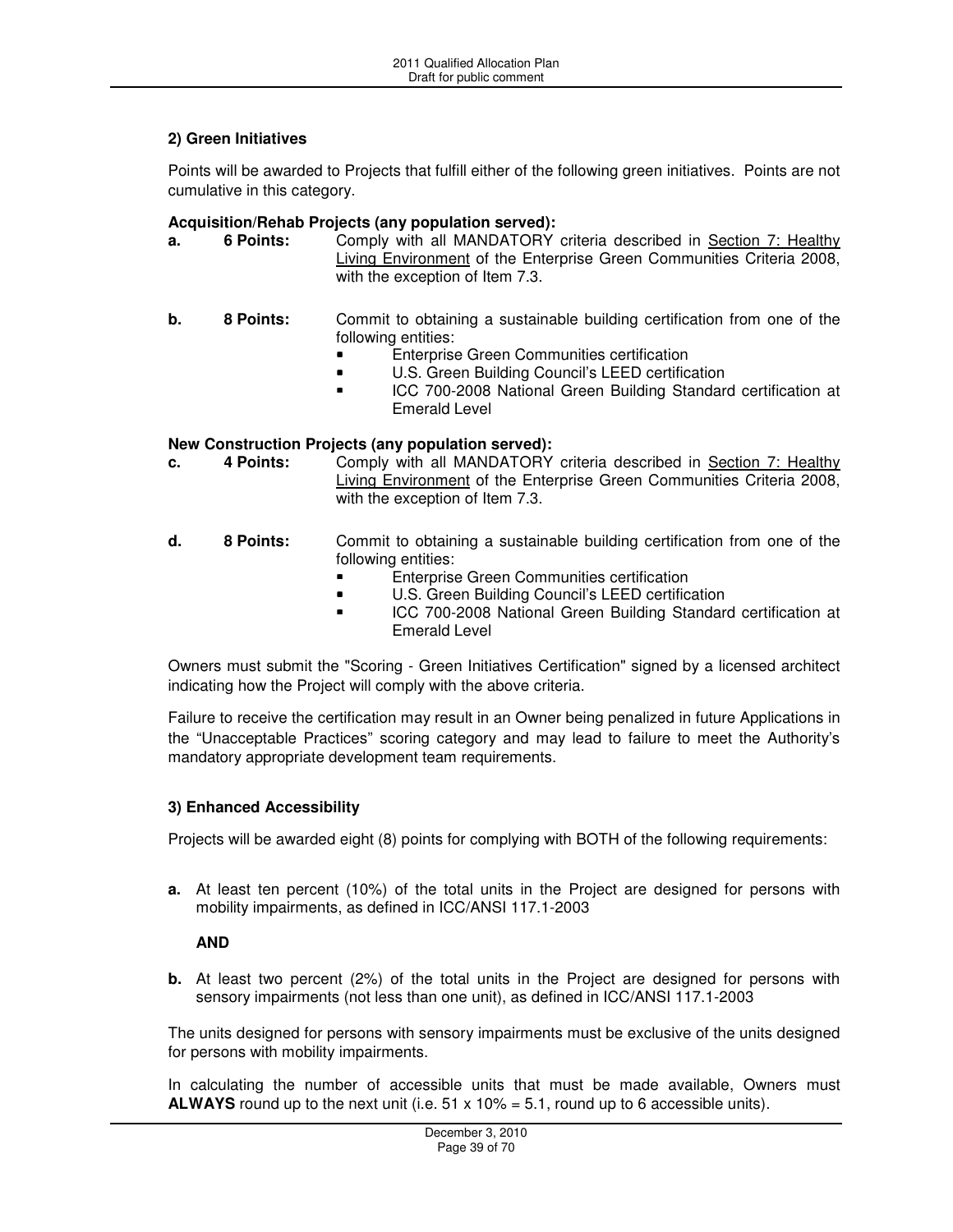Owners seeking points in this category must submit a certification signed by a licensed architect that the project will comply with the requirements listed above. Please see the "Scoring  $-$ Enhanced Accessibility Certification" on the Authority's website (www.ihda.org).

Failure to provide the accessible units may result in an Owner being penalized in future Applications in the "Unacceptable Practices" scoring category and may lead to failure to meet the Authority's mandatory appropriate development team requirements.

### **4) Unit Mix**

The Authority values developments that incorporate a unit mix that will accommodate the changing needs of diverse household and family types throughout the life of the Project. Points are not cumulative in this category. Points will be awarded to Projects in the following manner:

# **New Construction Projects (Non-Elderly only)**

- **a.** 4 Points: Project contains two unit types, with each unit type making up at least twenty percent (20%) of total units
- **b.** 6 Points: Project contains three or more unit types, with each unit type making up at least ten percent (10%) of total units

### **All Other Projects (including Supportive Housing Projects)**

**a.** 6 Points: Project contains two unit types, with each unit type making up at least twenty percent (20%) of total units

In calculating the number of units that must be made available, Owners must **ALWAYS** round up to the next unit (i.e.  $51 \times 10\% = 5.1$ , round up to 6 units).

### **5) Large Units**

Up to twelve (12) points will be awarded if the Project contains income-restricted units with three or more bedrooms:

| <b>POINTS</b> | % of Total Units with 3 or<br>More BR |
|---------------|---------------------------------------|
| 12            | $31\% - 50\%$                         |
| 10            | $20\% - 30\%$                         |
| я             | 10% - 19%                             |

Projects proposing rehabilitation in which more than 30% of the units contain three bedrooms may qualify for the full twelve (12) points if the site and market study confirms the need for this type of unit.

In a mixed income Project, market rate three or more bedroom units shall not count toward the minimum percentages set forth above.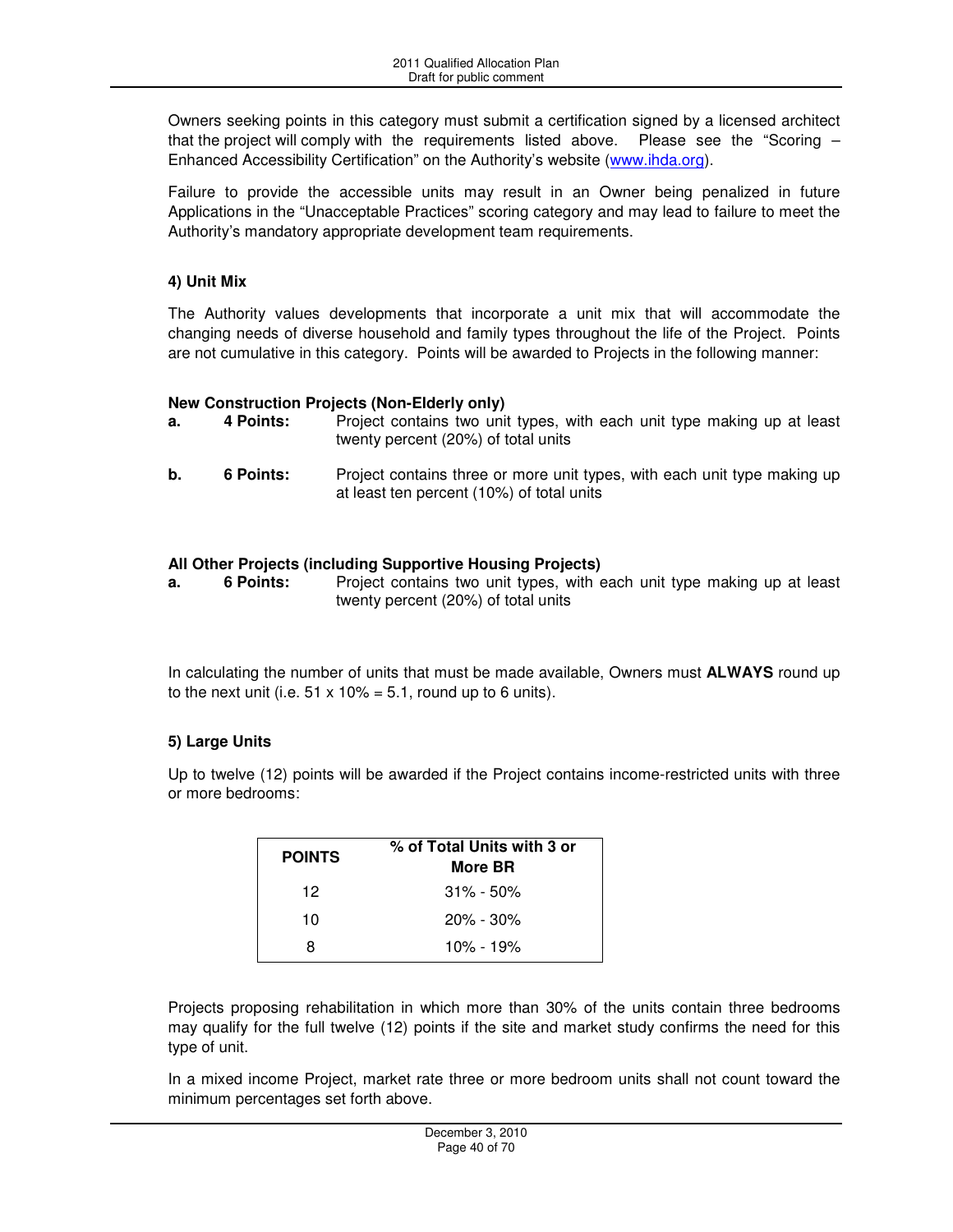In calculating the number of units that must be made available, Owners must **ALWAYS** round up to the next unit (i.e.  $51 \times 10\% = 5.1$ , round up to 6 units).

# **B) Site Suitability and Marketability**

### **1) Market Study Evaluation**

The Authority will award up to twelve (12) points under this section. In determining how many points to award a Project, the Authority will review the submitted site and market study, as required under the mandatory requirements.

While the Authority will consider the conclusions of the market analyst in determining the marketability of the Project, the Authority is not bound by the opinion, recommendations, or conclusions reached by the market analyst. The Authority reserves the right to independently evaluate the demand for additional affordable rental housing in the geographic/market area.

An Application that includes a market study that does not confirm the viability of the Project or the need for additional affordable rental units in the designated market area will, in all likelihood, not score favorably in this section.

Owners of SLFs, Supportive Housing Projects, or Projects with existing tenants should ensure that the market study clearly addresses the unique aspects of their Project. The market study for SLFs or Supportive Housing Projects must address the anticipated demand for the Project and the reasons why the Project will be attractive to the particular target population(s).

Market studies for Projects which are occupied at the time of Application, must i) explain the reasons for any vacancies, i.e., (if the vacancies are market driven), and ii) provide an evaluation of the current tenants indicating the extent to which any or all may be displaced due to the planned Project.

In determining how many points to award a Project under this section, the Authority may take into account such factors, including but not limited to, the following:

### (a) Development Attributes

Items such as the level and appropriateness of the proposed unit and development amenities; the amount of proposed parking; the general acceptability and marketability of the Project site including surrounding land uses; and the site's overall public accessibility and proximity to area services and amenities.

### (b) Primary Market Area

Items such as the appropriateness of the Primary Market Area ("PMA") and the demographic and economic trends for that area.

### (c) Existing Rental Market

The competitiveness of the proposed Project to existing comparable properties in various ways such as rents, unit size and amenities, and the occupancy of comparable properties in the PMA.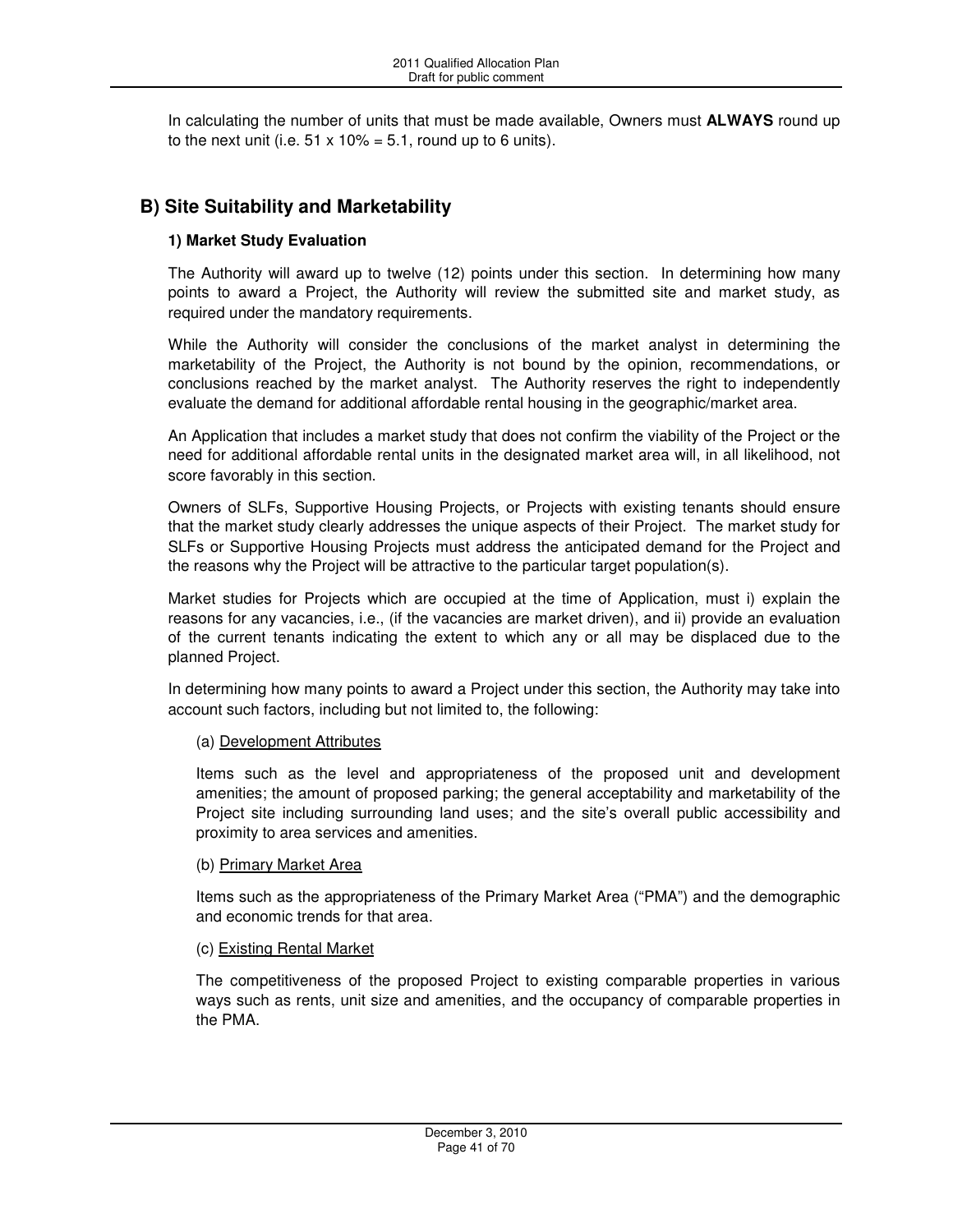### (d) Demand

Items such as the waiting lists at existing properties, penetration and capture rates, forecasted absorption potential for the proposed Project, and documented need for this type of housing in the PMA.

### **2) Neighborhood Characteristics and Amenities**

A maximum of ten (10) points will be awarded in this section based on the proximity of desirable and undesirable activities and characteristics.

One (1) point will be awarded for each desirable activity/characteristic in the vicinity of the Project, and one (1) point will be deducted from the total desirable activities score for each undesirable activity/characteristic in the vicinity of the Project.

The total points awarded will be determined by calculating the sum of the total desirable activity points less the total undesirable activity points. A negative total in this category will be awarded zero (0) points.

Owners must submit a map indicating the specific location of all desirable and undesirable activities or characteristics in the vicinity of the Project. At a minimum, the map must include the following:

- Project site location including area roadways; and
- Indication of distances in 1/4 mile increments;

In addition, the Application must include a table referencing each desirable and undesirable activity identified on the map and stating the type of activity or characteristic identified and the address.

Please include color photographs of the desirable and undesirable activities/characteristics.

For scattered site Projects, the perimeter of the noncontiguous parcels shall serve as the boundary of the proposed Project site from which the distance for determining the location of the desirable and undesirable activities and characteristics shall be measured.

### (a) Desirable Activities

In order for a Project to receive desirable activity/characteristic points, the following criteria must be met:

- 9) Only activities and/or characteristics which are located within one (1) mile of the proposed site will be considered.
- 10) Owners must score one (1) point in five (5) different categories before they can receive multiple points in any category.
- 11) Each activity/characteristic will be assigned to only one category.
- 12) For desirable characteristics that are under construction, consideration will be given and points may be awarded to active construction sites where the new structures are above ground at the time of Application.

Desirable activities/characteristics may include, but are not limited to, the following categories:

• Retail stores (includes clothing stores, department stores, etc.)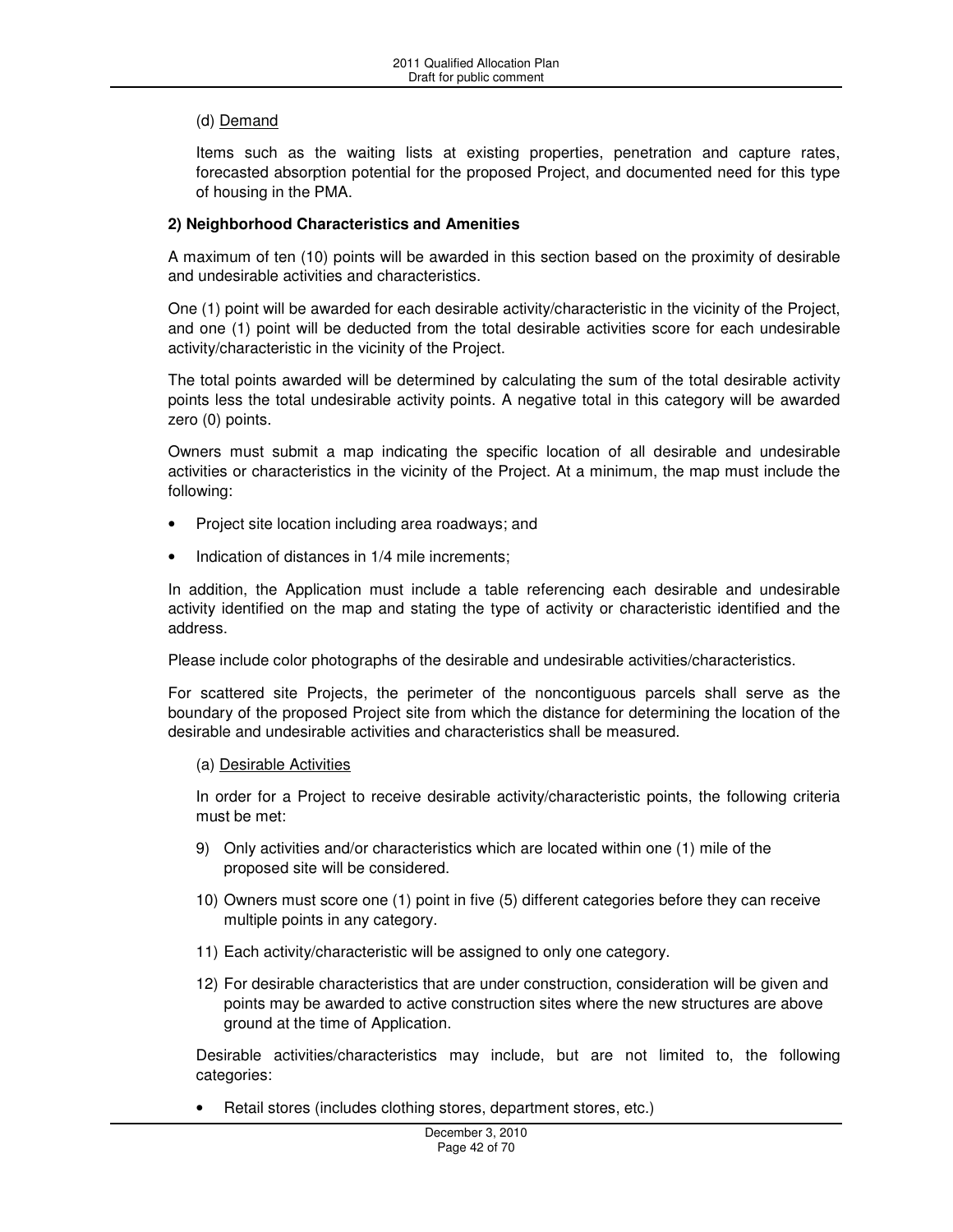- Federally insured banking institutions (ATMs are not eligible for points)
- Recreational facilities / public parks / civic centers
- Grocery stores (only full service grocery stores are eligible for points)
- Day care services (must be licensed, non-elderly developments only)
- School(s) (non-elderly developments only)
- Libraries (no school libraries accepted)
- Restaurants
- Hospital / Health clinic
- Doctor's office (general practitioners or specialists appropriate for population served)
- Pharmacy
- Religious institutions
- Governmental service office, including fire, police, city hall or post office
- (b) Undesirable Activities

Points will be deducted for undesirable activities/characteristics according to the following:

- 13) Undesirable activities and/or characteristics are located within one quarter (1/4) mile of the proposed Project
- 14) Each activity/characteristic will be assigned to only one category.
- 15) For undesirable characteristics that are under construction, consideration will be given and points may be deducted for active construction sites where the new structures are above ground at the time of Application.

Undesirable activities/characteristics may include but are not limited to the following:

- Sites where existing wetlands, natural or man-made attributes could have a substantially negative effect on the development (e.g. 100 year flood plain, streams, ravines, drainage, waterways, etc.). New wetlands constructed as part of storm water mitigation or other site restoration efforts are exempt;
- Sites where the Authority determines the slope/terrain is not acceptable for development;
- Junkyard, salvage yard, active recycling facility, trash heap, or dump pile;
- Hazardous, chemical or heavy manufacturing activities, industrial development;
- Runway or runway clear zone, or accident clear zone of a military airfield;
- Treatment, storage, or disposal facility for hazardous wastes, a sewage treatment plant, an active or inactive solid waste disposal facility and/or solid waste transfer facility;
- Areas where noise (regardless of mitigation) is seventy (70) decibels or more at the time of Application; Projects that receive points under the Transit-Oriented Development category will be exempt from this criterion if the source of noise is public transportation;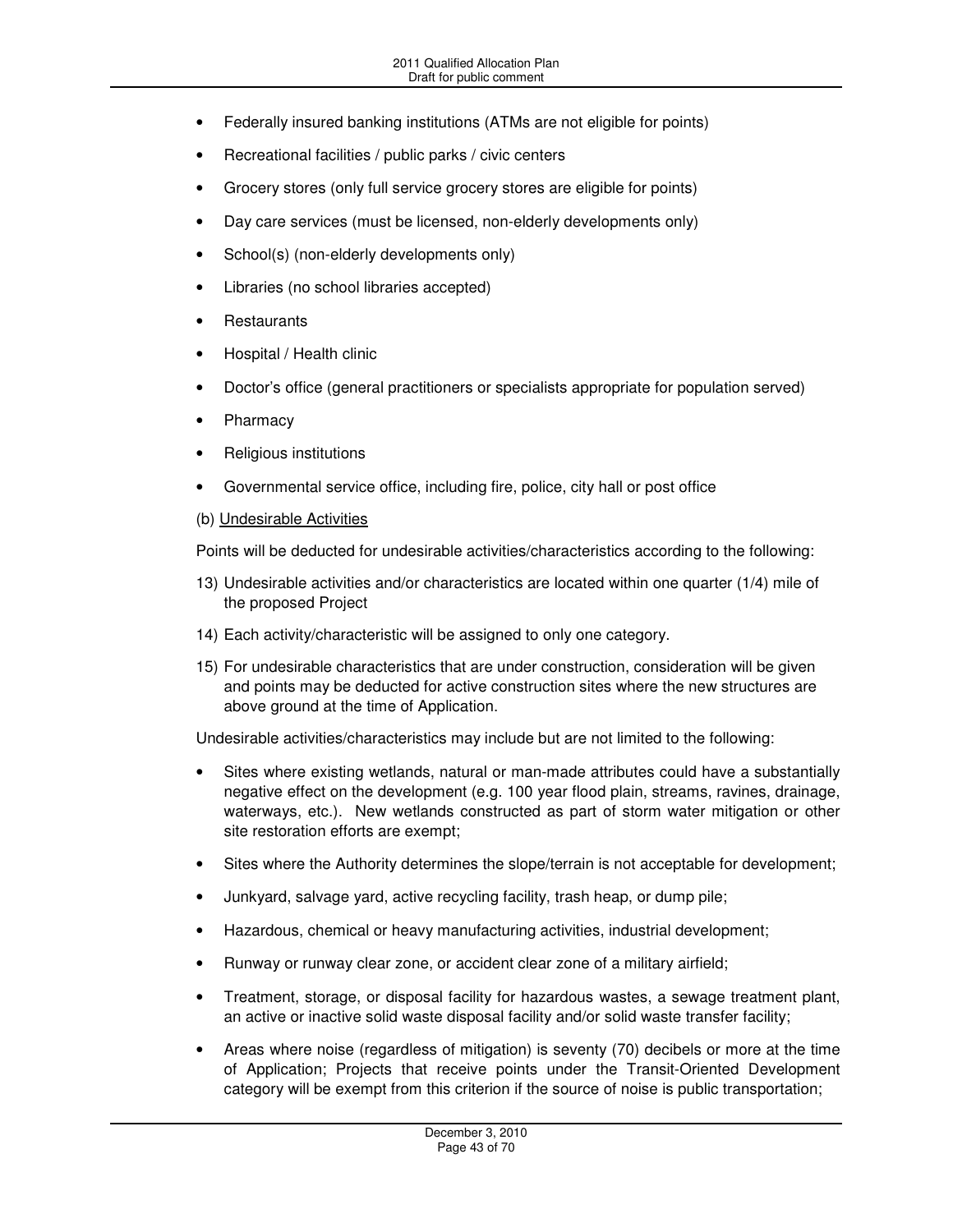- New construction sites where any portion contains or permits any easements for overhead electric power lines, regardless of voltage, and/or such electric power lines encumber the proposed site with the exception of the outside perimeter of the site for the distribution of electric service for other unrelated properties. A development proposing to bury all power lines will be exempt if documentation is provided from the utility provider stating that all power lines will be underground;
- Any prison or correctional facility;
- Sources of noxious odor; and
- Sources of excessive glare from lighting on adjacent properties.

Mitigating circumstances will be taken into consideration by Authority staff. Owner must include a detailed explanation in the Application regarding the specified characteristic/activity and why it should not be considered undesirable by the Authority.

### **3) Community Impact**

The following categories will be awarded points under this section.

### (a) Local Revitalization or Redevelopment Plan

Four (4) points will be awarded to Projects whose Application demonstrates that the Project is located within the boundaries of the area targeted by a local revitalization or redevelopment plan that includes housing policy goals such as the use of existing housing.

Acceptable revitalization or redevelopment plans include empowerment zones, tax increment financing districts, enterprise communities, or other locally designated and approved plans.

Projects located in areas covered exclusively by consolidated plans and planned unit development designations will not receive any points in this scoring category.

The Application must include all of the following to receive points in this section:

- A currently effective binding resolution evidencing formal adoption of the revitalization or redevelopment plan prior to December 31, 2010;
- A copy of the Project area's revitalization or redevelopment plan;
- A map clearly delineating the Project site within the boundaries of the revitalization or redevelopment plan;
- A letter from the chief elected municipal official or local Chicago alderman affirming that the Project will contribute to the goals outlined in the revitalization or redevelopment plan;
- A detailed description of how the Project supports at least one goal of the revitalization or redevelopment plan; and
- If available, any development agreement regarding the Project and the revitalization or redevelopment plan.

(b) Areas targeted by the Governor's Team Illinois Program

Projects located in the following Governor's Team Illinois Program targeted areas will receive four (4) points:

• Alexander County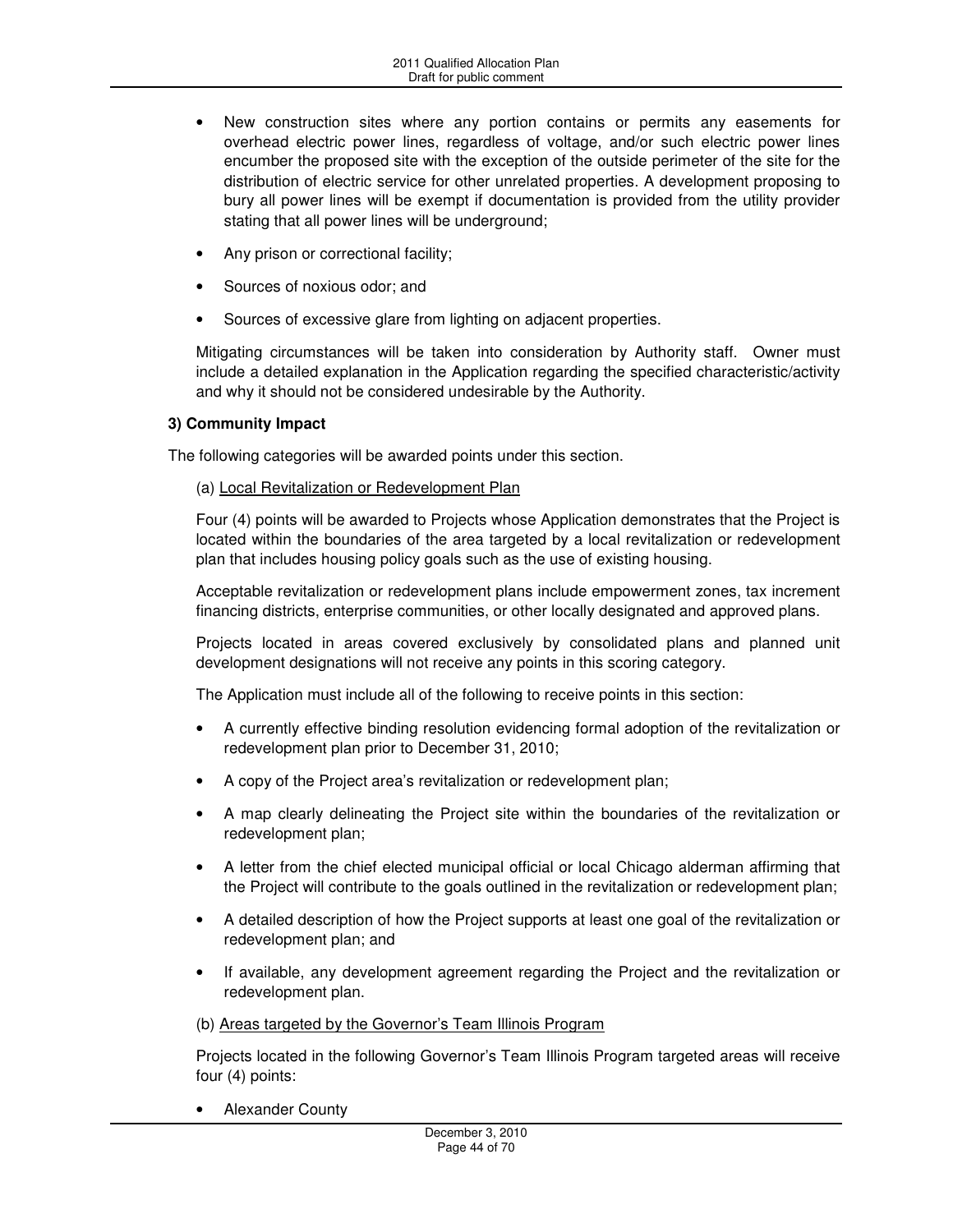- Eastern portion of City of Aurora (as served by TEAM Illinois)
- Englewood (as defined by the City of Chicago Englewood community area map)
- Pembroke Township (in Kankakee County)
- Savanna (in Carroll County)
- Venice (in Madison County)

### **C) Income Targeting**

### **1) Deeper Targeting for Supportive Housing Populations**

The Authority will points to Projects whose Owners commit to set aside ten percent (10%) or more of the units for Extremely Low Income (at or below 30% of Area Median Income) Supportive Housing Populations, defined herein as households headed by persons with disabilities and households that are homeless or at-risk of homelessness, who require access to supportive services in order to maintain housing. Preference for these "Targeted Units" will be given to referrals made via an assigned Lead Referral Agency (as defined below).

The Lead Referral Agency shall be an agency that coordinates a range of local disability and homeless services agencies to develop a collective process for referring and making their services available to qualified tenants. A Lead Referral Agency acts as the point of contact with property management over the life of a Project, and represents the local services system in dealings with management of the property. A Lead Referral Agency coordinates with a household's original referral source to ensure that the original referral source 1) assists the household(s) during the application for tenancy process, including requesting and negotiating reasonable accommodations, if necessary, and 2) makes supportive services available to the household(s) and/or acts as referral agent for other community services needed.

The Lead Referral Agency will submit a standard letter of referral to property management, which will then process the referred household's application for tenancy using the same screening criteria that is applied to all other tenants in the Project. The Project property management will use the Lead Referral Agency as their main point of contact to ensure that community supports are made available to tenants in the Targeted Units; however, tenancy will not be contingent upon participation in services.

In calculating the number of Targeted Units that must be made available, Owners must ALWAYS round up to the next unit (i.e.  $51 \times 10\% = 5.1$ , round up to 6 Targeted Units). Projects that receive a conditional approval of the award of Tax Credits must submit and receive Authority approval of a "Referral and Support Agreement" within six (6) months of the date conditional approval. The "Referral and Support Agreement" outlines the required responsibilities of the Owner, property manager and Lead Referral Agency in regard to the Targeted Units. Owners seeking points in this category must submit a draft "Referral and Support Agreement" available on the Authority's website (www.ihda.org).

Owners are encouraged to contact Sam Mordka (smordka@ihda.org) in the Authority's Office of Housing Coordination Services prior to the development of the required "Referral and Support Agreement", in order to be connected with the Project's assigned Lead Referral Agency.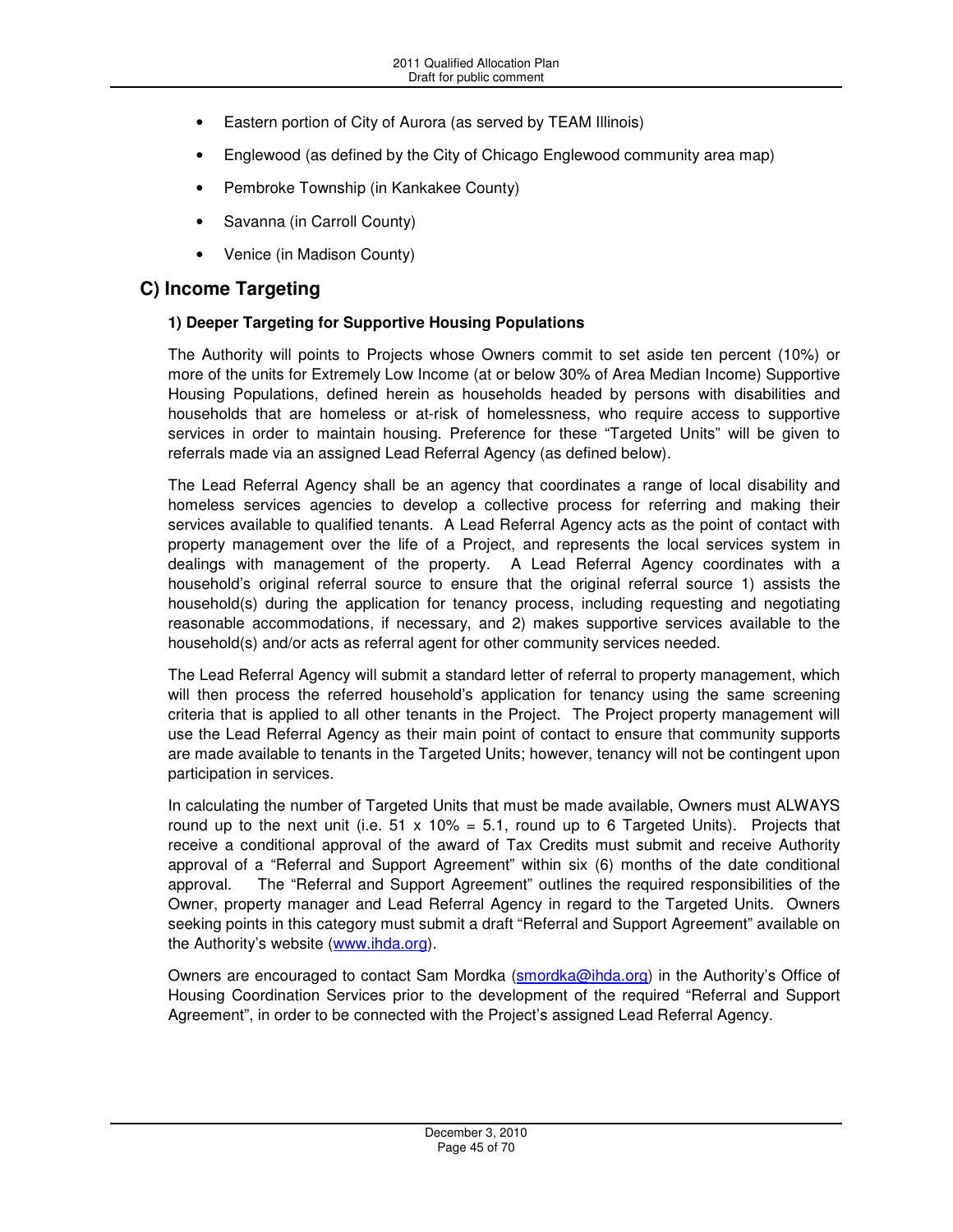Points will be awarded in the following manner:

| <b>POINTS</b> | % of Total Units at 30% AMI<br>for Supportive Housing<br><b>Populations</b> |
|---------------|-----------------------------------------------------------------------------|
| 15            | $10\% - 20\%$                                                               |
| 25            | $20.1\% - 25\%$                                                             |

### **2) Deeper Targeting for Supportive Living Facilities**

Due to the requirements of the Supportive Living Facility program, SLF Projects cannot serve Supportive Housing Populations as defined by the Authority. SLF Projects will receive ten (10) points in this category if Owners commit to set aside ten percent (10%) or more of the units for Extremely Low Income (at or below 30% of Area Median Income) households.

Owners seeking points in this category must submit a letter of SLF approval from the Illinois Department of Healthcare and Family Services.

| <b>POINTS</b> | % of Total Units at 30% AMI |
|---------------|-----------------------------|
| 10            | 10% or Greater              |

### **3) Illinois Long Term Care Reform Goals**

Projects that are awarded points under C(1) Deeper Targeting for Supportive Housing Populations OR C(2) Deeper Targeting for Supportive Living Facilities that also commit to accept referrals under the Illinois Long Term Care rebalancing effort will be awarded an additional ten (10) points in this category.

A Project that receives points in this category and is awarded Tax Credits may be required to provide additional documentation regarding Illinois Long Term Care Reform goals.

### **4) Unrestricted Units**

The Authority will award points to Applications which include units which are neither income nor rent restricted by any funding source. Points will be awarded in this category only if the site and market study presented by the Owner supports the proposed mix of restricted and unrestricted units. A Project is eligible for points as follows, based on the percentage of the unrestricted units:

| <b>POINTS</b> | % of Total Units Unrestricted |
|---------------|-------------------------------|
| 4             | 10% or Greater                |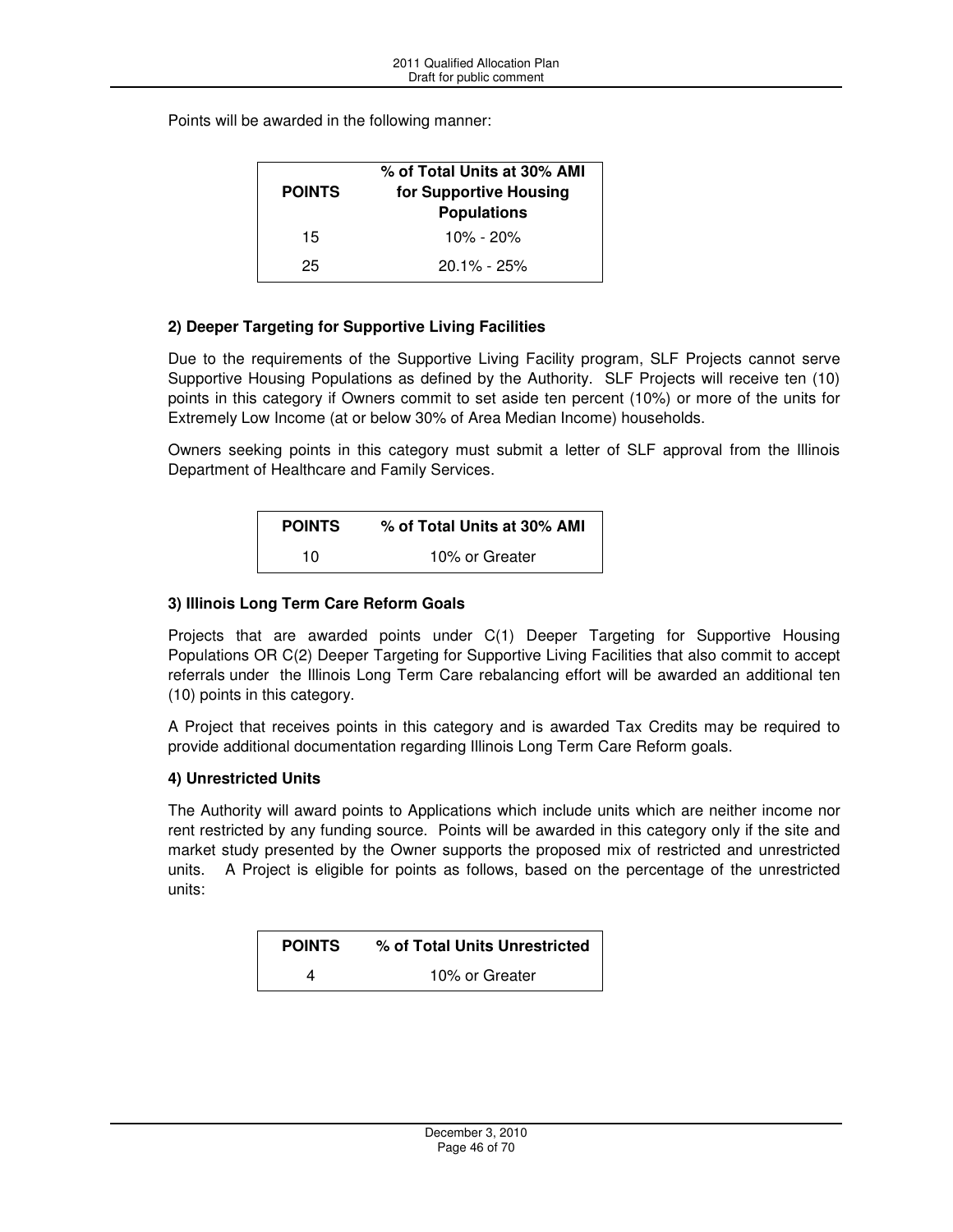## **D) Development Team Characteristics**

### **1) Minority-, Female-, or Persons with Disabilities-Owned Business Participation in Project**

Projects will be awarded points if a Participant is a qualified minority-, female-, or persons with disabilities-owned business. In order to qualify, the Participant must comply with the following requirements:

For-profit Business: The Participant must be currently certified under Illinois Business Enterprise Program for Minorities, Females, and Persons with Disabilities ("MAFBE") or equivalent state program if based outside of Illinois.

Non-profit Corporation: The Participant qualifies as minority-, female-, or persons with disabilities-owned if a minimum of fifty-one percent (51%) of the members of the Board of Directors of the Participant are minorities, females, or persons with disabilities.

Participants must provide the full scope of services to the project. Points will be awarded to projects in the following manner:

**a.** 6 Points: If a qualified minority-, female-, or persons with disabilities-owned business acts as the GENERAL CONTRACTOR, OWNER, OR PROPERTY MANAGER

**OR** 

**b.** 4 Points: If a qualified minority-, female-, or persons with disabilities-owned business acts as the ARCHITECT, CONSULTANT, OR SYNDICATOR

Owners seeking points in this category must submit the MAFBE certification for the relevant Participant or evidence demonstrating that fifty-one percent (51%) of the members of the Board of Directors of the relevant Participant are minorities, females, or persons with disabilities. See the "Scoring - Minority-, Female-, or Persons with Disabilities-Owned Business Participation Certification" on the Authority's website (www.ihda.org).

### **2) Non-profit Corporation Participation**

Points will be awarded in the following manner:

**a. 15 Points:** To qualify for points in this category, a qualified non-profit corporation must have an ownership interest of twenty-six percent (26%) or greater in the general partner or member of the Owner that includes a commensurate distribution of financial benefits as evidenced in the operating agreement. The non-profit corporation must remain in the Project throughout the Extended Use Period. A qualified non-profit corporation, as defined in Section 42, is a corporation which is not affiliated with or controlled by a for-profit corporation, has an ownership interest in the Project either directly or through a wholly-owned subsidiary, and has as one of its exempt purposes the fostering of lowincome housing within the meaning of Section 42(h)(5)(C).

 **OR b.** 5 **Points To qualify for points in this category, a qualified non-profit corporation** must have an ownership interest of fifteen to twenty-five percent (15% - 25%) in the general partner or member of the Owner that includes a commensurate distribution of financial benefits as evidenced in the operating agreement. The non-profit corporation must remain in the Project throughout the Extended Use Period. A qualified non-profit corporation, as defined in Section 42, is a corporation which is not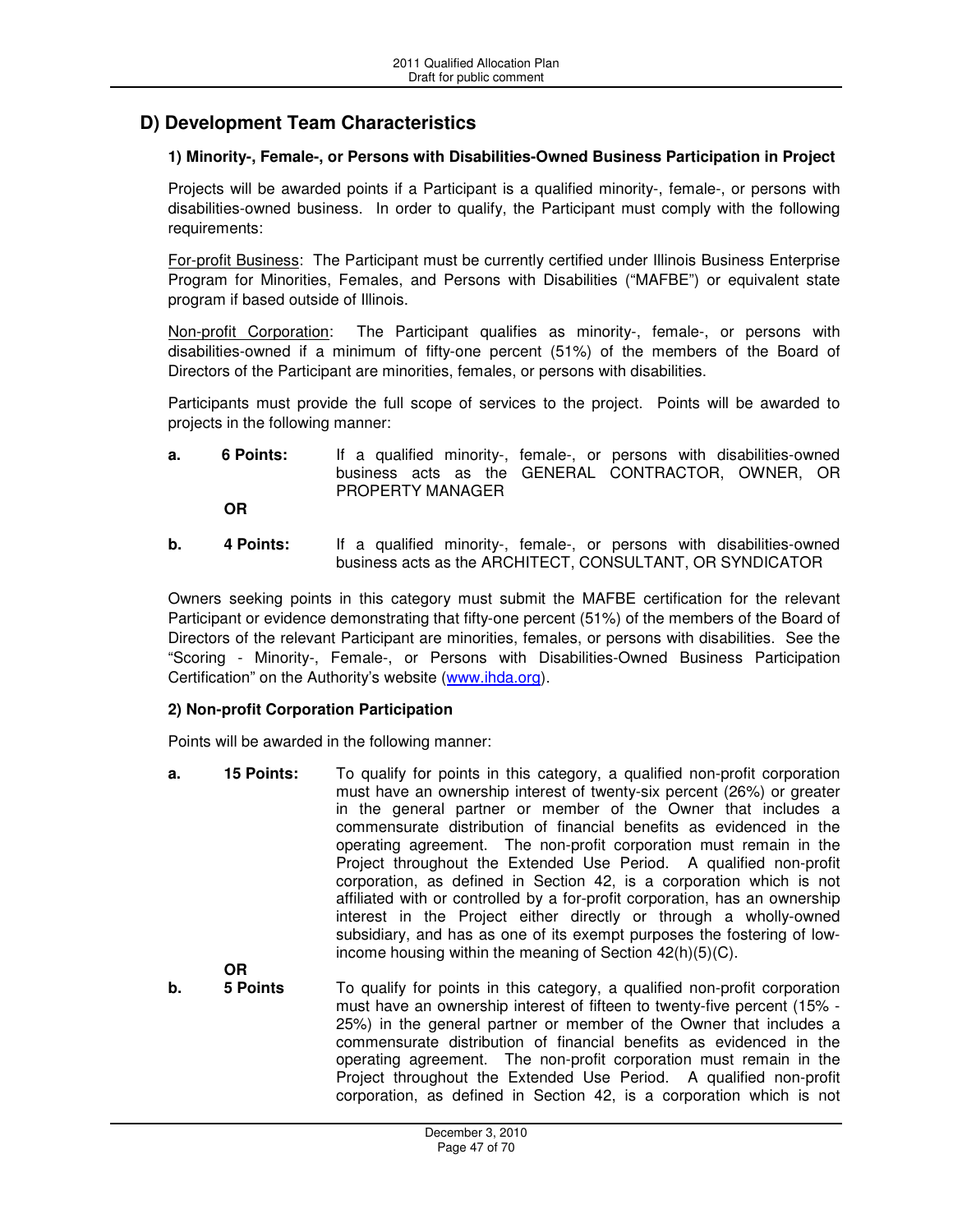affiliated with or controlled by a for-profit corporation, has an ownership interest in the Project either directly or through a wholly-owned subsidiary, and has as one of its exempt purposes the fostering of lowincome housing within the meaning of Section 42(h)(5)(C).

- **OR**
- **c. 2 Points** Points will be awarded to Projects where a qualified non-profit corporation, as defined in Section 42, has a Material Participation in the development and operating of the Project throughout the Extended Use Period. The Application must include a written narrative detailing Material Participation including the number of hours and corresponding activities the qualified non-profit corporation will undertake on a quarterly basis.

Owners seeking points in this category must provide evidence the participating non-profit is a qualified non-profit corporation as defined in Section 42 of the Code. This must include the nonprofit corporation's IRS 501(c)3 determination letter and Articles of Incorporation.

Additionally, if the ownership entity is comprised of a joint venture, the Owner must submit an executed operating agreement or memorandum of understanding evidencing the relationship between the entities and the distribution of financial benefits.

### **3) Illinois-Based Organizations**

Projects will be awarded points if a Participant is a qualified Illinois-based organization. In order to qualify, the Participant must be an Illinois-based organization whose place of business has been located in the State of Illinois for a minimum of two (2) years. Participants must provide the full scope of services to the project.

Points will be awarded to projects in the following manner:

- **a. 6 Points:** If a qualified Illinois-based organization acts as the GENERAL CONTRACTOR, OWNER, OR PROPERTY MANAGER **OR**
- **b. 4 Points:** If a qualified Illinois-based organization acts as the ARCHITECT, CONSULTANT, OR SYNDICATOR

Owners seeking points in this category must submit a copy of the Secretary of State's Certificate of Valid Existence for the relevant Participant.

### **4) Unacceptable Practices**

All Projects begin with twelve (12) points in this scoring category. The Authority may deduct points if any Participant has failed to demonstrate proficiency with the Tax Credit program or other government-sponsored housing programs collectively, ("Program") over the past THREE (3) years as evidenced by the following:

- Record of unsatisfactory prior performance in any Program
- Negative results on any physical inspection performed by a Program administrator
- Failure to provide and maintain amenities as represented in a Program application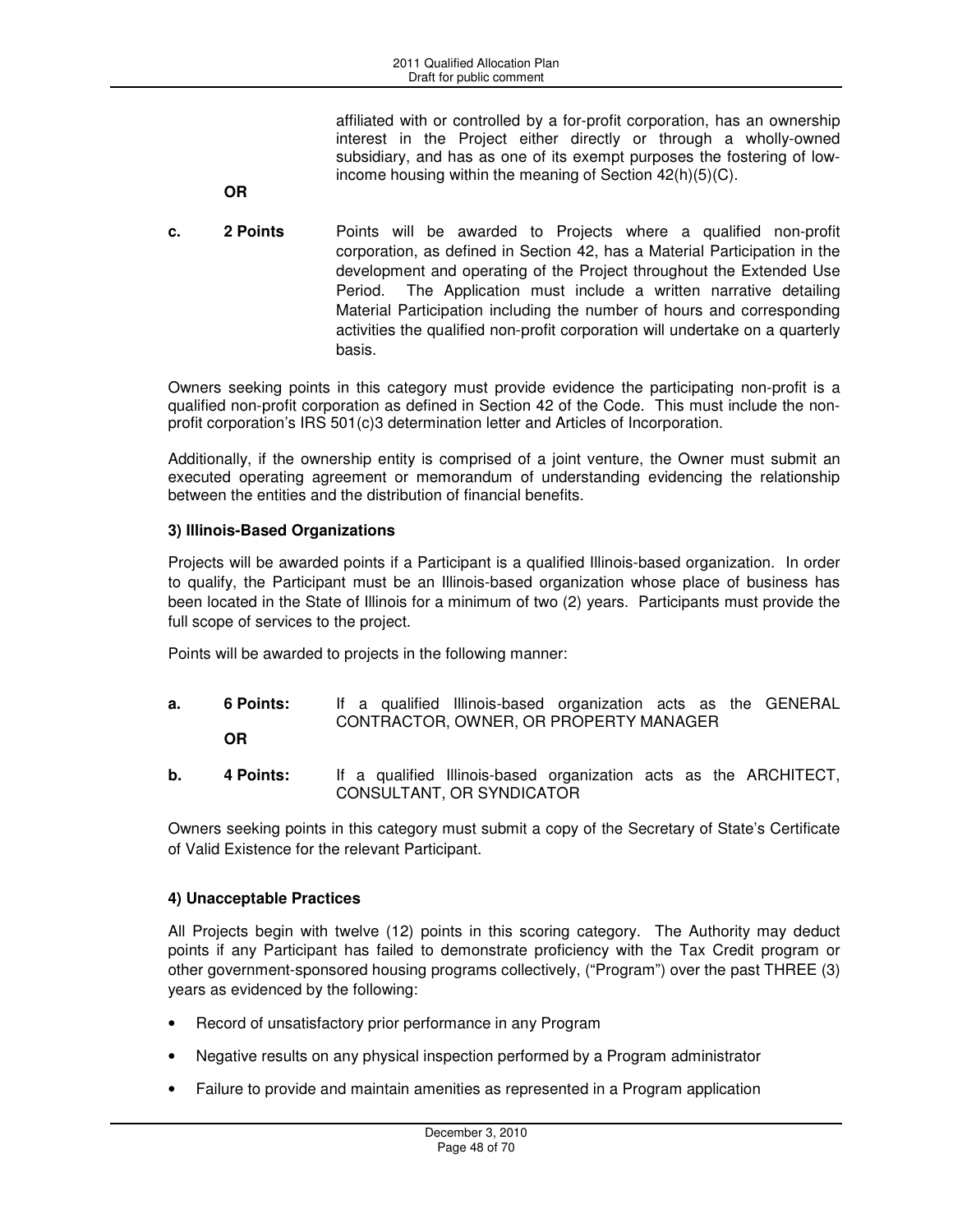- Failure to provide and maintain services as represented in a Program application
- Failure to construct or rehabilitate a development according to the governing architectural and construction guidelines
- Failure to comply with any representations made in any application to participate in a Program
- Failure to make satisfactory progress on a development in a Program
- Involuntarily termination of a Tax Credit reservation
- Participation in a development that has been monitored and determined to have uncorrected noncompliance
- Participation in a development where an 8823 has been filed
- Failure to pay any fee or expense

In the event any of these unacceptable practices apply to any Participant, the Owner may include in the Application an explanation of the circumstances surrounding the unacceptable practice and the roles of Participants.

When evaluating unacceptable practices, the Authority will consider the role of Participants relative to the unacceptable practice and the proposed role of the Participant in the Project and may conclude the Participant's role has no relevance to the unacceptable practice.

### **E) Financial Characteristics**

#### **1) Rental Assistance**

Projects that provide project-based rental assistance will be awarded points based on the number of units assisted and the length of committed assistance. Rental assistance will be considered project-based if it is tied to the units rather than to the tenants.

Points will only be awarded if the rental assistance ensures tenants pay no more than thirty (30%) of their income towards rent and utility expenses combined.

Owners seeking points in this category must submit documentation evidencing a current rental assistance contract or a commitment to provide rental assistance.

Projects with a current rental assistance contract must submit a copy of the fully executed contract in the Application.

Projects with a rental assistance commitment must provide a commitment letter in the Application that includes all of the following: a) the maximum household income; b) the total number of units assisted; and c) the length of the rental assistance contract.

When HUD is providing the rental assistance, the commitment letter must be from HUD. USDA rental assistance commitment letters must be from the USDA housing director, and Project Based Housing Choice Voucher Conversion and Public Housing Authority Annual Contribution Contracts must be from the executive director of the relevant public housing authority.

Rental assistance provided by a local employer will also be considered under this category. The employer must be located within the vicinity of the Project and commit to provide \$100 in direct assistance per month for each subsidized unit. The assistance must be evidenced by a commitment letter as described above.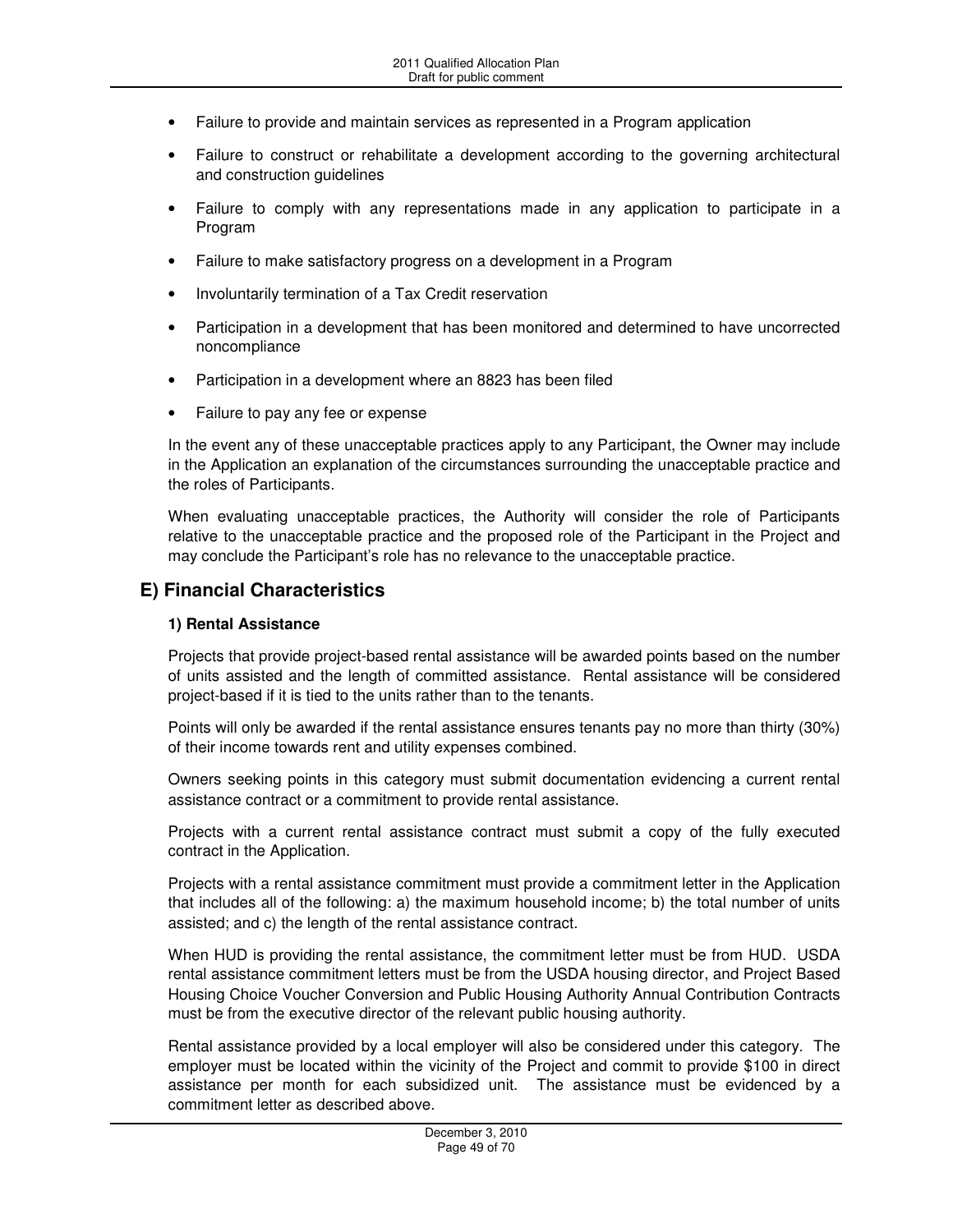The Authority will evaluate any rental assistance contracts or commitments from sources other than HUD, USDA, or a public housing authority, taking into consideration the viability and stability of the source and will determine whether the Project will receive points for rental assistance based on the likelihood the rental assistance will be available over the committed term.

For Projects where the term of the Rental Assistance contract is three (3) years or greater, points will be awarded as follows:

| <b>POINTS</b> | % of Units Assisted |
|---------------|---------------------|
| 8             | 10% - 15%           |
| 10            | $15.1\% - 30\%$     |
| 12            | Greater than 30%    |

### **2) Financial Leveraging**

Projects that leverage scarce Authority resources will be awarded points based on the percentage of resources in the development budget that come from other sources.

Scarce Authority resources include but are not limited to Authority administered HOME funds, Affordable Housing Trust Funds, the equity generated from the sale of Authority-allocated Tax Credits pursuant to this QAP, the equity generated from the sale of Authority allocated Illinois Affordable Housing Tax Credits (also known as state donation tax credits), and any other scarce resource, as determined by the Authority, that the Authority may administer from time to time.

A mortgage loan with a market rate of interest provided by the Authority from a non-scarce source will be considered financial leveraging under this category. A non-scarce Authority administered source includes, but is not limited to, a loan under the Authority's Risk Sharing program or another market rate financing product the Authority may administer from time to time.

In Projects where the acquisition is financed in whole or in part through a seller's note, the amount of the seller's financing will not be considered a resource for financial leveraging. Additionally, no deferred developer fee will be considered a resource for financial leveraging.

Financial leveraging sources must be reflected in the Project budget. Only sources allocated to uses that fall within the Projects' boundaries will be considered for financial leveraging.

| <b>POINTS</b> | Non Authority Sources as %<br>of Total Project Sources |
|---------------|--------------------------------------------------------|
| հ             | $10\% - 20\%$                                          |
| я             | Greater than 20.1%                                     |

Projects will be awarded points based on the following criteria:

### **3) Low Soft Costs**

Projects will be awarded points based on minimizing soft costs as a percentage of the total development budget.

For purposes of this calculation soft costs will be determined as follows: The total development budget less acquisition costs, construction costs, construction contingency, reserves, construction period interest, consultant fee, and developer fee.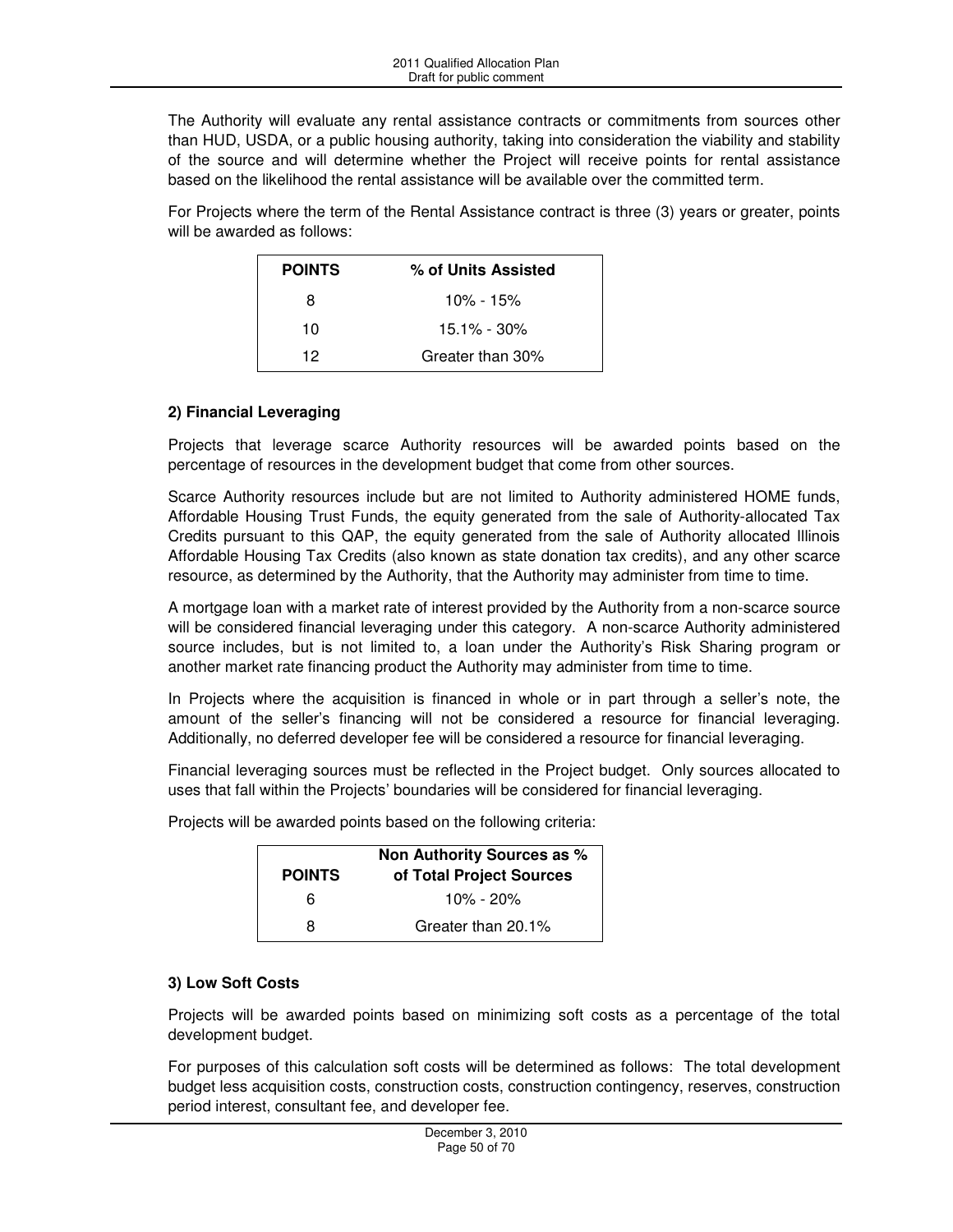| <b>POINTS</b> | Soft Costs as % of Total<br><b>Development Budget</b> |
|---------------|-------------------------------------------------------|
| 6             | $10.1\% - 14\%$                                       |
| 8             | 10% or Less                                           |

# **F) Housing Policy Goals and Objectives**

### **1) Supportive Housing Projects**

Projects that target fifty percent (50%) or more of the total units for Supportive Housing Projects, excluding SLFs, will receive twenty-five (25) points.

The Application must include a "Supportive Housing Plan", see the "Supportive Housing Plan Template" (www.ihda.org), which includes provision by a local human services agency of at least one (1) on-site support coordinator whose hours must be proportional to the number of units in the Project that will serve Supportive Housing Populations to assist residents in (i) the application process; (ii) in implementing the tenants' plan for success in permanent housing; (iii) and in continuing linkage to supportive services as needed.

In calculating the minimum number of Supportive Housing Units that must be made available to receive points in this category, Owners must ALWAYS round up to the next unit. For example, fifty-one (51) total units  $x$  50% = 25.5, round up to a minimum of twenty-six (26) Supportive Housing units.

### **2) Veterans' Housing**

Projects that will be marketed to veterans will receive five (5) points.

In order to receive points in the category, Owners must obtain a letter of support for the Project from a local veterans' services agency. Owners must also commit to make on-going efforts to market the Project to veterans and describe their methods to do so.

A Project that receives points in this category and is awarded Tax Credits may be required to provide additional documentation regarding marketing to veterans.

### **3) Rehabilitation or Adaptive Re-Use**

Projects that involve the rehabilitation or adaptive re-use of a building not currently occupied by residential tenants will receive five (5) points.

In order to receive points in this category, Owners must document that at least fifty percent (50%) of the total Project construction costs will be attributable to the rehabilitation or adaptive re-use of an existing building or buildings.

### **4) Preservation**

Projects that involve the rehabilitation of currently occupied low income housing developments whose conversion to market rate housing is likely to occur within FIVE (5) years will be awarded up to twenty-five (25) points in this category.

The Application must include evidence of the financing program that is currently in place and a detailed description of the likely conversion to market rate housing in the event the Project does not receive an Allocation of Tax Credits.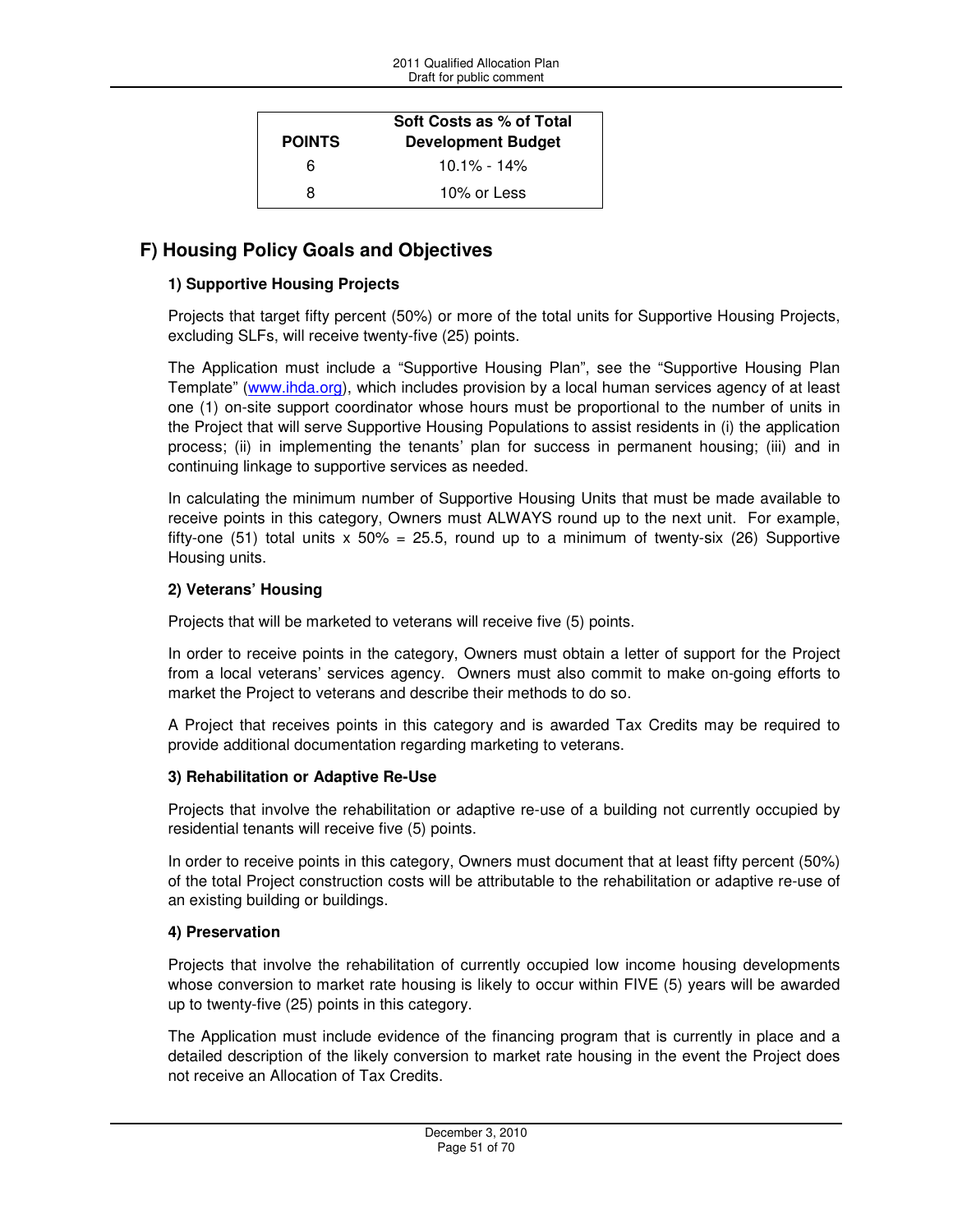In determining whether a Project qualifies as preservation, the Authority will evaluate the source and terms of the existing financing, rental assistance program, current unit rents, and the extent to which the rent levels will remain affordable.

Points will be awarded in the following manner:

- **a. 25 Points:** Points will be awarded if the proposed Project was financed under or assisted by the following:
	- Section 8 of the United States Housing Act of 1937, as amended, that will be renewed as part of the redevelopment process;
	- Section 202 or 811 of the National Housing Act;
	- Public housing projects that provide for a one to one (1:1) replacement of public housing units and receive assistance through an annual contribution contract.

### **OR**

- **b. 10 Points:** Points will be awarded if the proposed Project was financed under or assisted by the following:
	- Programs under Section 514 or 515 of the Housing Act of 1949

### **OR**

- **c.** 5 Points: Points will be awarded if the proposed Project was financed under or assisted by the following:
	- **Section 236 of the National Housing Act;**
	- Section 42 of the Internal Revenue Code;
	- The Authority will also consider as preservation a Project that is currently occupied, has no rent or income restrictions, and whose unit rents do not exceed 60% of the Area Median Income as determined by HUD for the Project's location.

### **5) Historic Preservation**

Projects involving buildings of a historic nature will be awarded points in this category. Five (5) points will be awarded if building(s) on the Project site are listed individually in the National Register of Historic Places or if the Project has an IHPA nomination/approval letter stating that a building on the site is considered historically significant. The buildings must be preserved in accordance with IHPA requirements.

The Application must contain evidence of the building's historic nature as evidenced through documentation provided by the National Register of Historic Places and the IHPA.

### **6) Affordable Housing Planning and Appeals Act ("AHPAA") Projects**

Projects in AHPAA Municipalities will be awarded points based on the following criteria. Points are not cumulative in this category.

**a. 4 Points:** Points will be awarded if the proposed Project is **not** eligible for the Chicago Metro AHPAA set-aside, but is located in an AHPAA community or a community at risk of being subject to AHPAA, and will be serving elderly populations.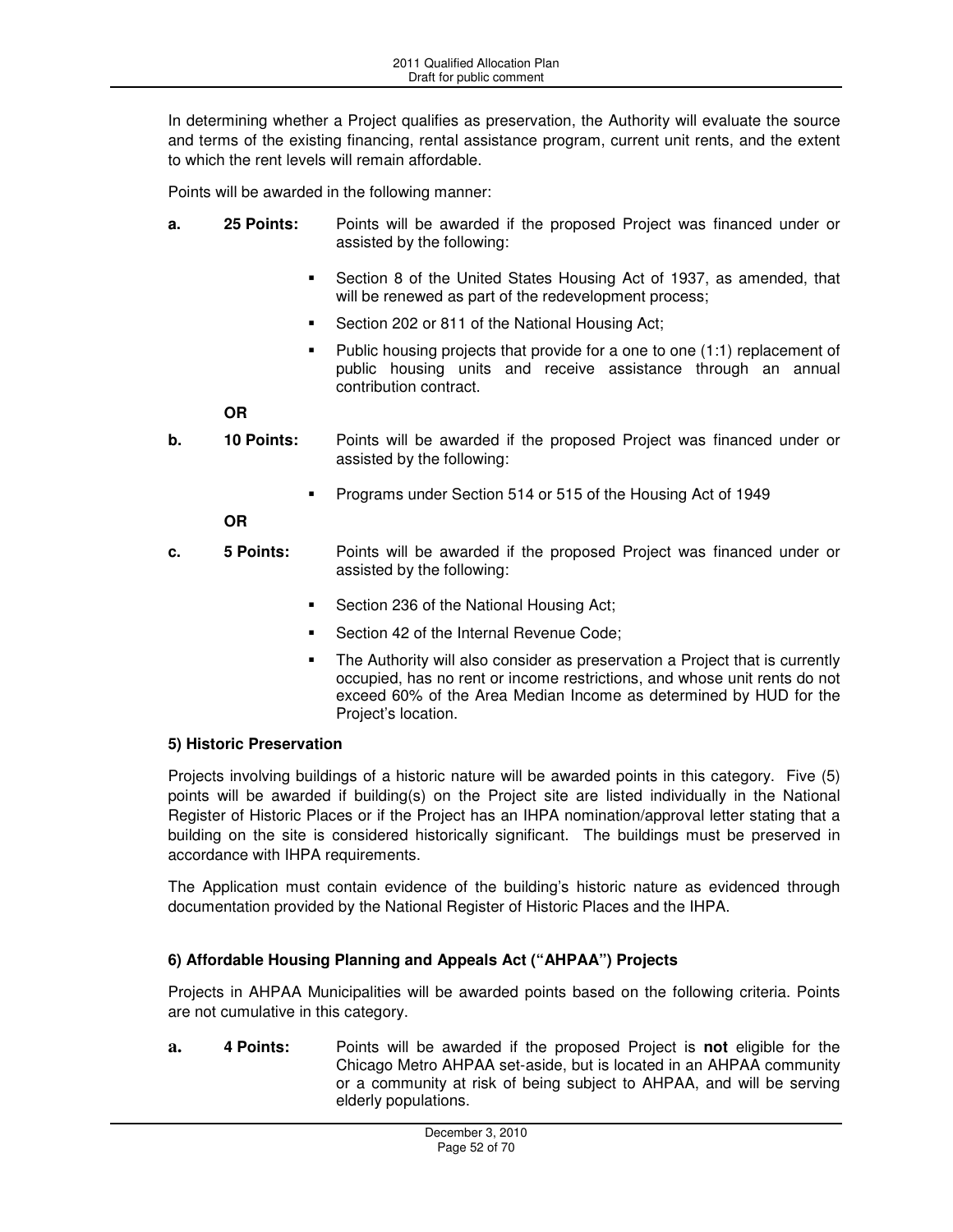**OR** 

**b.** 8 Points: Points will be awarded if the proposed Project is located in an AHPAA community or a community at-risk of being subject to AHPAA (including Projects in the Chicago Metro AHPAA set-aside) and will be serving nonelderly populations.

See Attachment 3 "AHPAA Municipalities" for a listing of communities.

### **7) Live Near Work**

Projects will be awarded points for live near work if the following criteria are met:

**a.** 6 Points: Points will be awarded if employment data for the County where the Project is located shows a sufficient number of jobs within various lowwage occupations. In order to receive points, these low-wage jobs will be evaluated, compared, and scored based upon a comparison to the overall jobs in the County, as well as to the number of units in the proposed Project. For Elderly Projects, points will be awarded if activities and services for seniors are located in the Project's primary market area. Points will not be awarded for services provided on-site by the Owner. Information regarding employment and services must be included in the market study submitted with the Application.

### **8) Transit-Oriented Development**

Projects will be awarded points for transit oriented development if the following criteria are met:

**a.** 6 Points: Points will be awarded if the proposed Project is located in close proximity to fixed-route public transportation, excluding inter-city transportation. "Close proximity" for this category will vary by set-aside and will be defined in the following manner: Chicago (6 blocks); Chicago Metro (1 mile); Other Metro (1.5 miles); Non-Metro (2 miles). Transportation routes and distance to Project site must be identified in the market study submitted with the Application.

### **9) Extended Term of Affordability**

The Authority will award up to eight (8) points to Projects that commit to an Extended Use Period in excess of the minimum mandatory 30 years.

Two (2) points will be awarded for each five (5) year extension to the Extended Use Period.

In order to receive points in this category, the application must include a commitment stating the total number of years the Project will be subject to the Extended Use Period. The longer Extended Use Period will be recorded in the Extended Use Agreement.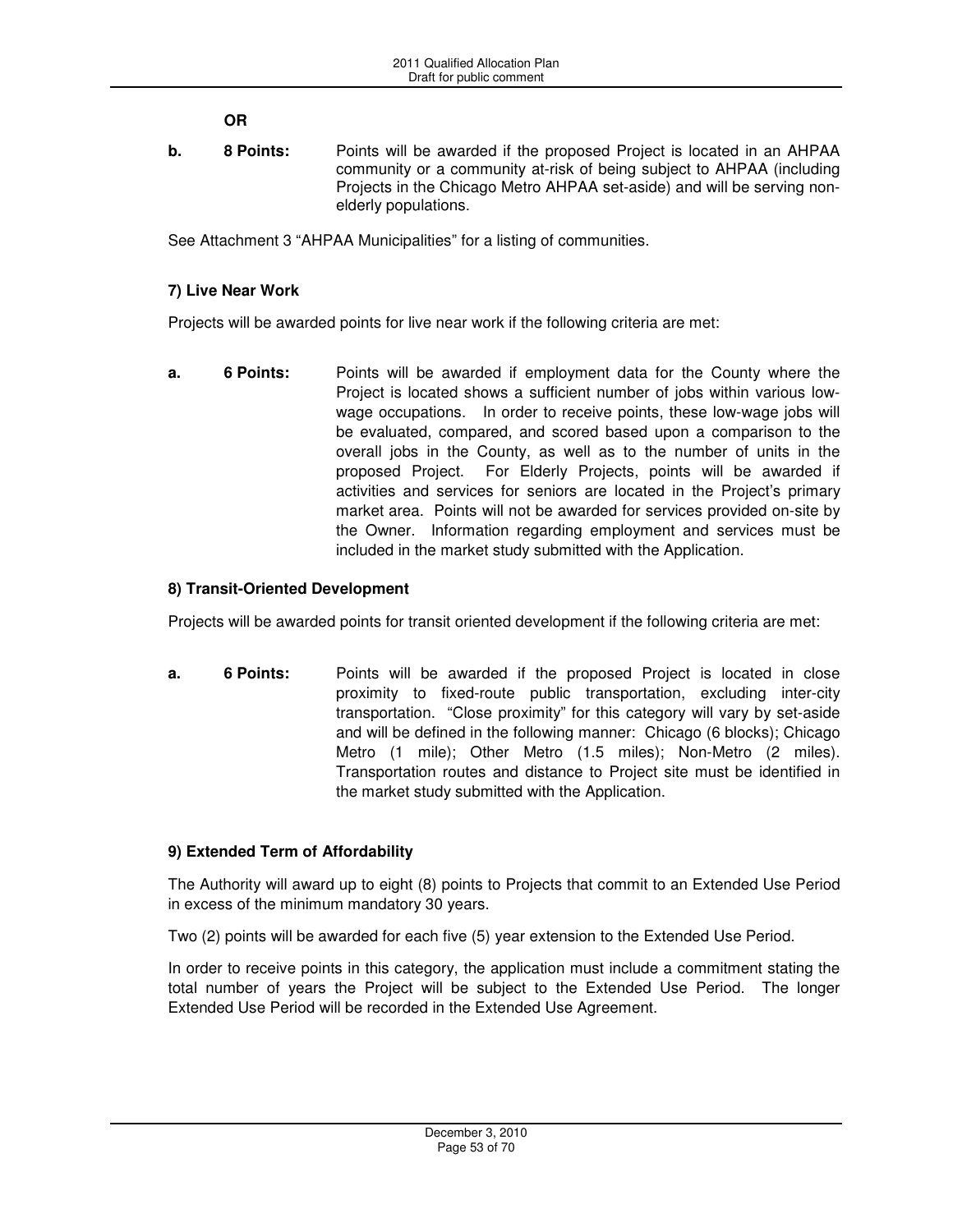# **G) Tiebreaker Criteria**

In the event that two or more Projects have an equal number of points, the following will be used to determine selection:

### **1) First Tiebreaker: Fewest Credits per Unit**

The Project requesting the least amount of Tax Credits per Tax Credit eligible unit. If a tie still remains;

### **2) Second Tiebreaker: Tenants with Children**

Projects that serve tenant populations with children. Projects will qualify for this designation if they are non-Elderly and at least twenty-five percent (25%) of the units are three or four bedrooms. This tiebreaker will only apply where the market study shows a clear demand for this population (as determined by the Authority). If a tie still remains;

### **3) Third Tiebreaker: Local Revitalization or Redevelopment Plan and QCT**

Projects that demonstrate all of the requirements under Scoring Category B(3)(a) Local Revitalization or Redevelopment Plan **AND** are located in a Qualified Census Tract as listed in Attachment 2 "Qualified Census Tracts".

### **4) Fourth Tiebreaker: Tenant Ownership**

Projects that are intended for eventual tenant ownership, utilize an appropriate site plan and building design, and have a tenant homeownership plan describing how the Project will convert to tenant ownership at the end of the Compliance Period. Please see the "Homeownership Plan" available on the Authority's website (www.ihda.org).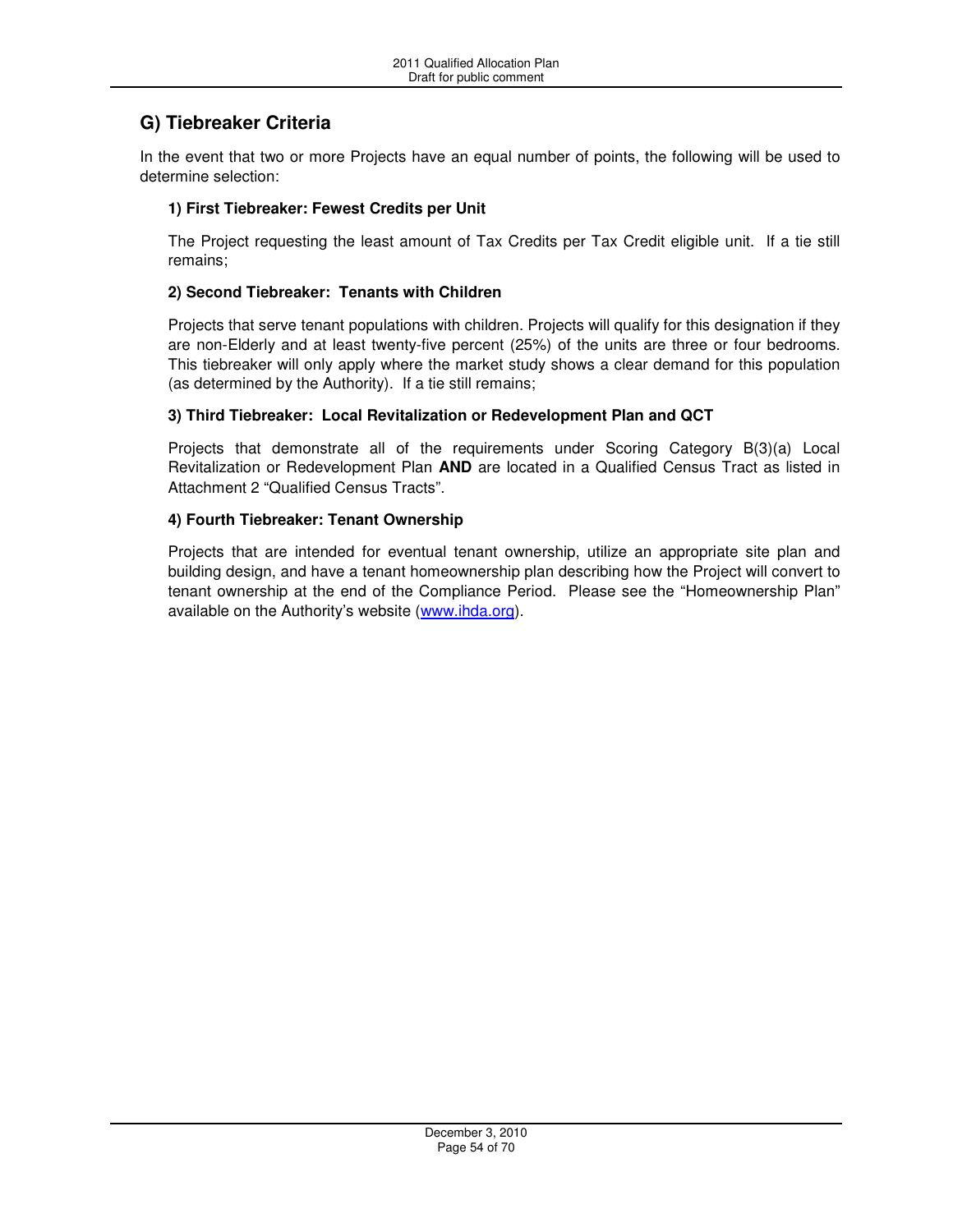# **VIII) Reservations of Authority Credit Ceiling**

# **A) Limit on Reservations**

It is anticipated that all of the Authority's Credit Ceiling will be used in its entirety for Reservations during the Application round.

The Credit Ceiling may be increased if Projects that received Allocations in prior years return Tax Credits to the Authority or if the Authority receives an allocation of Tax Credits from the national pool. In the event the Authority's Credit Ceiling is increased, the additional Tax Credits will be used for (i) Tax Credit increases prior to Reservations; (ii) a Forward Reservation of Tax Credits; or (iii) the Authority may carry the additional Credit Ceiling forward to the next calendar year.

# **B) Priority Reservation**

In keeping with the State's Comprehensive Housing Planning Act (P.A. 94-965), the Authority may issue a Reservation to a Project(s) selected by the Authority in response to a Notice of Funding Availability (NOFA) issued by the Interagency Subcommittee of the Illinois Housing Task Force. The amount reserved will not exceed 10% of the total Authority Credit Ceiling. Any Project recommended by the Interagency Subcommittee must meet the requirements of this QAP, excluding the Scoring Categories section.

# **C) Forward Reservations**

The Authority may make Reservations from the 2012/2013 Authority Credit Ceiling ("Forward Reservations") in an amount not to exceed 15% of the per capita portion of the 2011/2012 Authority Credit Ceiling.

This limit may be exceeded if the lowest scoring project to be approved for a Reservation is eligible for a Reservation amount that would make the aggregate amount of Forward Reservations exceed the 15% limit.

Projects approved for a Forward Reservation of 2012/2013 Tax Credits must meet all Carryover Allocation requirements for calendar year 2011.

# **D) Partial Reservations**

If a Project is recommended for a Reservation by the Board and there is an insufficient amount of Authority Credit Ceiling for the full amount of the recommended Reservation, the Authority may make a Reservation for that Project partially from the 2011 and 2012 Authority Credit Ceiling.

# **E) Projects Not Receiving Credits**

Projects that do not receive a Reservation of Tax Credits may be considered for a Reservation at a later date if either (i) a Reservation is returned to the Authority, or (ii) the Authority Credit Ceiling is increased from the national pool of unused Tax Credit Allocation authority.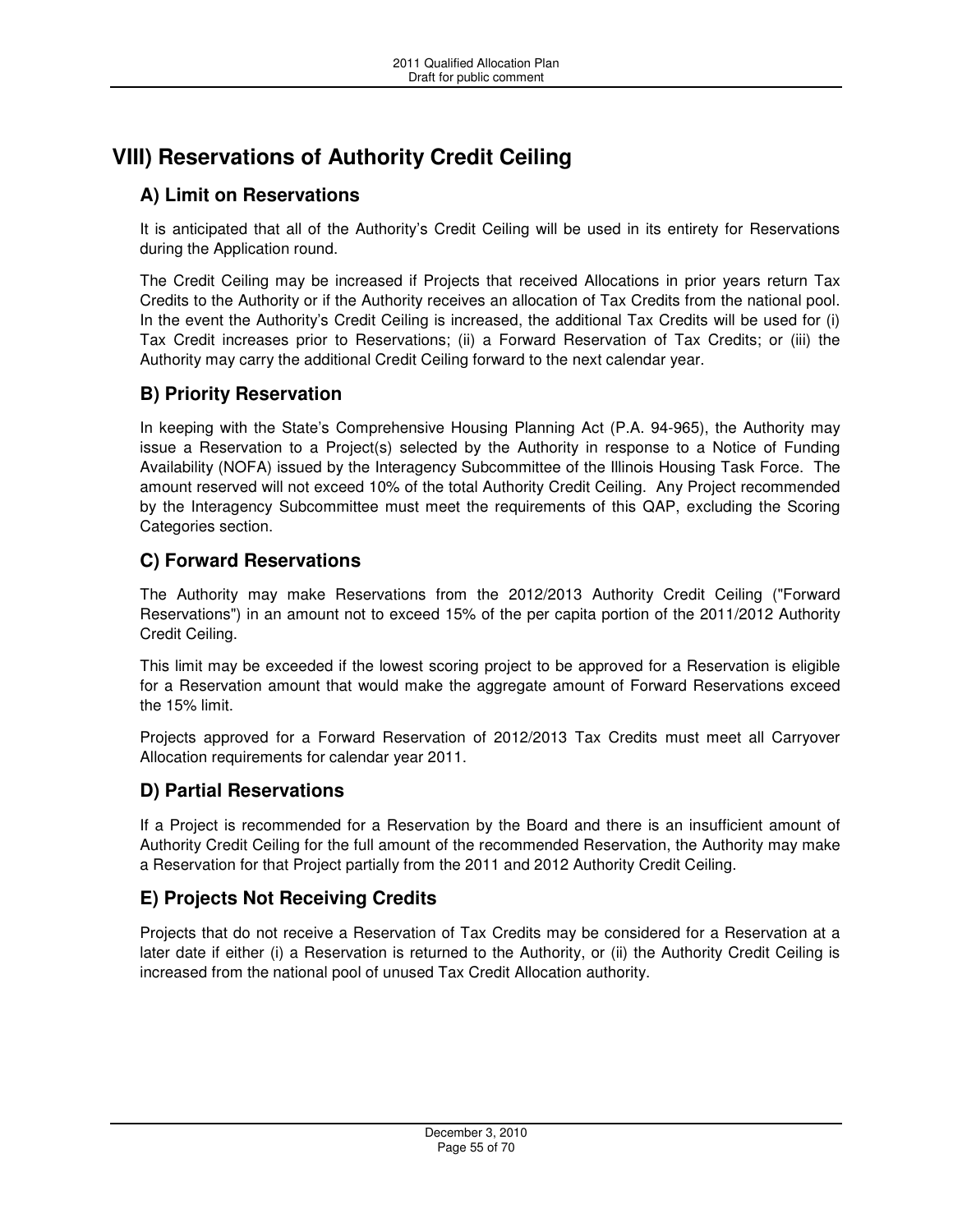# **IX) Project Modification Policies**

# **A) Project Modifications**

The Allocation of Tax Credits is based upon information provided in the Application. **All** Project changes, from conditional approval of the Application through the term of the Extended Use Agreement, will require written request to and written approval by the Authority.

Project changes include, but are not limited to, a change in any of the following:

- The individuals or entities in the ownership structure of the Project;
- The unit mix or unit sizes;
- The Project design;
- The Project site;
- The construction scope;
- The financing terms, including but not limited to a loss of financing; or
- Any criteria on which scoring decisions were made.

Any written request for a change in a Project must include a detailed explanation of the reason for the modification. Owners must also submit a non-refundable modification fee in the amount listed on the "Multifamily Fee Payment Form" available on the Authority's website (www.ihda.org).

All requests will be reviewed by the Authority and must conform to the requirements of Section 42 and the QAP.

Any request for a change in a Project will result in the reevaluation of the original Application. The results of the reevaluation may include the following: (i) a change in the Project's score or ranking; (ii) a new Application fee and public notification letters; (iii) and/or a reduction or revocation of the Tax Credit Reservation or Allocation. In addition, a Board approval of the revised Project may be required.

### **B) Changes or Transfer of Ownership**

Evaluation of the Owner is an integral part of the Application review. The long term viability of the Project is dependent on the Owner who makes decisions in developing and operating the Project for the long term.

Therefore, changes of ownership are not encouraged; and the Authority strongly discourages the transfer of ownership in Projects. Changes include but are not limited to the addition or removal of any entities or individuals in the ownership, regardless of their percent of ownership.

**No** change of ownership will be permitted at any time after conditional approval of a Project's Tax Credits and before the issuance of IRS Form(s) 8609 to the Project.

Owners wishing to change or transfer ownership after the issuance of IRS Form(s) 8609 must submit the following:

- A completed and executed "Notice of Intent to Transfer Ownership" available on the Authority's website (www.ihda.org);
- A letter from the Owner's legal counsel that explains the need for change;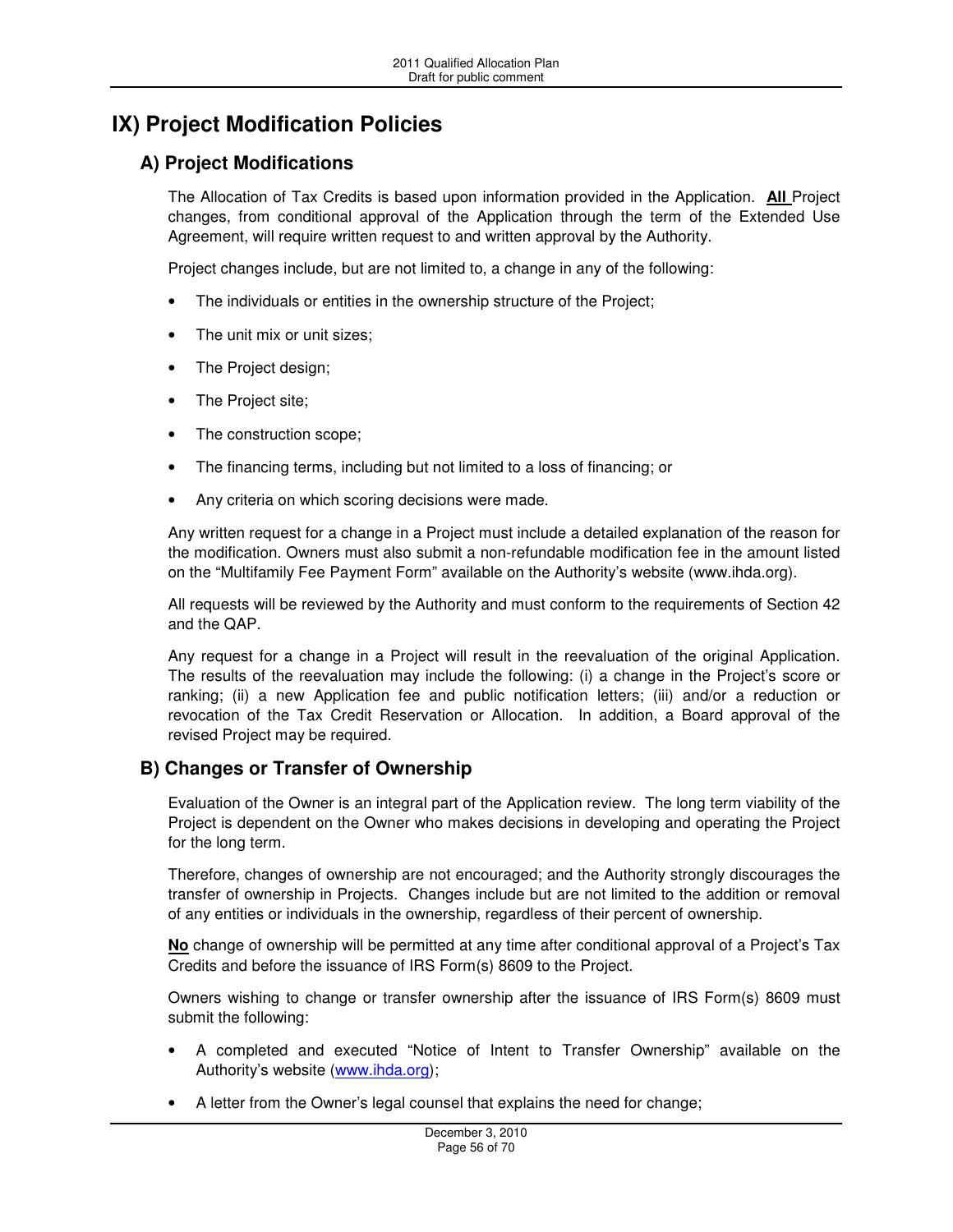- A non-refundable transfer of ownership fee. See the "Multifamily Fee Payment Form" available on the Authority's website (www.ihda.org); and
- All applicable organizational documents.

Any requested change of ownership will be reviewed on a case-by-case basis and must be presented to and approved by the Board. The Authority reserves the right to request additional documentation as needed.

### **C) Unapproved Changes**

Project changes at any time, made without submitting a written request to the Authority and receiving a written approval from the Authority, may cause the Application to be rejected or trigger a revocation of a proportional amount of Tax Credits up to the full amount of the Reservation.

Any unapproved Project change, from submission of the Application through the term of the Extended Use Agreement, will affect all Project Participants. Affected Participants may be penalized in the "Unacceptable Practices" scoring category in future Applications and may fail to meet the Authority's mandatory appropriate development team requirements.

In addition, if the Authority becomes aware of a transfer of ownership without proper notification and approval by the Authority, the Authority reserves the right to determine that all parties involved in the transfer will not be eligible for participation in the Authority's Tax Credit program.

# **X) Reservation Procedures**

## **A) Board Approval**

If an Application is selected by Authority staff to receive an allocation of Tax Credits, it will be considered a conditional approval.

After receiving a conditional approval, Owners must submit organizational documents for all entities of which the ownership entity is comprised and documentation demonstrating that these entities and the ownership entity are duly formed and validly existing. Please see the "Ownership Structure and Organizational Documents Checklist" on the Authority's website (www.ihda.org) for a list of necessary documents.

Once the Owner submits the required documents and fulfills any additional requirements as determined by the Authority, the Project may be recommended to the Board for approval of a Reservation of Tax Credits.

# **B) Reservation Letter**

Upon Board approval of a Reservation of Tax Credits for a Project, the Authority will issue a Reservation Letter to the Owner stating the following:

- The amount of the Reservation;
- The amount of the Reservation fee:
- The date by which the executed Reservation Letter and Reservation fee must be submitted to the Authority;
- Any conditions that must be satisfied in connection with the Reservation; and
- The date by which all conditions must be met.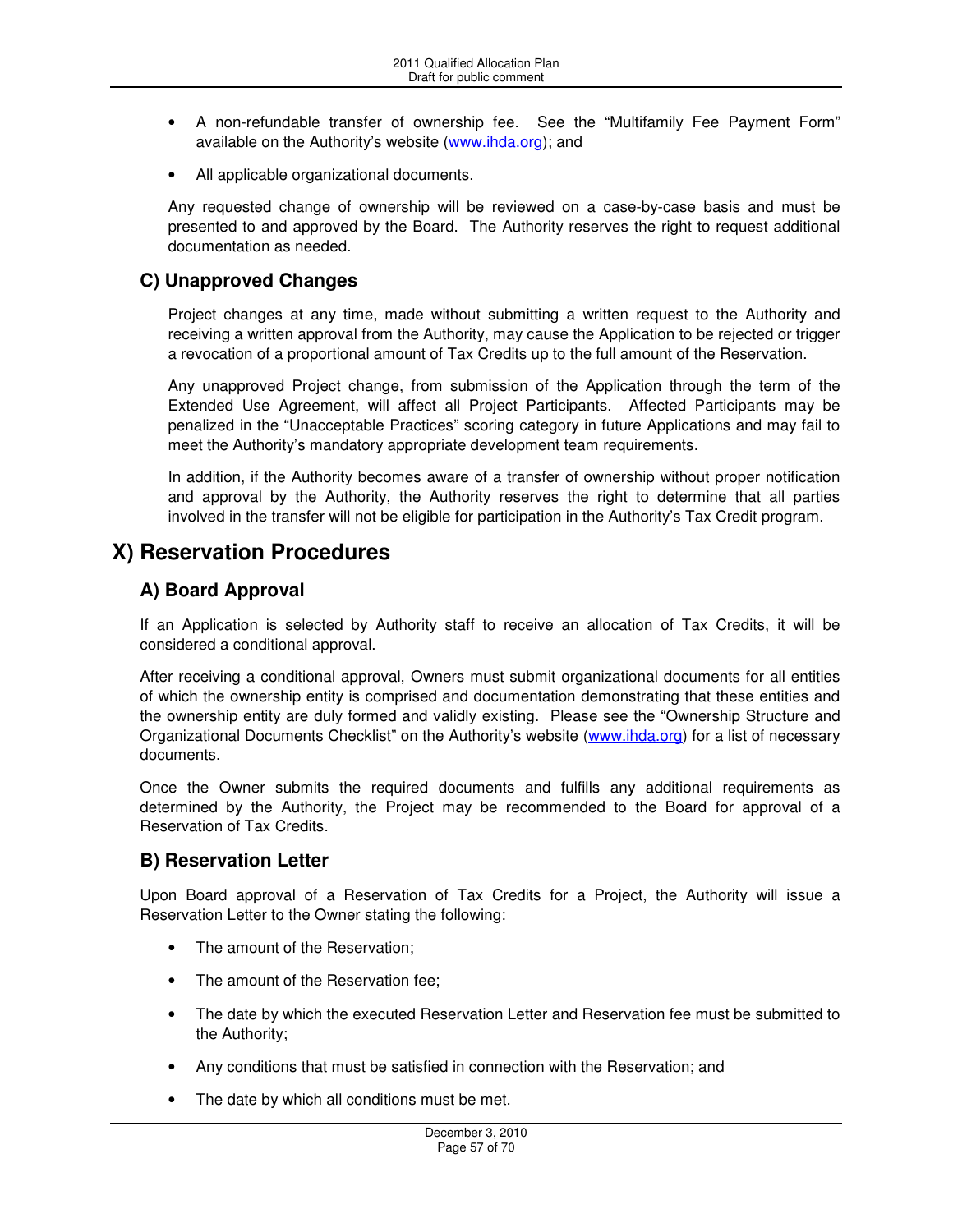Failure to return the Reservation fee and the executed Reservation Letter by the stated date may result in a revocation of the Reservation of Tax Credits for the Project.

# **C) Reservation Fee**

The Authority will charge a non-refundable Reservation fee in an amount equal to 1% of the 10 year credit amount for the Project.

# **D) Extensions**

The Authority may extend the time for meeting the conditions set forth in the Reservation Letter. The Owner must submit a written request for an extension of time explaining the necessity of such extension to the Authority. The Authority will require a processing fee in connection with the extension review, as described in the "Multifamily Fee Payment Form" (www.ihda.org).

# **E) Revocation of Reservation**

Prior to issuing IRS Form(s) 8609, the Authority may revoke a Reservation of Tax Credits for a Project under the conditions set forth below or under such other conditions as may be set forth in the Reservation Letter, the Carryover Allocation Letter, or other appropriate documents.

If a Reservation is revoked, the Authority will retain **ALL** fees paid to the Authority in conjunction with the Application, the Reservation, the Carryover Allocation or modification of the Project.

The following activities may cause a revocation:

- The Owner modifies the Project in **ANY** way without prior written approval from the Authority. Such changes include, but are not limited to:
	- o changes in the ownership structure of the Project,
	- o changes in project characteristics,
	- o changes in or loss of financing, or
	- o changes in the criteria on which any scoring decisions were made.
- The Authority determines that the Owner will fail to meet the Authority's requirements for a Carryover Allocation, including any conditions set forth in the Reservation or the Carryover Allocation Letter.
- The Authority determines that the project will fail to be Placed in Service by the time set forth in the Carryover Allocation Letter.
- The Owner fails to provide the Authority with all items required for issuance of 8609s in as described within the Issuance of 8609s section within six (6) months of Placed in Service.
- The Owner or a Related Party of such Owner is not in compliance with Section 42 in connection with any Project.
- The Owner or a Related Party of such Owner has outstanding compliance violations in connection with any Project that have not been resolved to the Authority's satisfaction.
- The Owner or a Related Party of such Owner is delinquent under any loan or grant made by the Authority, is not in good standing under a workout agreement with the Authority, or has not satisfied any other requirements of the Authority in connection with a delinquency or workout agreement.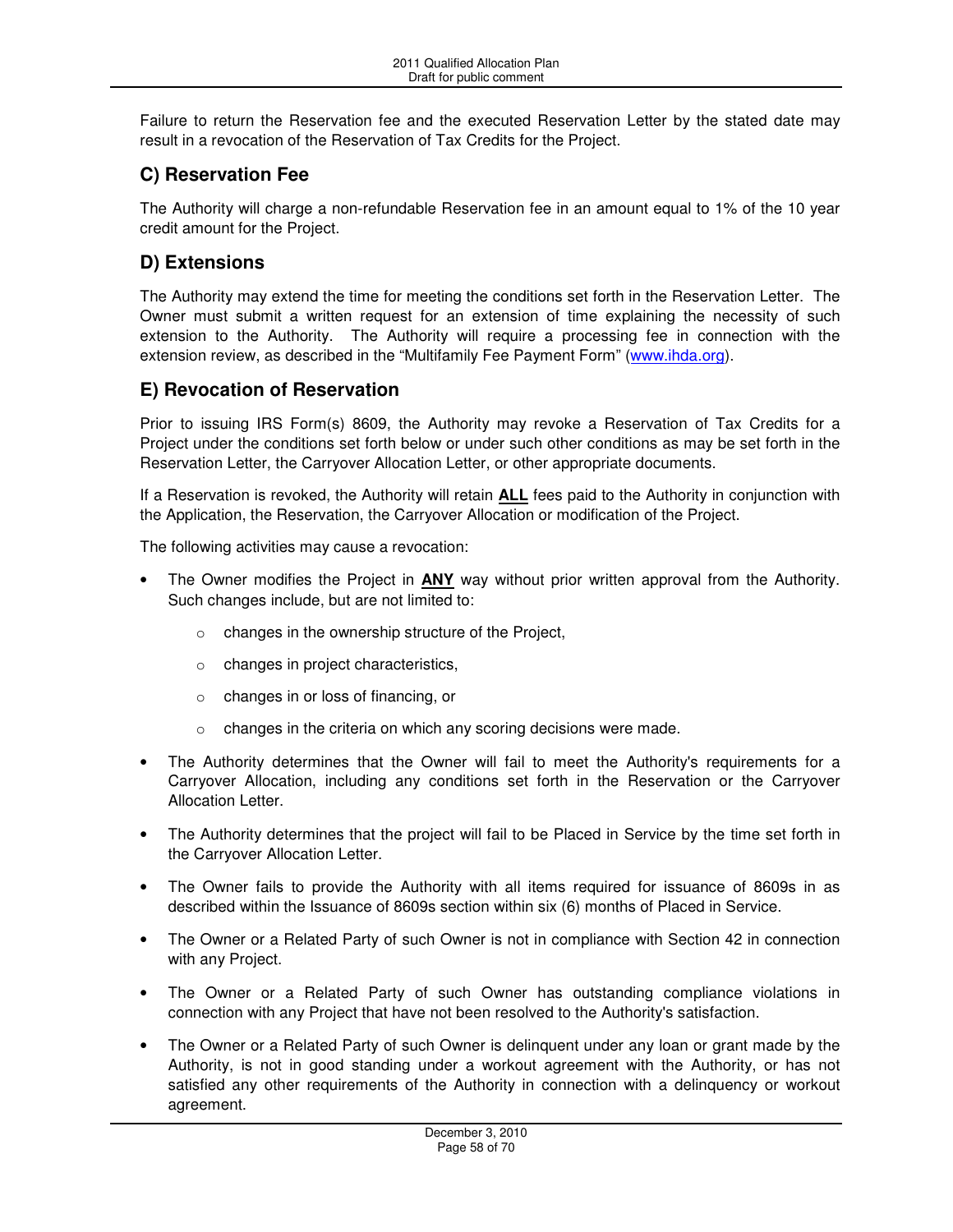- The Owner or a Related Party of such Owner has an outstanding expense owed to the Authority in connection with any Authority program.
- The Authority has reason to believe that the Owner has materially misrepresented facts or has provided false information to the Authority in connection with the Project or in connection with any other Authority Program.
- The Owner is bankrupt or in a financial situation that jeopardizes the Project's completion and/or continued operation.
- The Authority determines that the Project is unable to proceed.
- Any other action determined by the Authority, at the Authority's sole discretion, that violates any other conditions as may be set forth in the Reservation Letter, the Carryover Allocation Letter or other documents in connection with the Reservation or Allocation of Tax Credits.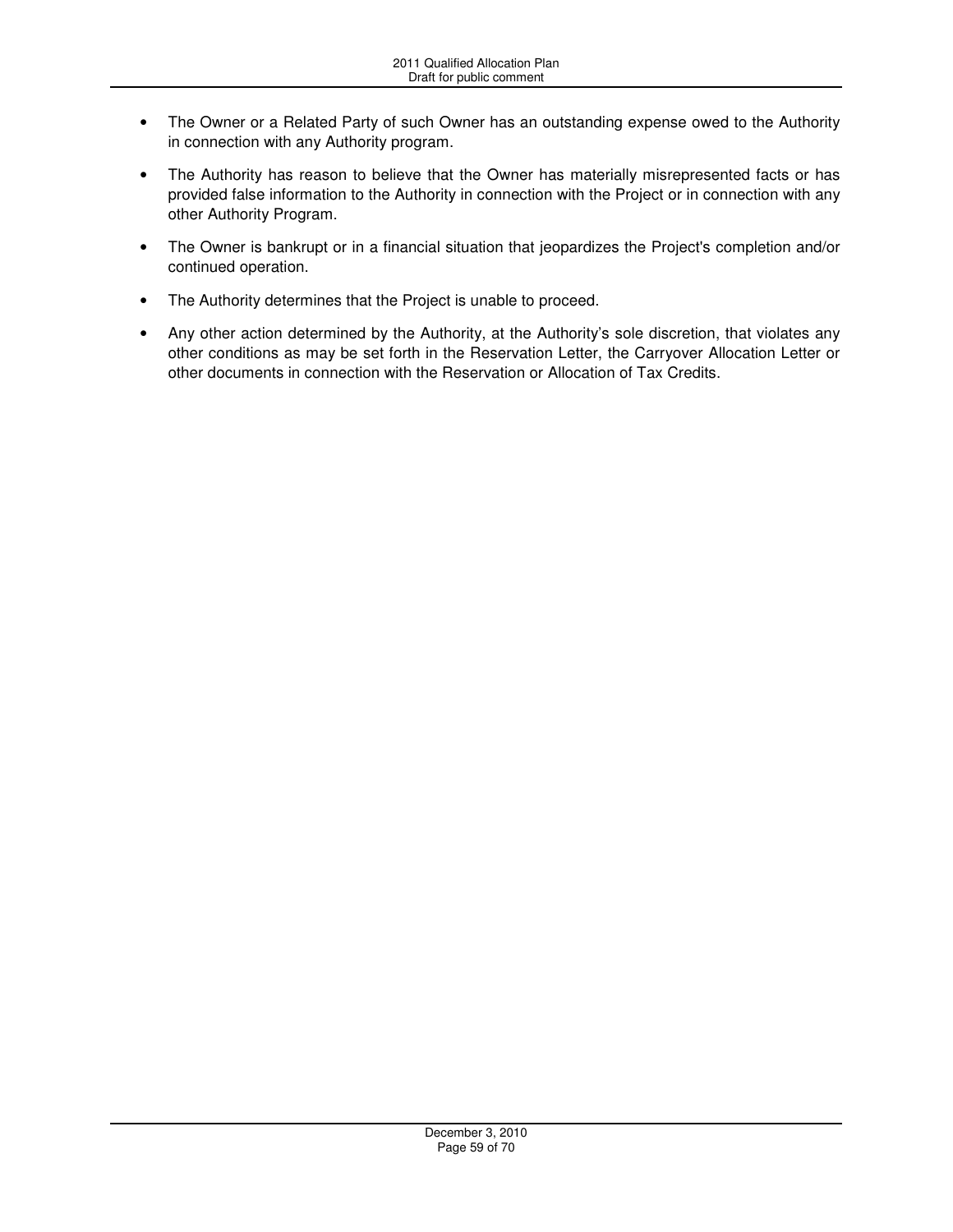# **XI) Carryover Allocation and 10% Test**

# **A) Carryover Allocation**

A Carryover Allocation is required for all Projects that will not be Placed in Service during the year in which a Reservation Letter is issued. Projects are expected to be Placed in Service no later than the end of the second year following the year in which the Reservation Letter is issued.

### **1) Carryover Allocation Letter**

Projects that will not be Placed in Service during the year in which a Reservation Letter is issued will receive an Authority prepared Carryover Allocation Letter. The Carryover Allocation Letter will be forwarded to each Owner near the end of the year in which the Project has received a Tax Credit Reservation.

The Carryover Allocation Letter will contain all conditions and documentation required to make the Carryover Allocation. If all conditions and documentation of the Carryover Allocation Letter are not met, the Authority reserves the right to reevaluate the Project and revoke the Tax Credit Reservation.

The Carryover Allocation Letter will provide a date by which all required documentation must be submitted. In general, this deadline will be no later than the December Board meeting.

### **2) Outstanding Fees**

The Authority will not issue a Carryover Allocation Letter until ALL outstanding fees and payments owed to the Authority have been paid. These fees and payments include any fees owed to the Authority in connection with any Authority program, and any outstanding debt service payments owed to the Authority.

### **3) Request for Extension**

If an Owner is unable to meet the Authority deadline, a written request for an extension of the deadline indicating the reason for the extension must be submitted to the Authority. The Authority will review extension requests, and reserves the right to approve or deny a request for extension.

### **4) Carryover Allocation Late Fee**

Owners that do not submit Carryover Allocation documentation by the Authority deadline must pay a late fee. In addition, Owners must pay a supplementary fee for each business day from that date, through the date on which the Authority receives all required Carryover Allocation documentation. The fee is listed on the "Multifamily Fee Payment Form", available on the Authority's website (www.ihda.org).

# **B) 10% Test**

### **1) Documentation**

Each Owner issued a Carryover Allocation Letter must provide evidence to the satisfaction of the Authority that the Project will meet the 10% Test no later than December 1, 2012. The Authority reserves the right to modify this deadline.

The Authority will notify each Owner of all the conditions and submissions required to meet the 10% Test. Documentation of Project costs incurred to meet the 10% Test must be certified by an independent, third-party, certified public accountant or attorney, must contain all information required by the Authority, and must meet all applicable Section 42 conditions and requirements.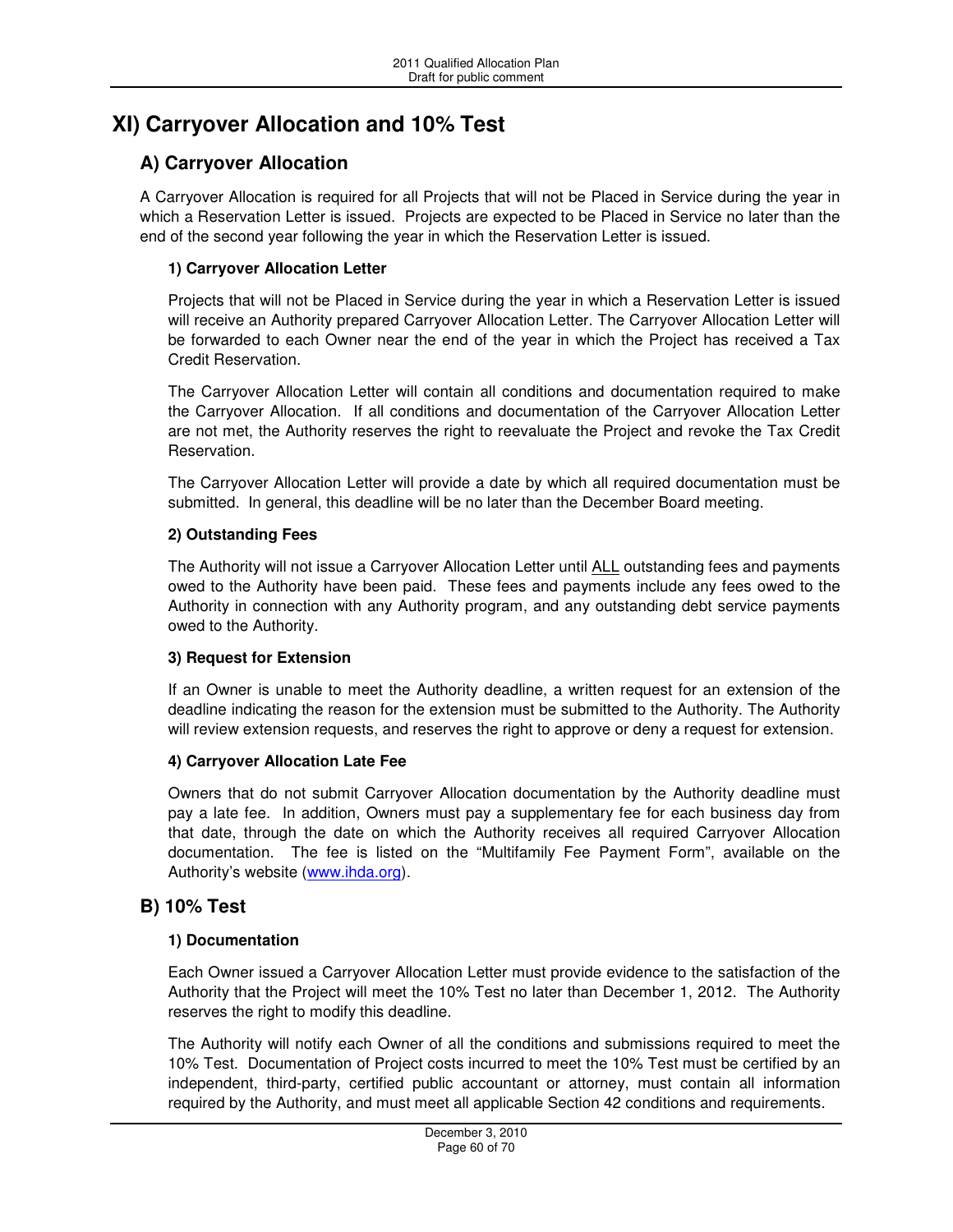If an Owner does not meet all conditions and submissions required for the 10% Test, the Authority reserves the right to reevaluate the Project and revoke the Tax Credit Reservation.

### **2) Status Report**

Prior to meeting the 10% Test, Owners issued a Carryover Allocation Letter must provide a status report to the Authority of their expected Tax Credit basis and percentage to be expended by a specified date. The status report shall be in a format prescribed by the Authority and must include documentation related to site control and an estimate of reasonably expected basis.

### **3) Outstanding Fees**

The Authority will not issue a 10% Test determination until **ALL** outstanding fees and payments owed to the Authority have been paid. These fees and payments include any fees owed to the Authority in connection with any Authority program, and any outstanding debt service payments owed to the Authority.

### **4) Request for Extension**

If an Owner is unable to meet the Authority deadline for a 10% Test submission, a written request for an extension of the deadlines indicating the reason for the extension must be submitted to the Authority. The Authority will review extension requests, and reserves the right to approve or deny a request for extension.

### **5) Carryover Allocation Late Fee**

Owners that do not submit a 10% Test documentation by the Authority deadlines must pay a late fee. In addition, Owners must pay a supplementary fee for each business day from that date, through the date on which the Authority receives all required 10% Test documentation. The fee is listed on the "Multifamily Fee Payment Form", available on the Authority's website (www.ihda.org).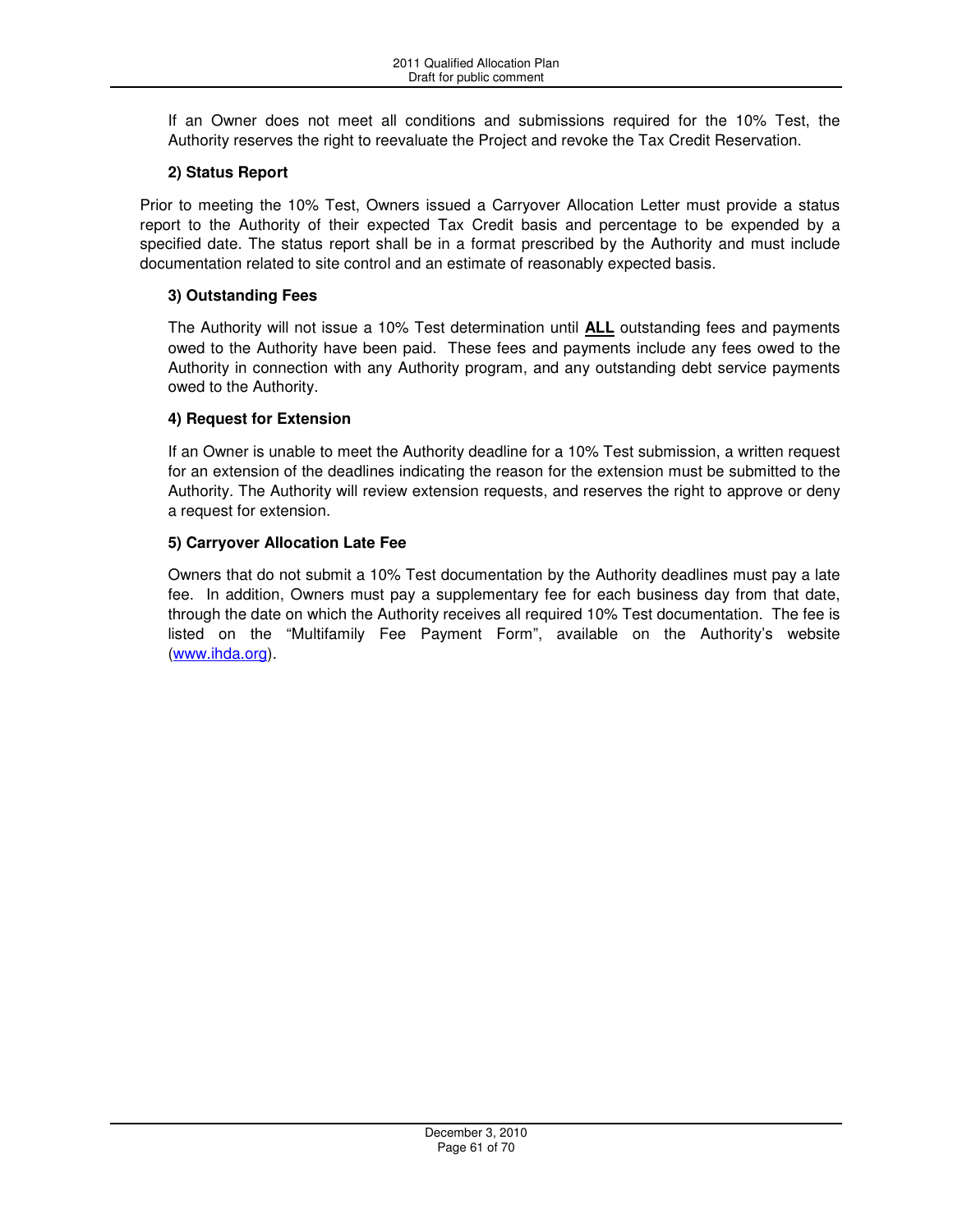# **XII) Extended Use Agreement**

# **A) Overview**

An Owner must enter into an Extended Use Agreement ("EUA") with the Authority at the initial financial closing for the Project. The EUA shall be binding upon the Owner and all successors to the Owner. The EUA shall set forth, among other things, a Project's income and occupancy restrictions, and any special conditions under scoring categories as set forth in the Application.

The EUA **must** be recorded by the Owner **prior to all other documents** evidencing or securing the financing provided in connection with the Project. Recording of the EUA must occur in the office of the Recorder of Deeds in the County where the Project is located as a restrictive covenant on the real estate on which the Project is located.

# **B) EUA Checklist**

The following is the list of all documents which must be submitted and approved by the Authority prior to the issuance of the EUA. The Authority reserves the right to require other documents as may be required by the Code, the Illinois Housing Development Act, the Authority's administrative rules, the Authority, or its counsel.

- 1) Board Approval of award of Tax Credits
- 2) Authority Approval of Final Plans and Specifications
- 3) Approval of Building Permit
- 4) Certification of No Changes to Plans and Specifications (Authority form)
- 5) Approval from Illinois Historic Preservation Agency
- 6) Form Tenant Lease
- 7) Property Management Agreement
- 8) Certification of Consistency with Consolidated Plan (if Authority issued)
- 9) Referral and Support Agreement (if applicable)(Authority form)
- 10) Relocation Plan (if applicable)
- 11) Tenant Selection Plan (Authority form)
- 12) Affirmative Fair Housing Marketing Plan (Authority form)
- 13) Phase II Environmental Review (if applicable)
- 14) Appraisal (if applicable)
- 15) Subsidy Layering Review (if applicable and not done by the Authority)
- 16) Subsidy Layering Review Fee (if applicable)
- 17) Owner's Sworn Statement
- 18) Contractor's Sworn Statement
- 19) Owner/Contractor, and Subcontractor Agreements, including wage standard used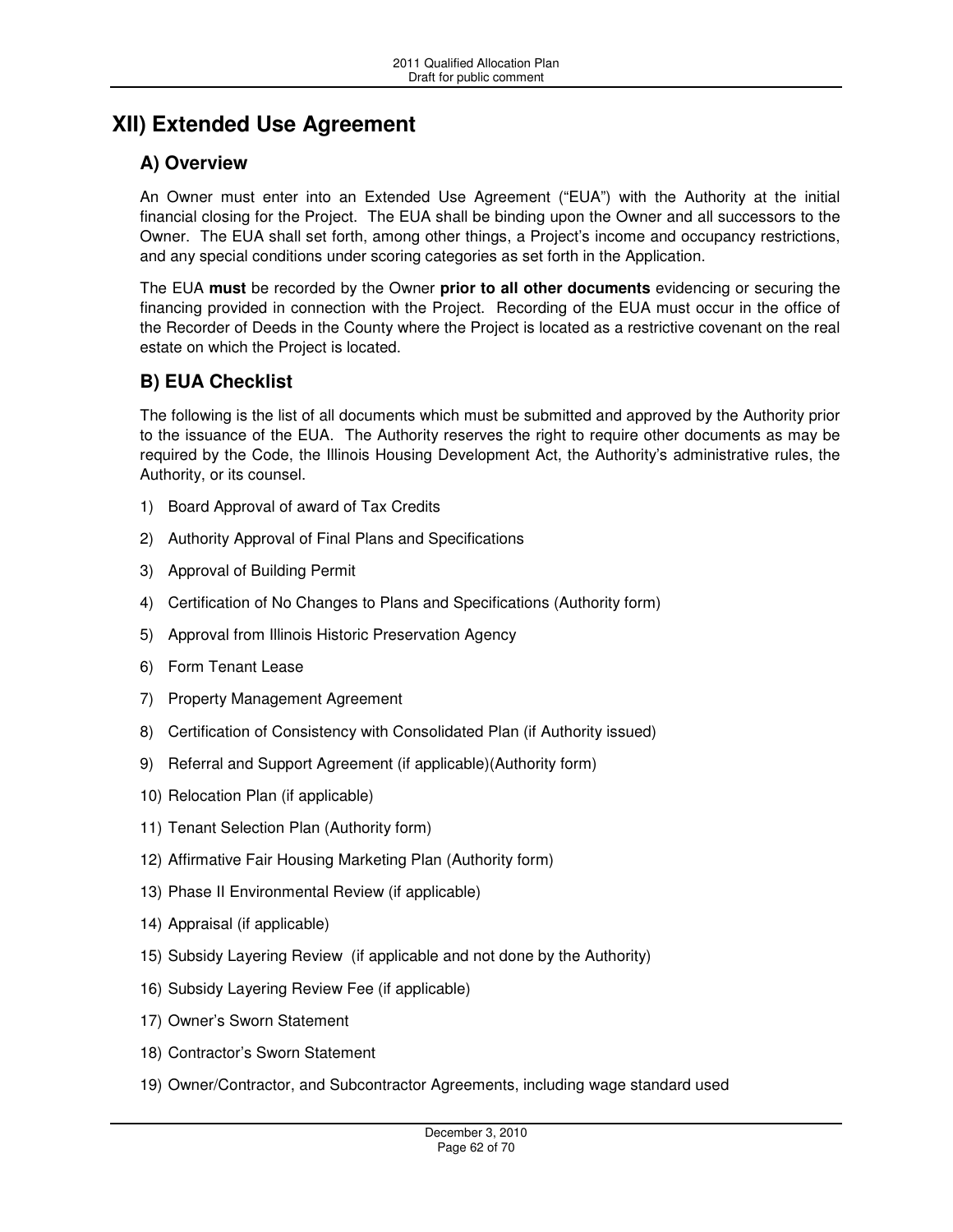- 20) Architect's Certificate (Authority form)
- 21) Fair Housing Certificate (Authority form)
- 22) Compliance Monitoring Agreement
- 23) Final Financing Form (Authority form)
- 24) Executed Copies of Other Lender Financing Documents
- 25) Copy of Owner's Title Insurance Commitment and Final Policy
- 26) Copy of Recorded Title Exceptions
- 27) Copy of Recorded Deed
- 28) Ownership Structure Certificate(Authority form)
- 29) Organizational Documents as appropriate as listed on Ownership Structure and Organizational Documents Checklist (Authority form)
- 30) Documentation that Project has been listed on Illinois Housing Locator
- 31) Carryover Allocation Letter (if applicable)
- 32) Owner's Attorney Opinion of Eligibility for Acquisition Tax Credits (if applicable)
- 33) IRS Form 990 (if applicable)
- 34) Tenant Ownership Plan (if applicable) Issuance of 8609s

### **C) Requirements**

The Authority will issue IRS Form(s) 8609 ("8609") to all Projects which are Placed in Service within the time period required under the Code, contingent upon receipt and approval of the documents and fee listed below. In general, the Authority will not issue 8609(s) for Projects with multiple buildings until all of the buildings in the Project have been Placed in Service.

The Authority will not issue 8609(s) until the final draw request has been submitted and approved by the Authority. The Authority also will not issue 8609(s) unless **ALL** fees and payments due to the Authority in connection with any Authority program have been paid.

All documentation must be submitted in an **unbound package** with original signatures in blue ink, as appropriate.

The Authority will review all submitted documentation and conduct a final financial analysis based on such documentation. When the review and analysis are complete, the Authority will send the 8609(s) to the Owner, per IRS guidelines. The Authority will notify the IRS once a year of 8609(s) issued by both the Authority and the City of Chicago by filing a form 8610. .

- 1) "8609 Issuance Checklist Form" and all requested documentation on that form. The form is available on the Authority's website (www.ihda.org);
- 2) 8609 Issuance Fee as outlined on the "Multifamily Fee Payment Form" available on the Authority's website (www.ihda.org);
- 3) Completed "8609 Owner Certification Form" available on the Authority's website (www.ihda.org);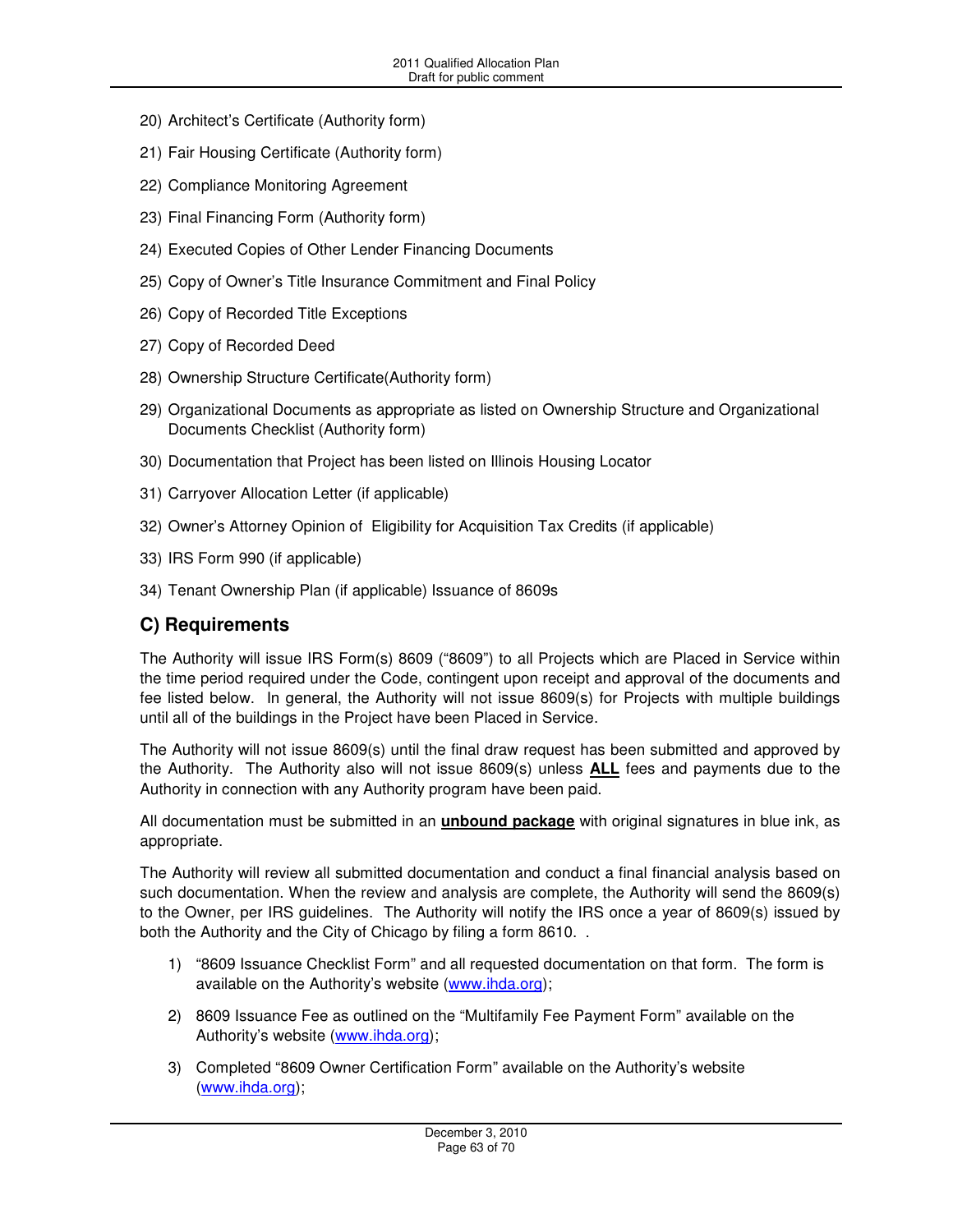- 4) Cost certification prepared by an independent third-party certified public accountant in a format acceptable to the Authority, based on such accountant's audit of the Project that certifies to the total Project costs, total eligible basis, and all sources of financing used for the Project;
- 5) Completed "Final Financing Form" available on the Authority's website (www.ihda.org);
- 6) Financing documents verifying each source listed on the "Final Financing Form";
- 7) Certificate(s) of Occupancy from local municipality (one for each building) for new construction Projects;
- 8) Copy of fully-executed Reservation Letter;
- 9) Copy of fully executed Carryover Letter, including Exhibits I, II, and III;
- 10) Copy of 10% Test documentation;
- 11) Executed original Extended Use Agreement that has been properly recorded with the recorder of deeds in the county in which the project is located;
- 12) Copy of Owner's title policy evidencing the recording order of the Extended Use Agreement;
- 13) Copy of recorded deed or comparable recorded site control in the name of the entity receiving the Tax Credits. The legal description contained in the deed must be identical to the one used with the resolution and reservation letter;
- 14) Appropriate organizational documents for ownership entity AND general partner as required on "8609 Issuance Checklist Form" with appropriate original signatures.
- 15) Color photograph(s) of each building of the completed Project identified with correct street address(es) and Building Identification Number ("BIN");
- 16) Documentation that Project has been listed on Illinois Housing Locator;
- 17) Subsidy Layering Review and Fee (if applicable);
- 18) Certification of 50% test for tax-exempt bond Projects;
- 19) Written attorney's opinion for tax-exempt bond Projects involving acquisition Tax Credits;
- 20) Documentation satisfactory to the Authority that all criteria required under the Green Design Requirements in the Mandatory Section of the QAP has been met;
- 21) Documentation satisfactory to the Authority demonstrating the Project's conformance with any Scoring Sections of the QAP where points were received;
- 22) Any documentation the Authority may require to determine the amount of Tax Credits to be allocated to the Project or to demonstrate the Project's conformance with the requirements of Section 42;

### **D) Deadlines**

Owners receiving a Reservation of Tax Credits during 2011 that will be Placed in Service during the 2011 calendar year must submit all required documentation to the Authority no later than November 1, 2011.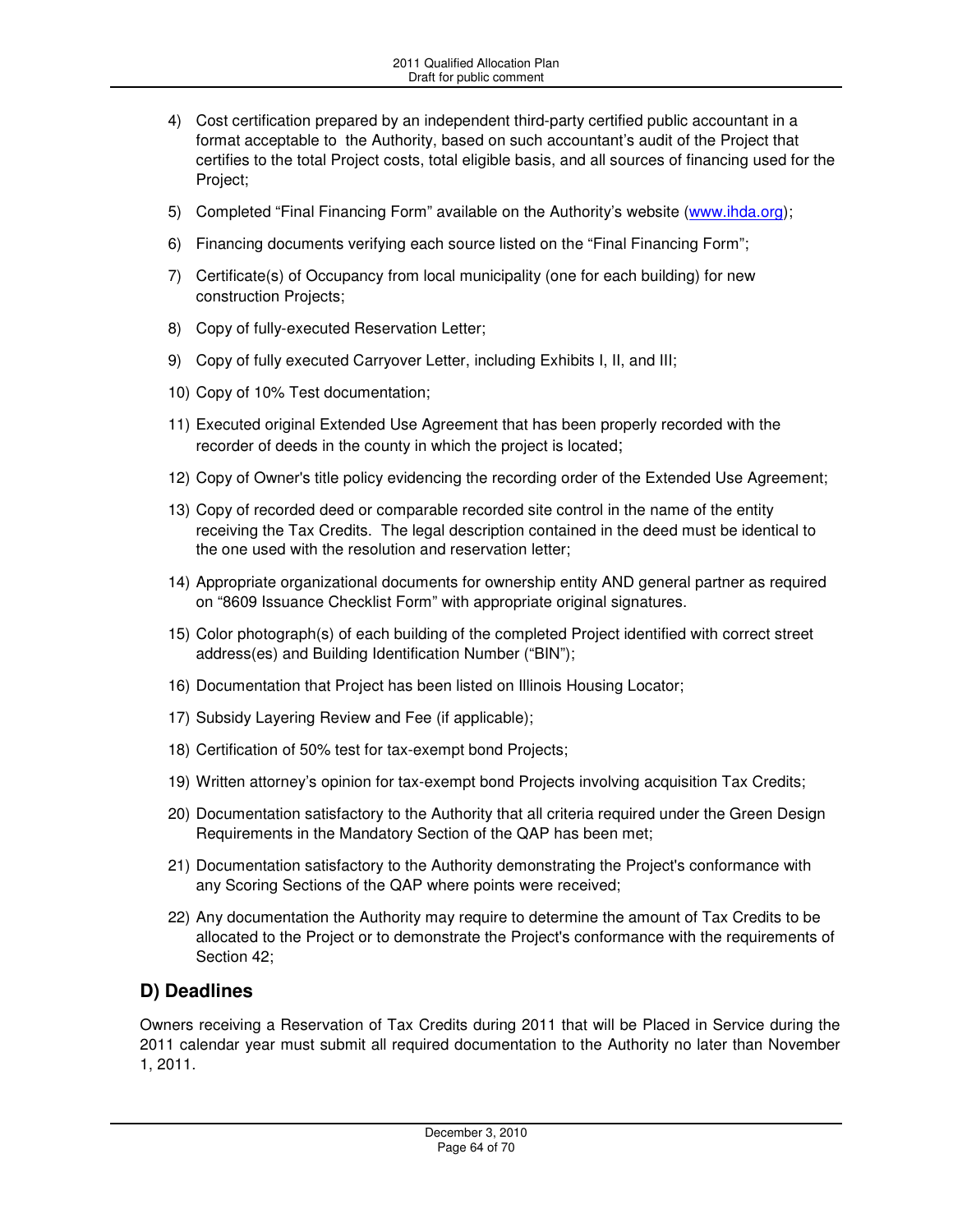Owners receiving a Reservation during 2011 that have been issued a Carryover Allocation Letter must submit all required documentation to the Authority no later than June 30 of the year following the deadline to be Placed in Service.

# **E) Penalties**

1) Late Fee

Owners that do not meet the Authority deadlines must pay a late fee. In addition, Owners must pay a supplementary fee for each month from the deadline date through the date on which the Authority receives all required documentation. The fee is listed on the "Multifamily Fee Payment Form", available on the Authority's website (www.ihda.org).

2) Filing of Non-Agency Approved 8609 with the IRS

If the Authority becomes aware that an Owner has filed any 8609(s) with the IRS in advance of the Owner's receipt of the Authority signed version of the approved 8609(s), or if the Owner files any 8609(s) with the IRS which does not accurately reflect the information contained on the Authority signed version of the approved 8609(s), the Authority will file an 8823 Notice of Non-Compliance with the IRS. This applies to Tax Credits issued by the Authority, suballocators, and in conjunction with tax-exempt bonds. In addition, Owners may also be penalized in future Application rounds in the "Unacceptable Practices" scoring category and may fail to meet the Authority's mandatory development team requirements.

# **F) Cannot Meet Placed in Service Deadline**

Prior to issuance of any 8609(s), all Projects must be Placed in Service within the time period required under the Code.

If an Owner believes that a Project may not meet this requirement, the Owner must submit written documentation to the Authority demonstrating all of the following:

- Clear and convincing evidence of all efforts to meet the Placed in Service deadline;
- The specific circumstances causing the delay; and
- All attempted remedial measures taken by the Owner in order to mitigate the delay.

The Authority may, based upon documentation submitted by the Owner, make a determination that the failure to place such Project in service is due to circumstances beyond the Owner's control.

If the Authority makes such a determination, the Authority may revoke the Reservation without penalty to the Owner. In turn, the Project may also be given first priority for either a Reservation in the current year or a Forward Reservation for an Allocation in the following calendar year. Any such priority will be conditioned on a determination by the Authority that the Project continues to be desirable in terms of meeting the affordable housing needs of Illinois, and such other terms and conditions as the Authority determines appropriate under the circumstances. Any Reservation or Forward Reservation will be subject to all conditions described in the Reservation section, including reservation fee.

The Authority anticipates that Reservations and Forward Reservations under this subsection will be rare.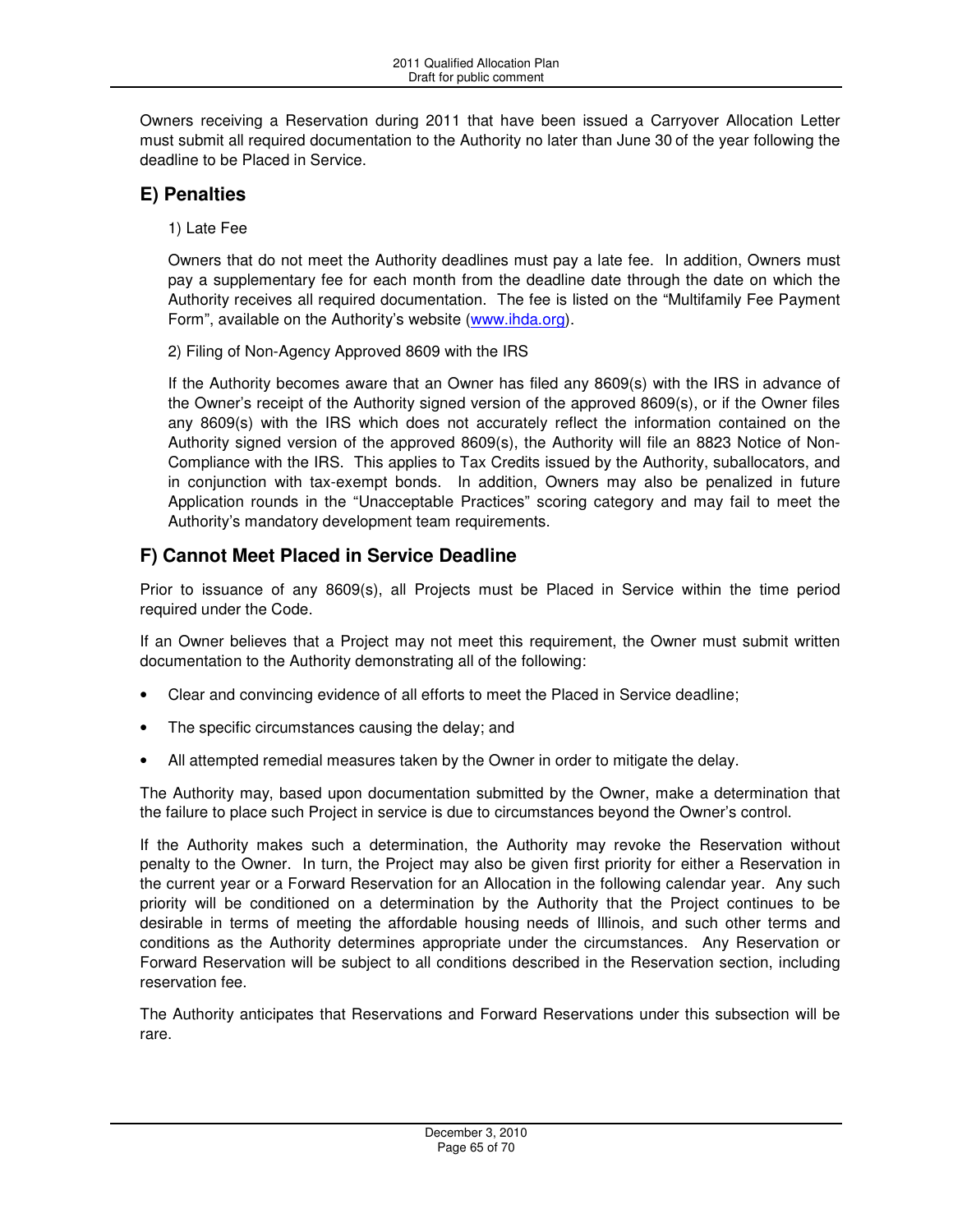# **XIII) Increase Requests**

# **A) Overview**

The Authority will review requests for an increase of a Project's Tax Credit Allocation on a case-by-case basis. The Authority will grant an increase only when such an increase is necessary to make a Project financially feasible, and then only in extenuating circumstances, which must be documented to the satisfaction of the Authority.

Generally, the Authority will provide an increase only for unforeseeable increases in the costs of the Project. If a request for an increase calls into question the accuracy of the Owner's original Application and documentation, or any related documentation subsequently submitted, the Authority reserves the right to modify or revoke the Project's Reservation or Allocation.

In determining a Project's qualification for an increase of Tax Credits, the Authority will closely examine the revised Project budget to ensure that additional Tax Credits are not used to cover increases in the developer fee. An Owner must defer a substantial portion of the Project's developer fee prior to requesting an increase. Except for unusual circumstances, the portion of the developer fee deferred at the time of the Board's initial approval of a Reservation will not be reduced, but may be increased.

If the Reservation Letter for the Project contains conditions, the Authority will not grant an increase until those conditions have been met to the Authority's satisfaction. Furthermore, the Authority will approve only one (1) Tax Credit increase per Project.

# **B) Timing**

The Authority will accept a request for an increase in Tax Credits at any time after the Authority has issued a Reservation Letter for the Project, but no later than the end of the calendar year during which the Project is or will be Placed in Service. Tax Credits cannot be allocated for any building in a Project that has been Placed in Service during a previous calendar year.

# **C) Required Submissions**

For increase requests, the Owner must submit all of the following:

- 1) An updated Application;
- 2) A narrative detailing the reasons for the request and specifically identifying any unforeseeable increases in Project costs;
- 3) A letter from an independent, third-party certified public accountant stating that he/she has reviewed the revised Project budget, which provides the amounts of the revised total eligible basis and total Project cost;
- 4) Both the initial and the most recent owner's and general contractor's sworn statements; and
- 5) An increase request fee as outlined in the "Multifamily Fee Payment Form", available on the Authority's website (www.ihda.org).

The Authority will review all submitted documentation and conduct a final financial analysis. The Authority reserves the right to request additional documentation as needed.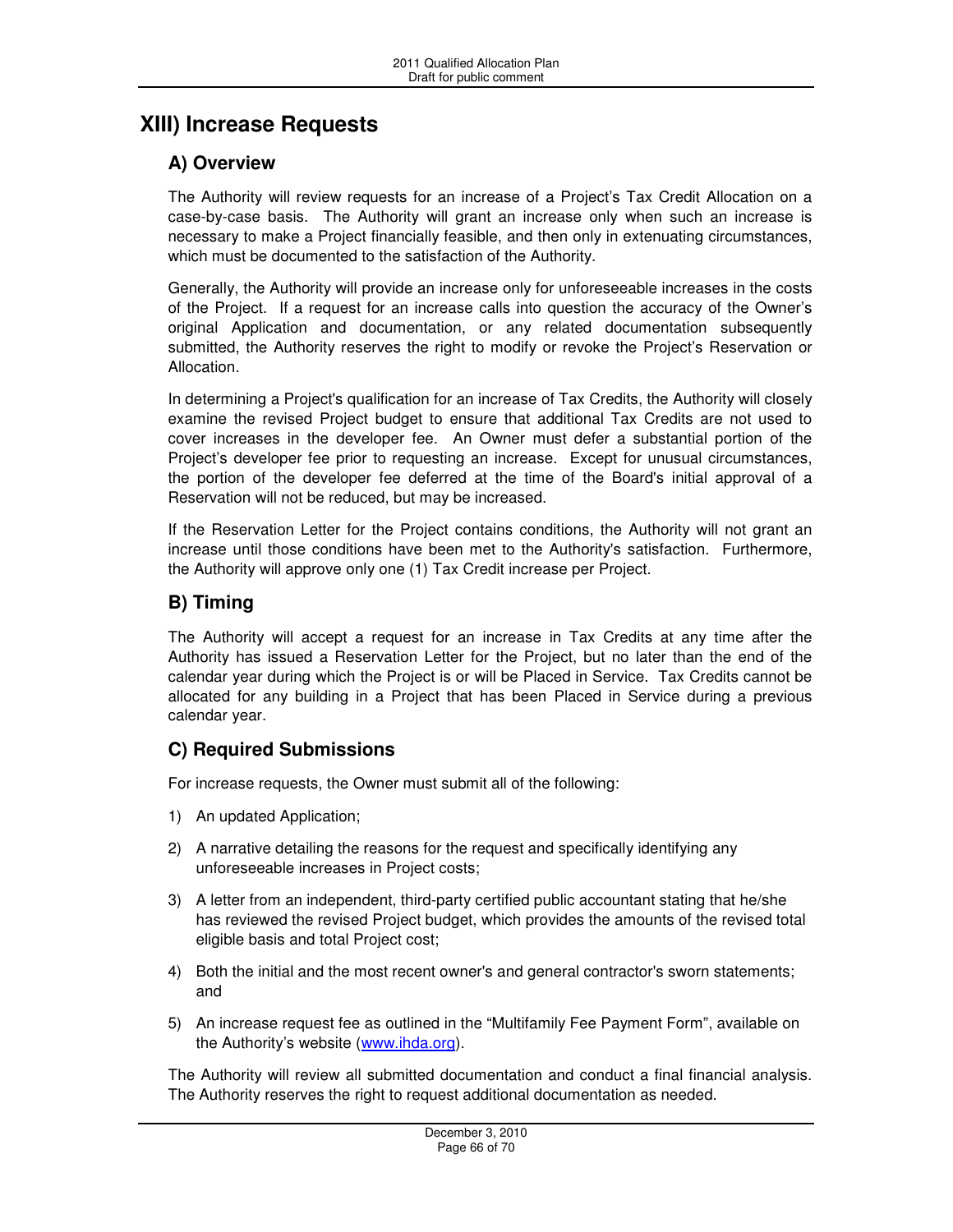# **XIV) 4% Determination Letter Requests**

Pursuant to Section 42 (h)(4), Projects to be financed with the proceeds of tax-exempt bonds are not required to receive a Reservation from the Authority Credit Ceiling. Rather, Owners of such Projects may apply to the Authority for a Determination Letter. The Application for a Determination Letter is exclusive of a request for an allocation of the Authority's volume cap.

# **A) Application Process and Fee**

The Authority will accept Applications for a Determination Letter for Projects to be financed with the proceeds of tax-exempt bonds, whether or not the Authority is the issuer of such bonds, at any time during calendar year 2011.

Owners requesting a Determination Letter from the Authority must submit to the Authority the applicable Application fee as listed on "Multifamily Fee Payment Form", available on the Authority's website (www.ihda.org).

# **B) Application Documentation**

Any Application for a Determination Letter must be in compliance with both Section 42 and **ALL** sections of this QAP, **with the exception of**:

- Preliminary Site and Market Assessment,
- Scoring Categories,
- Reservation Procedures, and
- Carryover.

Owners must submit the Application on original Authority forms or photocopies of such forms, and may not submit them by facsimile without the prior consent of the Authority. All submission materials are available on the Authority's website (www.ihda.org) or directly from the Authority, upon request. The Application must comply with the format and content requirements of this QAP and present to the Authority a clear, unambiguous, and complete Application by the deadline date. The Authority may reject any Application that does not conform to the requirements of this QAP. The Authority will not begin processing any requests for a Determination Letter prior to the submission of all the Application materials listed below.

**TWO (2) copies** of **All** Application materials, including all applicable attachments and supporting materials, must be submitted.

**EACH** of the TWO (2) copies of the complete Application **MUST**

- Be placed in an adequately sized accordion file folder tabbed to correspond with the enumeration outlined in the "Application Checklist", available on the Authority's website (www.ihda.org);
- Include the "Application Checklist"
- Include ALL documentation requested in the QAP and outlined on the "Application Checklist" including all applicable attachments and supporting materials, including the non-refundable Application fee in the amount required on the "Multifamily Fee Payment Form" available on the Authority's website (www.ihda.org);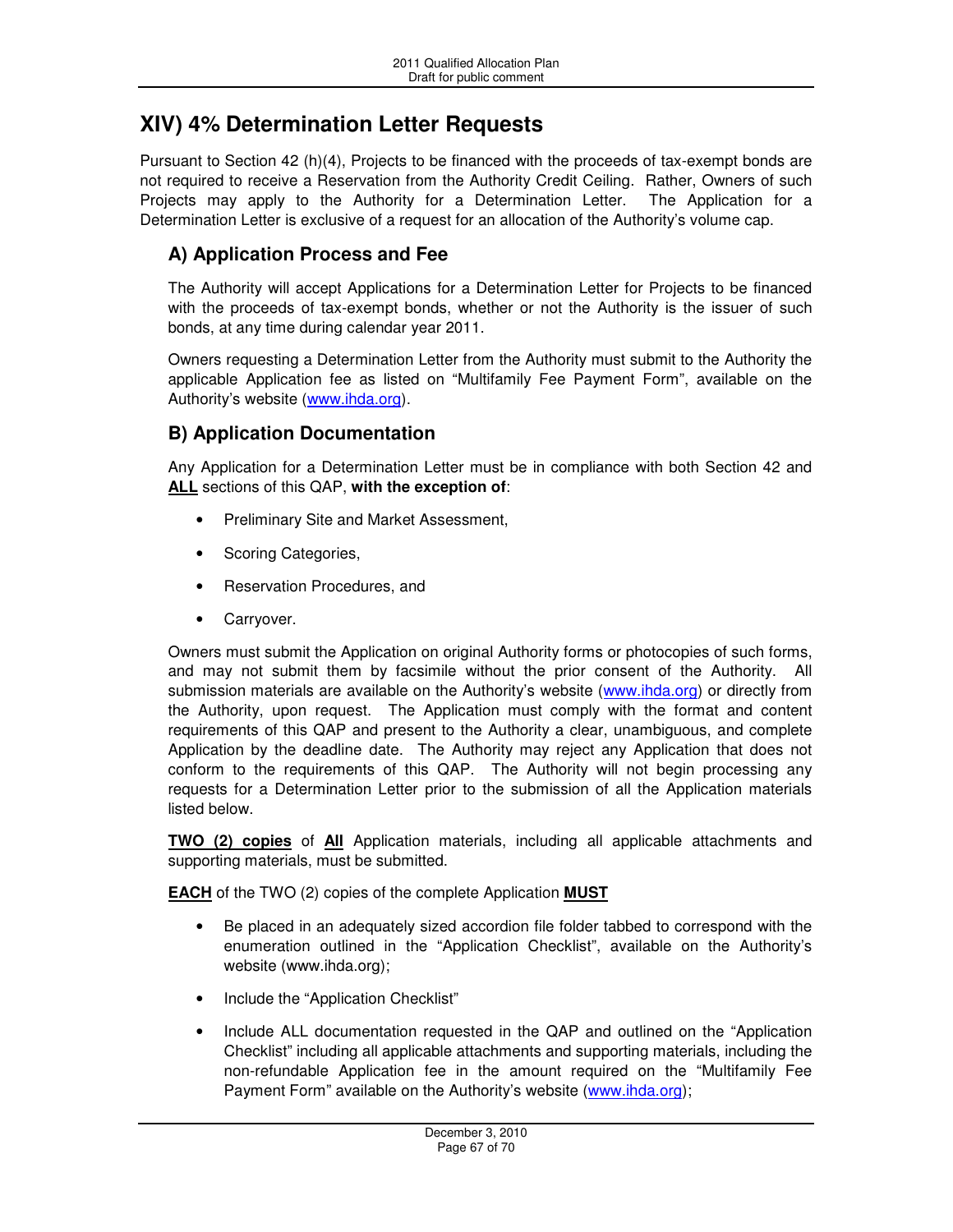- Include an electronic version in Excel format on disk or flash drive of the "Common Application";
- Include an electronic version in PDF format on disk or flash drive of **ALL** Application materials, including all applicable attachments and supporting materials.

# **C) Determination Letter and Fee**

If the Authority determines the Project conforms to all the applicable sections of the QAP, the Authority will notify the Owner in a draft Determination Letter. The draft Determination Letter will outline the conditions that must be satisfied prior to execution of the Determination Letter including payment of the non-refundable determination fee of 1% of the estimated ten year Tax Credit amount. The non-refundable determination fee will be due within six (6) months of the draft Determination Letter and must be paid in full prior to the Authority's execution of a Determination Letter.

An executed Determination Letter will expire one (1) year from the date of issuance.

If based on the final cost certification, a Project qualifies for additional Tax Credits above the amount in the Determination Letter, the Owner must pay to the Authority an increase request fee and additional Determination Letter Fees, as applicable.

# **D) Issuance of 8609**

The Authority will issue form(s) 8609 for Projects that qualify under Section 42(h)(4) of the Code once all of the conditions set forth in the Determination Letter and the Issuance of 8609s section have been met to the satisfaction of the Authority.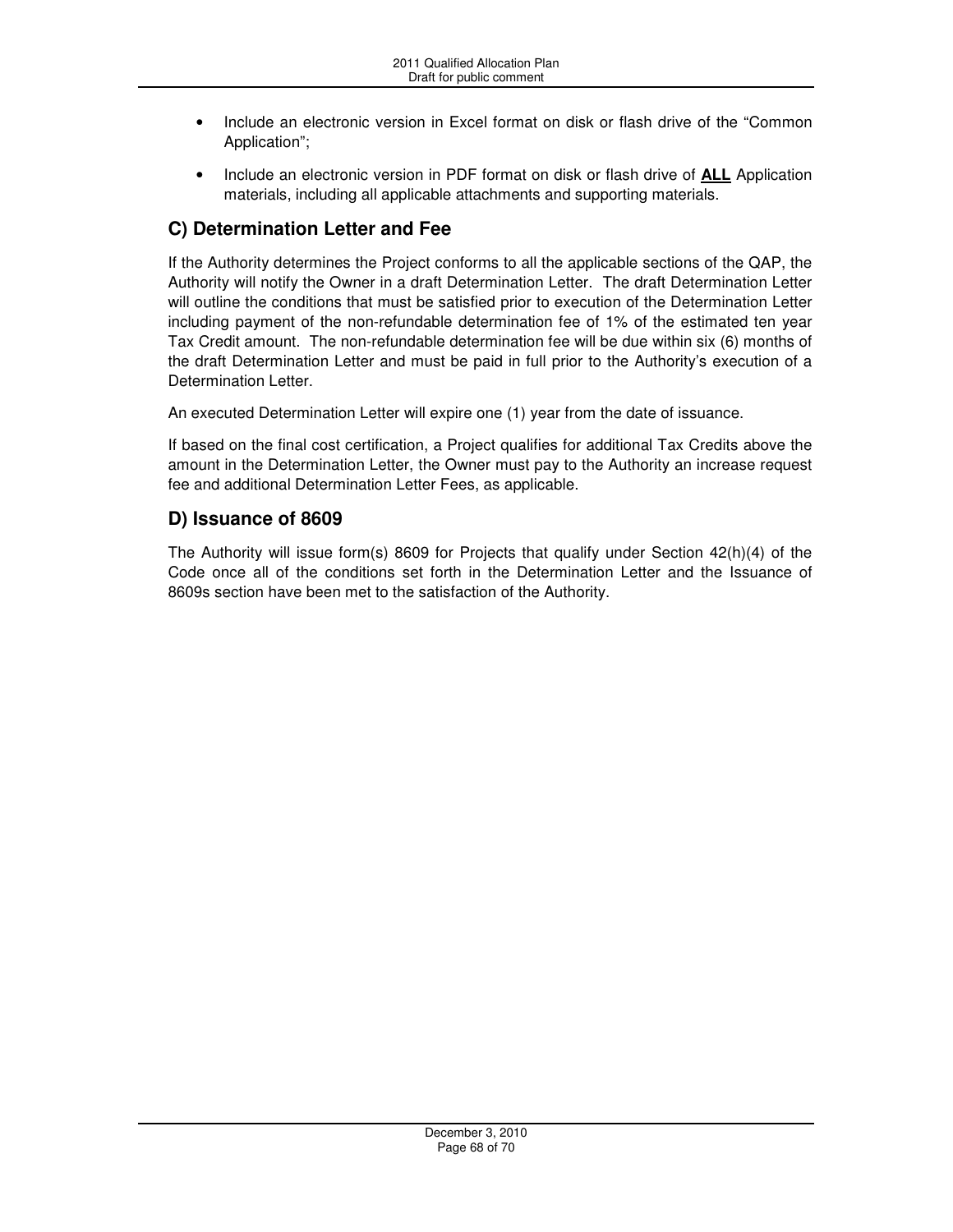# **XV) Compliance Monitoring Procedures**

# **A) Overview**

The monitoring and reporting requirements referenced in this section apply to all Projects, regardless of the Allocation date of Tax Credits. The Authority's specific monitoring and reporting requirements are subject to change. Therefore, Owners are encouraged to contact the Authority regarding monitoring and reporting requirements when an Allocation is made.

Section 42 requires that the Authority establish procedures for monitoring Projects for noncompliance with the provisions of Section 42 and report to the IRS any noncompliance found by the Authority. The Authority's obligation to monitor Projects for compliance within the requirements of Section 42 does not make the Authority liable for an Owner's noncompliance nor does the Authority's failure to discover any noncompliance excuse such noncompliance. Furthermore, the Authority makes no representations or warranties in connection with any written or oral advice given by its staff to an Owner regarding compliance with Section 42 and the applicable Treasury regulations, rulings and issuances. The IRS is responsible for the proper interpretation and application of such rules.

The Authority's monitoring activities include, but are not limited to, the following:

- Review of the Owner's annual certification regarding compliance with Section 42 requirements;
- Review of the Owner's tenant certification/recertification forms, accompanied by supporting documentation; and
- Periodic review of the physical condition of the Project

# **B) Compliance Reference Guide**

The Authority's monitoring procedures and reporting requirements are set forth in greater detail in the "Low Income Housing Tax Credit Compliance Reference Guide," available on the Authority web site (www.ihda.org), and upon request. Please direct requests to: Technical Services Department, Illinois Housing Development Authority, 401 North Michigan Ave., Suite 700, Chicago, Illinois 60611, Phone 312.836.5239.

# **C) Compliance with the Fair Housing Act**

Owners are advised that compliance with the Section 42 general public use requirement for Projects requires compliance with the Fair Housing Act. An Owner's failure to comply with the Fair Housing Act will constitute noncompliance with the Section 42 general public use requirement and the Authority will report such noncompliance to the IRS.

# **D) Compliance Monitoring Fee**

The Authority charges an ongoing annual compliance monitoring fee associated with the compliance monitoring. The current monitoring fees are listed in "Multifamily Fee Payment Form", available on the Authority's website (www.ihda.org) and are subject to change.